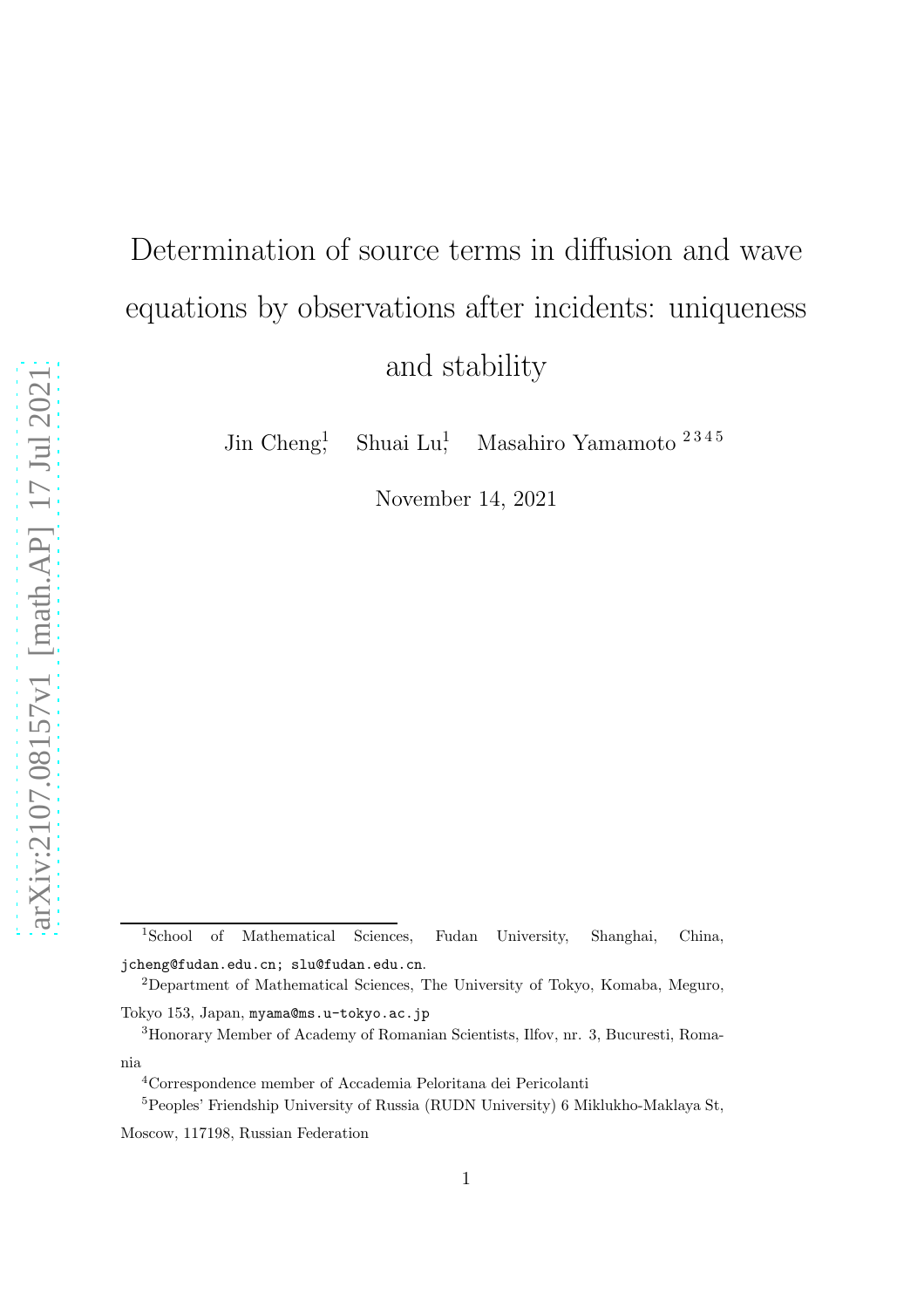#### Abstract

We consider a diffusion and a wave equations:

$$
\partial_t^k u(x,t) = \Delta u(x,t) + \mu(t)f(x), \quad x \in \Omega, \ t > 0, \quad k = 1,2
$$

with the zero initial and boundary conditions, where  $\Omega \subset \mathbb{R}^d$  is a bounded domain. We establish uniqueness and/or stability results for inverse problems of

- determining  $\mu(t)$ ,  $0 < t < T$  with given  $f(x)$ .
- determining  $f(x)$ ,  $x \in \Omega$  with given  $\mu(t)$

by data of u:  $u(x_0, \cdot)$  with fixed point  $x_0 \in \Omega$  or Neumann data on subboundary over time interval. In our inverse problems, data are taken over time interval  $T_1 < t < T_1$ , by assuming that  $T < T_1 < T_2$  and  $\mu(t) = 0$  for  $t \geq T$ , which means that the source stops to be active after the time  $T$  and the observations are started only after T. This assumption is practical by such a posteriori data after incidents, although inverse problems had been well studied in the case of  $T = 0$ . We establish the non-uniqueness, the uniqueness and conditional stability for a diffusion and a wave equations. The proofs are based on eigenfunction expansions of the solutions  $u(x, t)$ , and we rely on various knowledge of the generalized Weierstrass theorem on polynomial approximation, almost periodic functions, Carleman estimate, nonharmonic Fourier series.

AMS subject classifications. 35R30, 35R25, 35K20, 35L20

### 1 Introduction

In this article, we consider initial-boundary value problems for a diffusion and a wave equations:  $\overline{\phantom{a}}$ 

$$
\begin{cases}\n\partial_t u(x,t) = \Delta u(x,t) + \mu(t)f(x), & x \in \Omega, t > 0, \\
u(x,0) = 0, & x \in \Omega, \\
u(x,t) = 0, & x \in \partial\Omega, t > 0.\n\end{cases}
$$
\n(1.1)\n
$$
\partial_t^2 u(x,t) = \Delta u(x,t) + \mu(t)f(x), & x \in \Omega, t > 0,
$$
\n
$$
u(x,0) = \partial_t u(x,0) = 0, & x \in \Omega, \\
u(x,t) = 0, & x \in \partial\Omega, t > 0.
$$
\n(1.2)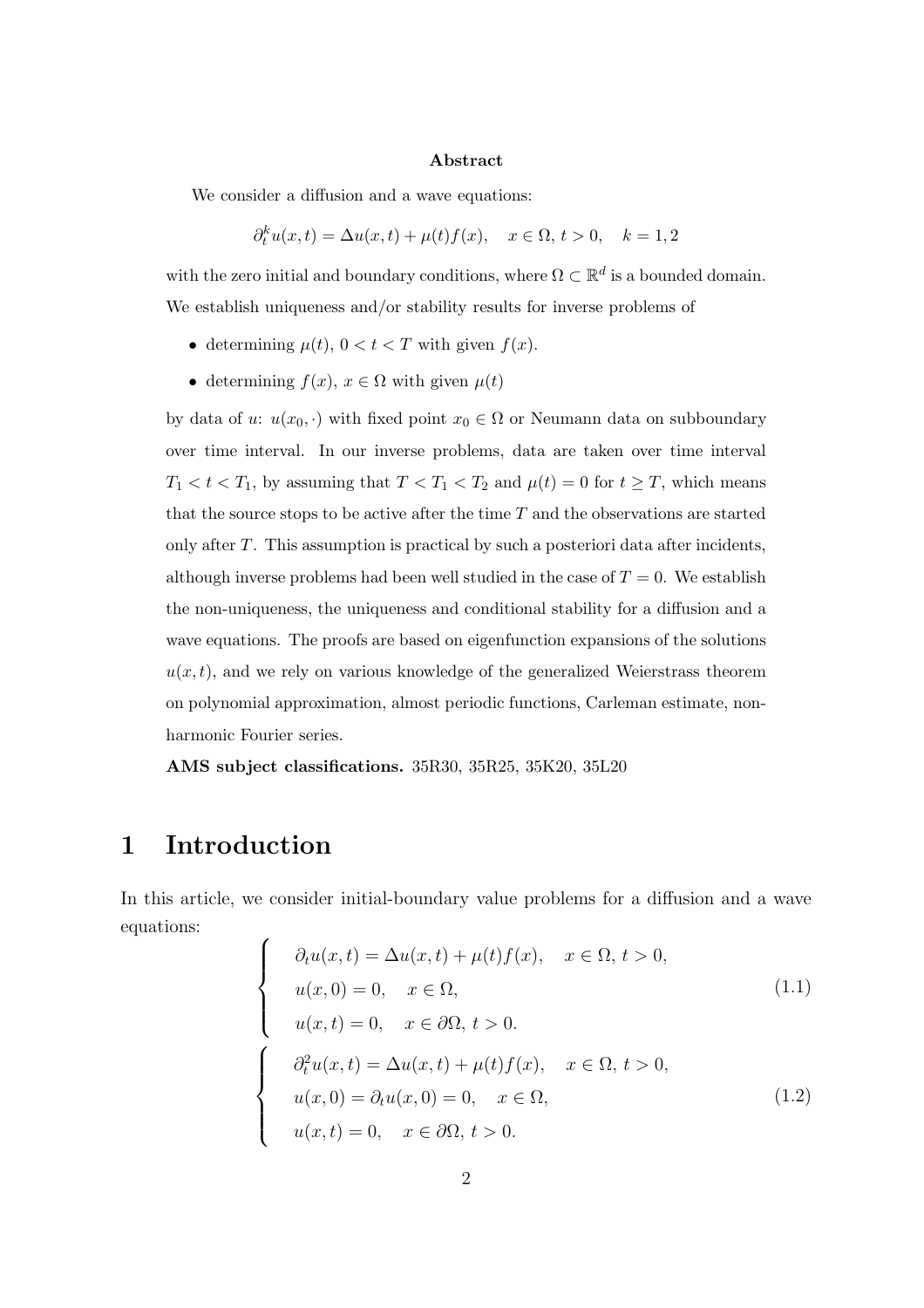Here and henceforth  $\Omega \subset \mathbb{R}^d$  is a bounded domain with smooth boundary  $\partial\Omega$  and we set  $x = (x_1, ..., x_d) \in \mathbb{R}^d$ ,  $\partial_j = \frac{\partial}{\partial x_j}$  $\frac{\partial}{\partial x_j}$ , and  $\Delta = \sum_{j=1}^d \partial_j^2$ . Let  $\nu = \nu(x)$  be the unit outward normal vector to  $\partial\Omega$  and let  $\partial_\nu u = \nabla u \cdot \nu$ . We mainly consider the zero Dirichlet boundary condition and can treat the Neumann boundary condition similarly but we omit the details. Moreover we can consider the inverse problems for  $(1.1)$  and  $(1.2)$ where  $\Delta$  is replaced by a suitable elliptic operator with time independent coefficients, but for simplicity, we mainly argue for  $\Delta$ .

The source is assumed to be represented in the form of  $\mu(t)f(x)$  where  $\mu(t)$  and  $f(x)$  describe changes in the time t and the spacial variable x respectively. Such a form of separation of variables is frequently used in modelling diffusion and wave phenomena.

The unique existence of solutions to (1.1) and (1.2) are standard results (e.g., Evans [\[9\]](#page-37-0), Lions and Magenes [\[17\]](#page-37-1), Pazy [\[18\]](#page-37-2)), but we need more regularity of solutions. We sum up these results as Lemmas 1 and 2. We arbitrarily fix  $T_0 > 0$ .

#### Lemma 1.

Let  $f \in C_0^{\infty}(\Omega)$  and  $\mu \in H^1(0, T_0)$ .

(i) To (1.1), there exists a unique solution  $u \in C([0, T_0]; H^2(\Omega) \cap H_0^1(\Omega)) \cap C^1([0, T_0]; L^2(\Omega))$ and we can choose a constant  $C > 0$ , dependent on f, such that

$$
||u||_{C(\Omega \times [0,T_0])} \le C ||\mu||_{L^2(0,T_0)}.
$$
\n(1.3)

(ii) To (1.2), there exists a unique solution  $u \in C([0, T_0]; H^2(\Omega)) \cap C^1([0, T_0]; H_0^1(\Omega)) \cap$  $C^2([0,T_0];L^2(\Omega)) \cap C(\overline{\Omega} \times [0,T_0])$  such that  $\partial_{\nu}u \in H^1(0,T_0;L^2(\partial \Omega))$  and (1.3) holds. Lemma 2.

Let  $f \in L^2(\Omega)$  and  $\mu \in C^1[0, T_0]$ .

(i) To (1.1), there exists a unique solution  $u \in H^1(0, T_0; L^2(\Omega)) \cap L^2(0, T_0; H_0^1(\Omega))$ . (ii) To (1.2), there exists a unique solution  $u \in H^1(0,T_0; L^2(\Omega)) \cap L^2(0,T_0; H_0^1(\Omega))$  such that  $\partial_{\nu} u \in H^1(0, T_0; L^2(\partial \Omega)).$ 

Here we do not aim at the best possible regularity, and for completeness the proofs of the lemmata are given in Appendix II.

Throughout the article, we assume that  $\mu \in L^2_{loc}(\mathbb{R})$  satisfies

$$
\mu(t) = 0 \quad \text{if } t > T
$$

with some constant  $T > 0$ . This means that the a diffusion source for (1.1) and an external force for  $(1.2)$  continue to be activated only before the moment  $T > 0$ .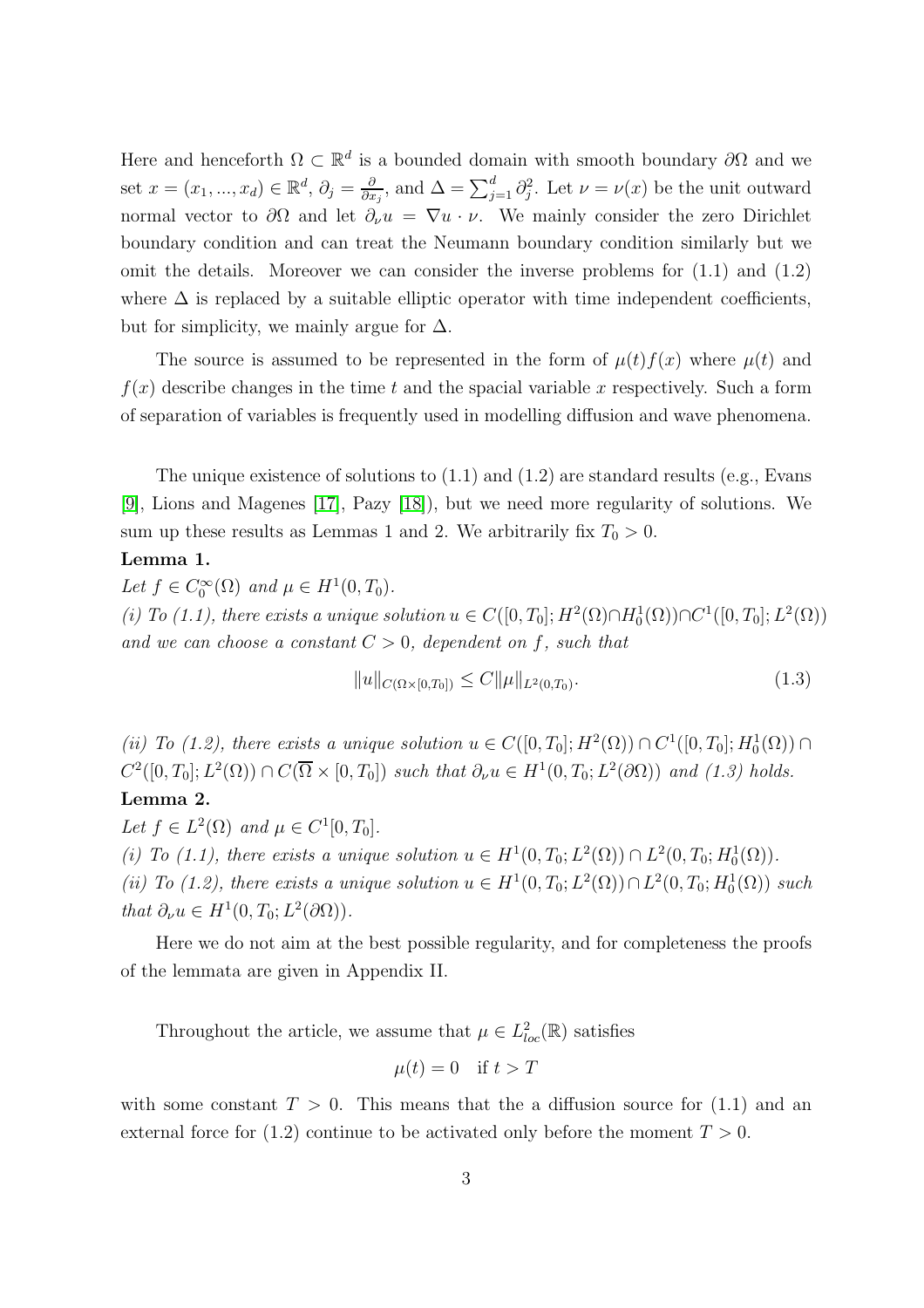In our inverse problems, the measurements can be started after the time  $T > 0$ , and we are required to determine  $\mu(t)$ ,  $0 < t < T$  or  $f(x)$ ,  $x \in \Omega$  of the source term. For example, in the case where the explosion of some equipments such as nuclear power plant, causes diffusion of contaminants or dangerous substances, any measurements starting at  $t = 0$  are not realistic. Inverse source problems of determining  $\mu$  or f are well studied if the measurements of data are started at  $t = 0$ , but to the best knowledge of the authors, there are no publications on mathematical analysis by data starting after the time  $T > 0$ .

The main purpose of this article is to establish the uniqueness and the stability for inverse source problems for  $(1.1)$  and  $(1.2)$  by data from the time when the source stopped to be active.

Now we formulate several kinds of inverse source problems and state our main results.

#### §1.1. Determination of starting time of decay of source.

In this subsection, in particular, for  $t_0 > 0$ , we consider

$$
\begin{cases}\n\partial_t u(x,t) = \Delta u(x,t) + \theta(t-t_0) f(x), & x \in \Omega, \ t > 0, \\
u(x,0) = 0, & x \in \Omega, \\
\partial_\nu u(x,t) = 0, & x \in \partial\Omega, \ t > 0,\n\end{cases}
$$
\n(1.4)

where  $\theta \in L^2_{loc}(\mathbb{R})$  is assumed to be known and monotone decreasing and satisfy

$$
\theta(t) = \begin{cases} 1, & t \le 0, \\ 0, & t \ge a \end{cases} \tag{1.5}
$$

with arbitrarily fixed constant  $a > 0$ . Only in this subsection, we consider the zero Neumann boundary condition. The proof can be modified for the case of the zero Dirichlet boundary condition.

We note that the diffusion source  $\theta(t - t_0)f(x)$  does not act for  $t \ge a + t_0$ .

Then we consider

#### Inverse Problem I.

Let  $f = f(x)$  be known. Let  $T > 0$  be sufficiently large and  $x_0 \in \Omega$  be arbitrarily chosen. Determine a starting time  $t_0 > 0$  of the source by  $u(x_0, T)$ .

For known  $f$ , we assume

$$
f \in C_0^{\infty}(\Omega), \quad f \ge 0, \neq 0 \quad \text{on } \overline{\Omega}.
$$
 (1.6)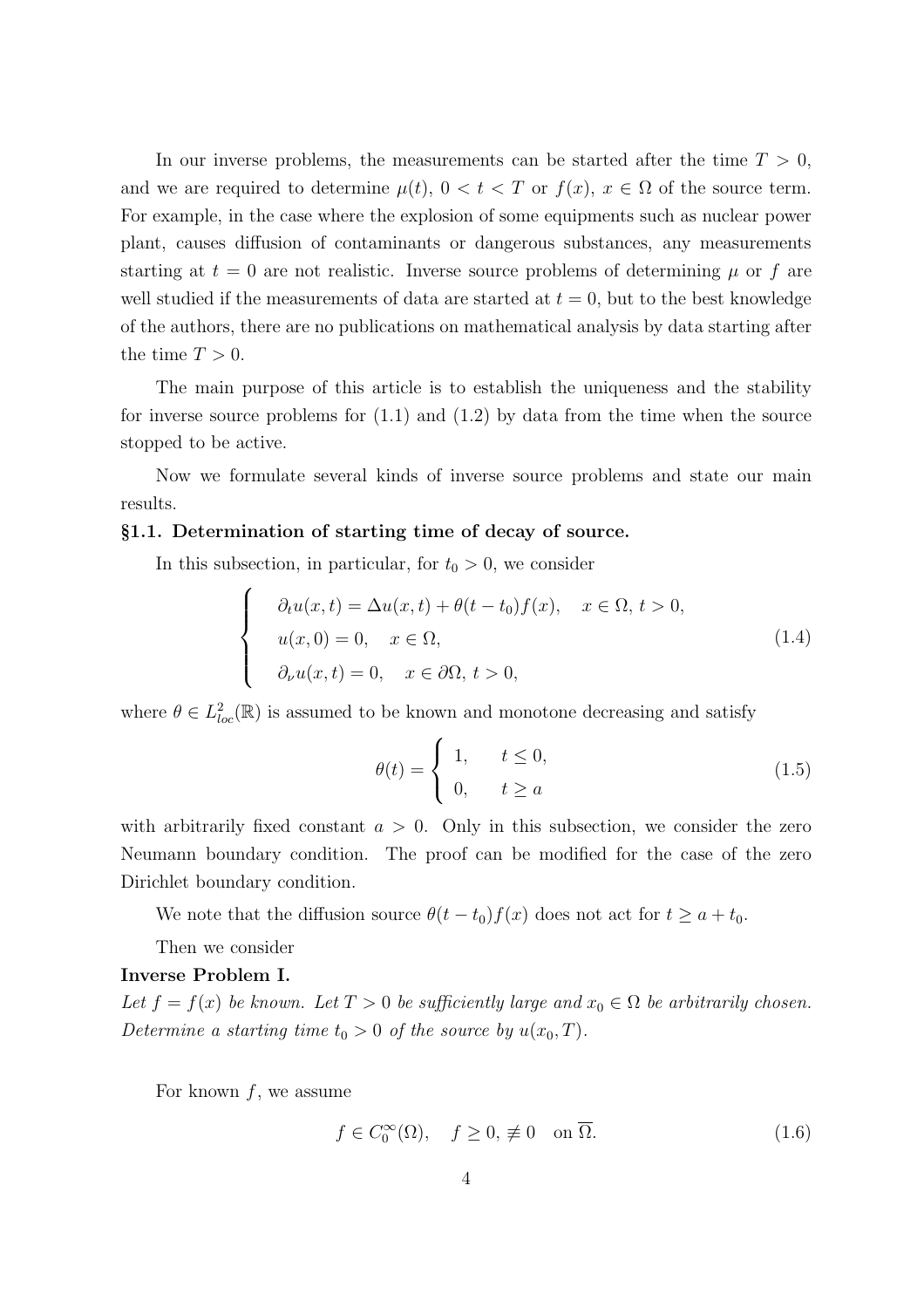By  $u_{t_0} = u_{t_0}(x, t)$  we note the solution to (1.4), assuming that  $\theta, f$  are fixed. We are ready to state the uniqueness and the stability as our main result for Inverse Problem I. Theorem 1.

We arbitrarily fix constants  $t_*, t^*, a > 0$  with  $t_* < t^* < T^* - a$ . Then we a priori assume that  $t_0, t_1$  are limited to an interval  $(t_*, t^*)$ :

$$
t_* < t_0, t_1 < t^*.
$$

Then there exists a constant  $C = C(t_*, t^*, a, x_0, T^*) > 0$  such that

$$
|t_1-t_0| \le C|u_{t_0}(x_0,T^*) - u_{t_1}(x_0,T^*)|.
$$

This theorem asserts the stability in determining a starting time of decay by oneshot data  $u(x_0, T^*)$ , provided that the starting time is assumed to be in an a priori fixed interval  $(t_*, t^*)$ .

Now we return to (1.1) and (1.2). By  $u_{\mu} = u_{\mu}(x, t)$  and  $u_{f} = u_{f}(x, t)$  we denote the solutions to (1.1) or (1.2) in the cases where we discuss the determination of  $\mu$  and f with fixed f and  $\mu$ , respectively. The existence and the regularity of  $u_{\mu}$  and  $u_{f}$  are guaranteed by Lemmata 1 and 2.

Henceforth we will consider the following settings. First we assume that

$$
\mu(t) = 0 \quad \text{for } t \ge T, \quad T < T_1 < T_2.
$$

The exact description of the conditions of  $\mu$  and  $f$  are different according to several formulations of our inverse problems, and later is provided.

We understand that  $(T_1, T_2)$  is an observation time interval. Let  $\gamma, \Gamma \subset \partial\Omega$  be subboundaries. Now for convenience, we list our main results for the inverse source problems for  $(1.1)$  and  $(1.2)$ .

Determination of  $\mu(t)$ 

#### Diffusion equation

• Theorem 2: data  $u(x_0, t)$ ,  $T_1 < t < T_2$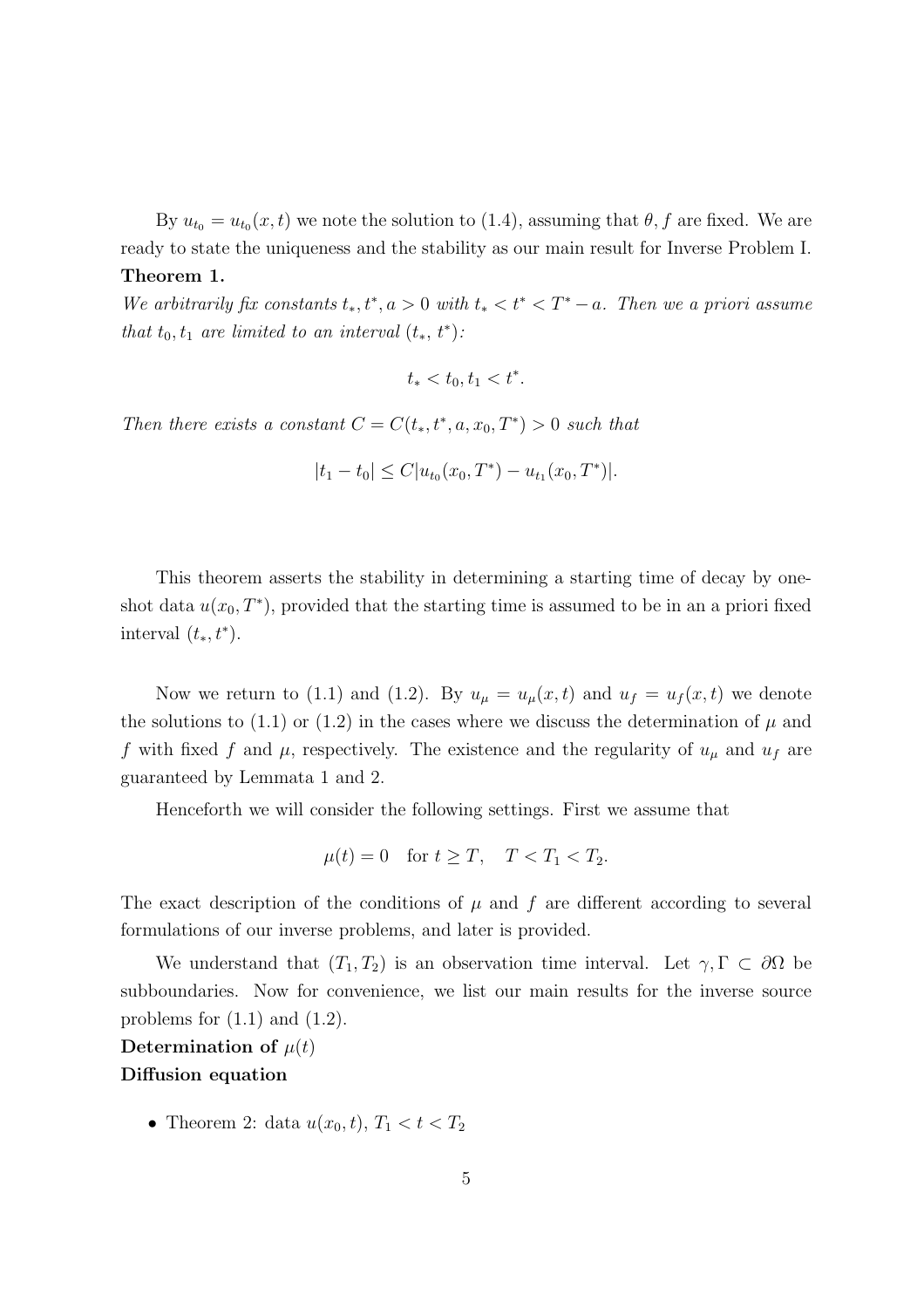• Proposition 2: data  $\partial_{\nu} u$  on  $\gamma \times (T_1, T_2)$ 

#### Wave equation

- Theorem 3 (the one-dimensional case), Proposition 1: data  $u(x_0, t)$ ,  $T_1 < t < T_2$
- Proposition 3: data  $\partial_{\nu} u$  on  $\Gamma \times (T_1, T_2)$

### Determination of  $f(x)$ Diffusion equation

- The uniqueness is impossible in general dimensions by data  $u(x_0, t)$ ,  $T_1 < t < T_2$ .
- Theorem 4: data  $\partial_{\nu} u$  on  $\gamma \times (T_1, T_2)$

#### Wave equation

- The uniqueness is impossible in general dimensions by data  $u(x_0, t)$ ,  $T_1 < t < T_2$ .
- Theorem 5: data  $\partial_{\nu} u$  on  $\Gamma \times (T_1, T_2)$

In general dimensions d, the uniqueness does not hold with data  $u(x_0, t)$  for  $T_1$  $t < T_2$ , because unknown f depends on d-variables, but the data depend only on one variable t.

Here we do not discuss inverse problems with final data  $u(\cdot, T)$ , and for the heat equations, we refer to Cheng and Liu [\[6\]](#page-37-3), Choulli and Yamamoto [\[7\]](#page-37-4) and the references therein.

#### §1.2. Determination of  $\mu(t)$  of the source term by pointwise data

In this subsection, we assume:

$$
\mu \in H_{loc}^1(0, \infty), \quad \not\equiv 0, \quad \mu(t) = 0 \quad \text{for } t \ge T \tag{1.7}
$$

and

$$
f \in C_0^{\infty}(\Omega), \quad f \not\equiv 0. \tag{1.8}
$$

Here we set

$$
H_{loc}^1(0,\infty) := \{\mu; \, \mu|_{(0,T_0)} \in H^1(0,T_0) \quad \text{with any } T_0 > 0\}.
$$

We can relax the regularity of  $f$  but we assume  $(1.8)$  for simplicity.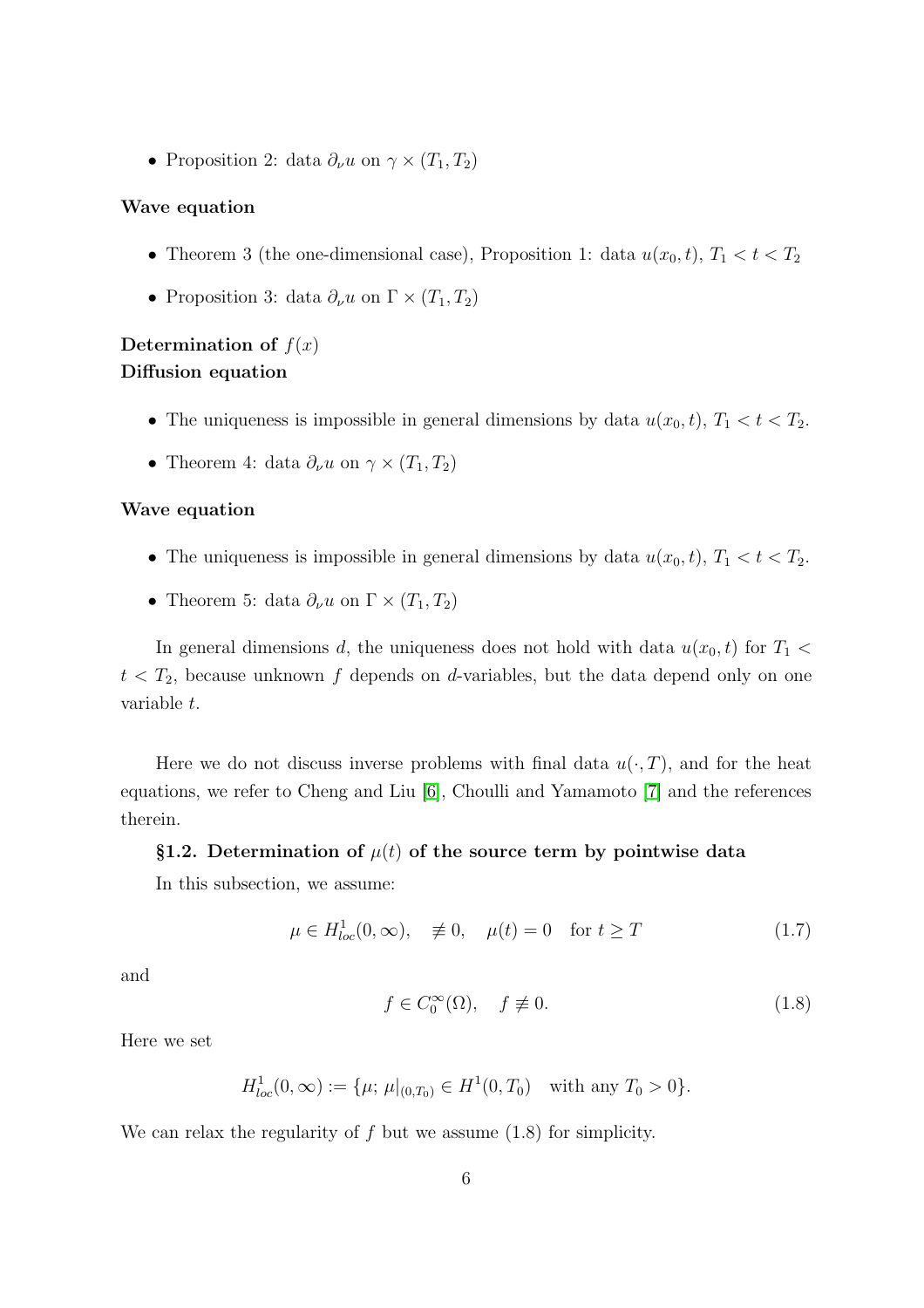Moreover, let  $T_1, T_2$  be given such that

$$
T
$$

and let  $x_0 \in \Omega$  be arbitrarily chosen.

We consider

#### Inverse Problem II.

In (1.1) and (1.2), we are given f. Determine  $\mu(t)$ ,  $0 < t < T$ , by  $u(x_0, t)$  for  $T_1 < t < T_2$ .

By Lemma 1, we know that  $u \in C(\overline{\Omega} \times [T_1, T_2])$ , and so our observation data  $u(x_0, t)$ ,  $T_1 < t < T_2$ , are well-defined.

For the statement of our main results for Inverse Problem II, we introduce notations. Let  $\lambda_j$ ,  $j \in \mathbb{N}$  be all the distinct eigenvalues of the operator  $A = -\Delta$  with the domain  $\mathcal{D}(A) = H^2(\Omega) \cap H_0^1(\Omega)$ . We know that  $\lambda_j > 0$  for all  $j \in \mathbb{N}$ . By  $d_j$  we denote the multiplicity of  $\lambda_j$ ,  $j \in \mathbb{N}$ , and  $\{\varphi_{jk}\}_{1 \leq k \leq d_j}$  is an orthonormal basis of Ker  $(\lambda_j - A) :=$  $\{v \in \mathcal{D}(A); Av = \lambda_j v\}$ , and we define the orthogonal projection  $P_j$  from  $L^2(\Omega)$  to Ker  $(\lambda_j - A)$  by

$$
P_j f = \sum_{k=1}^{d_j} (f, \varphi_{jk}) \varphi_{jk}.
$$
\n(1.9)

We set

$$
\Lambda = \Lambda(x_0) := \{ j \in \mathbb{N}; (P_j f)(x_0) = 0 \}.
$$
\n(1.10)

We are ready to state our main result for Inverse Problem II for the diffusion equation (1.1).

#### Theorem 2.

Assume that (1.8) holds and  $\mu_1, \mu_2$  satisfy (1.7). Let  $x_0 \in \Omega$  be arbitrarily chosen. Then

$$
u_{\mu_1}(x_0, t) = u_{\mu_2}(x_0, t) \quad \text{for } T_1 < t < T_2 \tag{1.11}
$$

yields  $\mu_1(t) = \mu_2(t)$  for  $0 < t < T$  if and only if

$$
\sum_{j \in \mathbb{N} \setminus \Lambda(x_0)} \frac{1}{\lambda_j} = \infty.
$$
\n(1.12)

#### Corollary.

The uniqueness holds for Inverse Problem II only if the spatial dimensions  $d \geq 2$ . The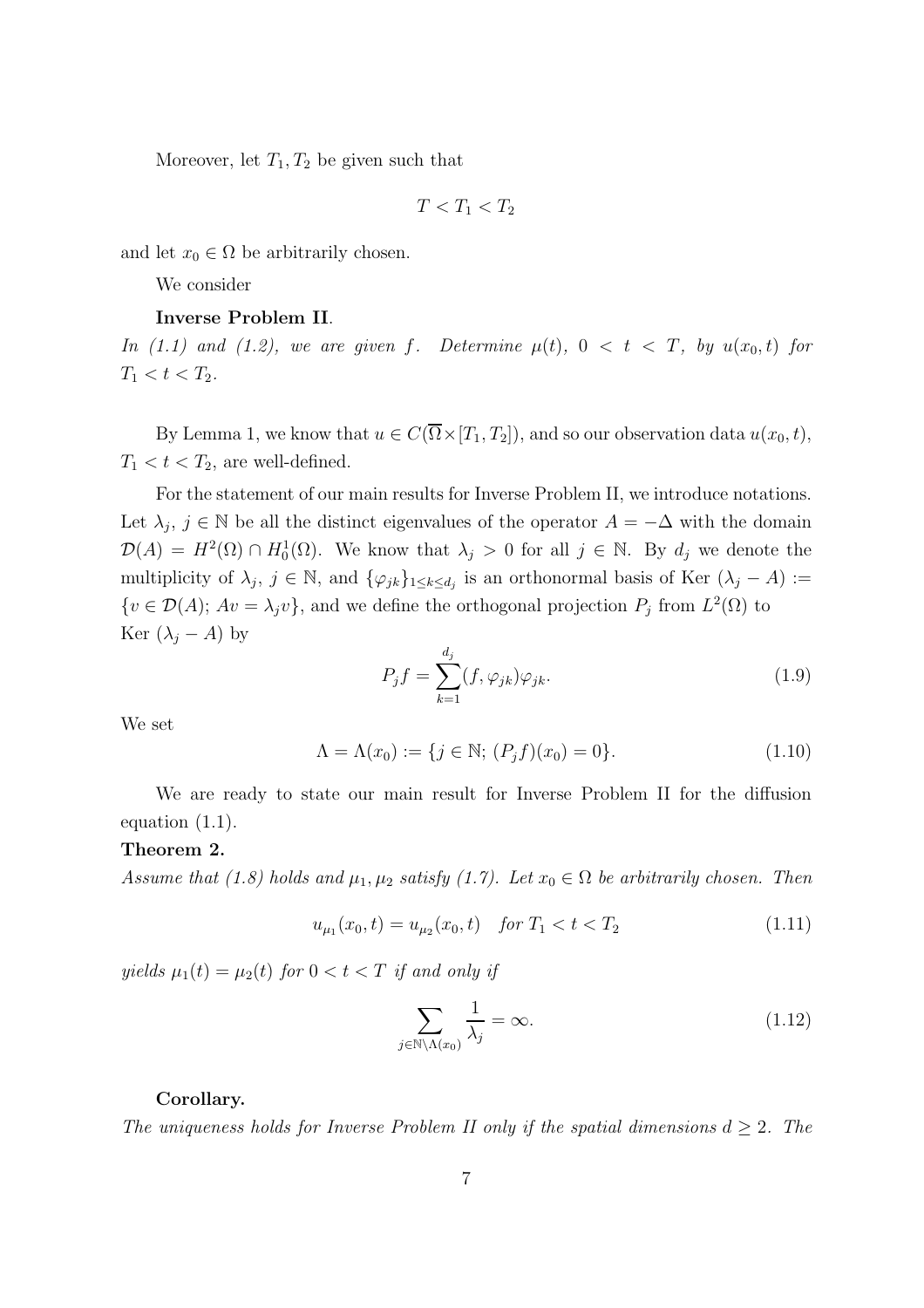uniqueness always fails for  $d = 1$ .

In the case of  $d = 1$ , our data  $u_{\mu}(x_0, t)$ ,  $t > T$  starting after the incident (i.e.,  $\mu(t) = 0$  for  $t > T$ , cannot give the uniqueness. Moreover, as is seen by the proof in Section 3, even if we will take the perfect observation data  $u_{\mu}(x, t)$  with all  $x \in \Omega$  and  $t > T$ , we can determine at best

$$
\int_0^T e^{\lambda_n s} \mu(s) ds, \quad n \in \mathbb{N},
$$

which is the same information determined by currently adopted pointwise data  $u_{\mu}(x_0, t)$ ,  $t < T$ . In other words, even the perfect observation data cannot augment any information of poinwise data  $u(x_0, t)$ ,  $t > T$  with fixed  $x_0 \in \Omega$ .

#### Example of (1.12).

Let  $d = 2$  and  $\Omega = (0, \ell_1) \times (0, \ell_2)$  with  $\ell_1, \ell_2 > 0$ . Then we can directly verify that

$$
\{\lambda_j\}_{j \in \mathbb{N}} = \left\{ \left( \frac{m_1^2}{\ell_1^2} + \frac{m_2^2}{\ell_2^2} \right) \pi^2; \ m_1, m_2 \in \mathbb{N} \right\}.
$$
 (1.13)

For simplicity, we consider only the case where  $\frac{\ell_1^2}{\ell_2^2}$  is an irrational number. Then  $\frac{m_1^2}{\ell_1^2}$  +  $\frac{m_2^2}{\ell_2^2} = \frac{n_1^2}{\ell_1^2} + \frac{n_2^2}{\ell_2^2}$  with  $m_1, m_2, n_1, n_2 \in \mathbb{N}$  imply  $m_1 = n_1$  and  $m_2 = n_2$ , which means that the multiplicity of  $\lambda_j$ ,  $j \in \mathbb{N}$  is one. We re-number  $\left(\frac{m_1^2}{\ell_1^2} + \frac{m_2^2}{\ell_2^2}\right)$  $\Big)$   $\pi^2$  with  $m_1, m_2 \in \mathbb{N}$  as  $0 < \lambda_1 < \lambda_2 < \cdots$ . Then for  $\lambda_j = \left(\frac{m_1^2}{\ell_1^2} + \frac{m_2^2}{\ell_2^2}\right)$  $\int \pi^2$ , we choose

$$
\varphi_j(x) = \frac{2}{\sqrt{\ell_1 \ell_2}} \sin \frac{m_1 \pi x_1}{\ell_1} \sin \frac{m_2 \pi x_2}{\ell_2}.
$$

We choose a monitoring point  $x_0 = (x_0^1, x_0^2) \in (0, \ell_1) \times (0, \ell_2)$  such that

$$
\frac{x_0^1}{\ell_1} \text{ and } \frac{x_0^2}{\ell_2} \text{ are irrational numbers.} \tag{1.14}
$$

Then  $m_1 \frac{x_0^1}{\ell_1}, m_2 \frac{x_0^2}{\ell_2} \notin \mathbb{N}$  for all  $m_1, m_2 \in \mathbb{N}$ , and so  $\varphi_j(x_0^1, x_0^2) \neq 0$ . Thus,  $(P_j f)(x_0) = 0$ if and only if  $\int_{\Omega} \varphi_j(x) f(x) dx = 0$ , and so we see that  $\int_{\Omega} \varphi_k(x) f(x) dx \neq 0$  except for a finite number of  $k \in \mathbb{N}$ , then we can conclude that  $\Lambda(x_0)$  is a finite set.

Under  $(1.14)$ , we can verify that  $(1.12)$  is satisfied. Indeed, by Agmon [\[1\]](#page-36-0) or Courant and Hibert [\[8\]](#page-37-5) for example, we know that  $\lambda_j = \rho_{0j} + o(1)$  as  $j \to \infty$ , where  $\rho_0 > 0$  is a constant. Therefore,  $\sum_{j=1}^{\infty}$ 1  $\frac{1}{\lambda_j} = \infty$ . Thus if  $\frac{\ell_1^2}{\ell_2^2}$  is an irrational number and  $\int_{\Omega} \varphi_k(x) f(x) dx \neq 0$  except for a finite number of  $k \in \mathbb{N}$ , then (1.12) is satisfied.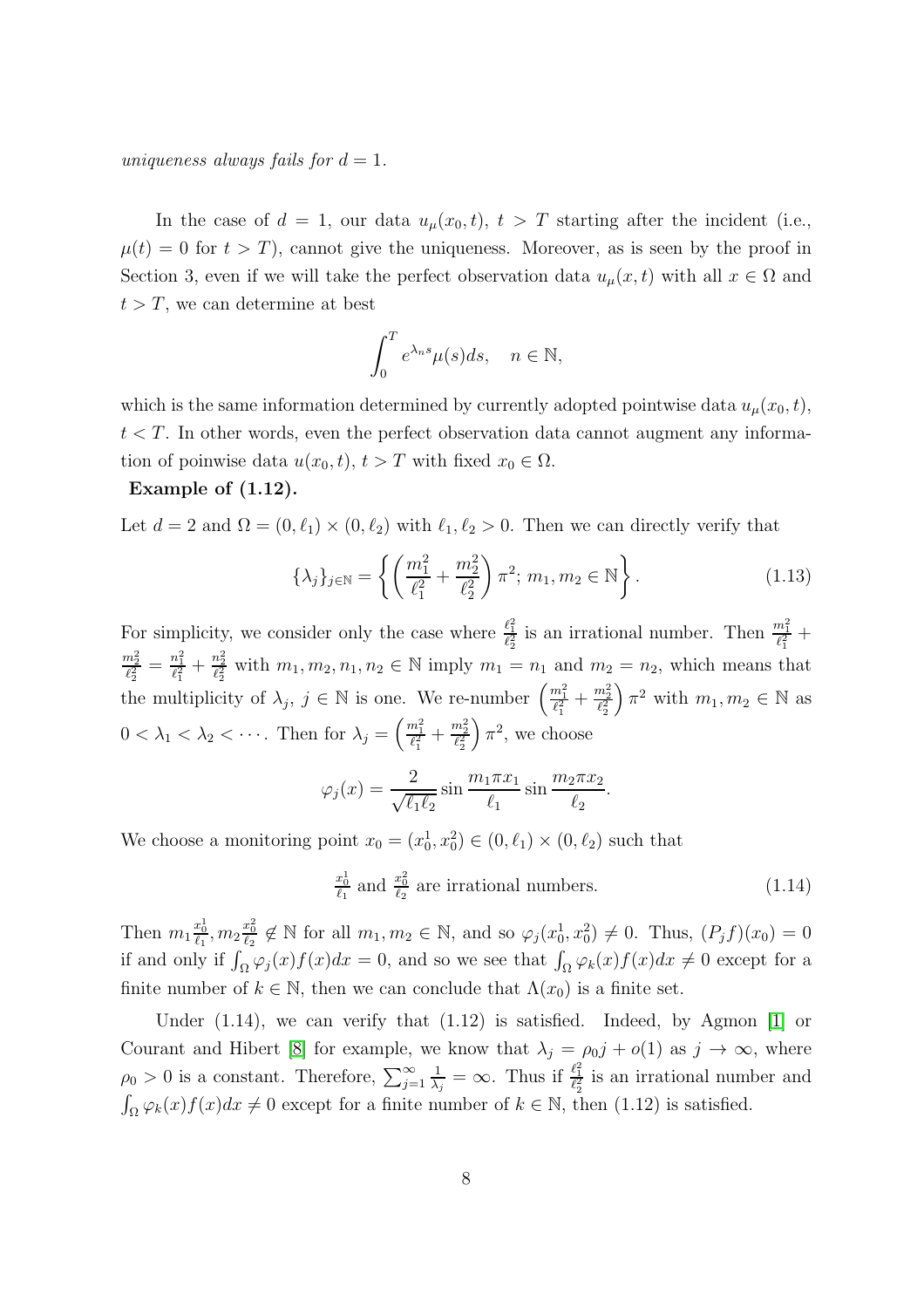In the case where the measurement starts at  $t = 0$ , that is,  $T_1 = 0$ , the inverse source problem is even stable (e.g., Cannon and Esteva [\[5\]](#page-36-1), Saitoh, Tuan and Yamamoto [\[19\]](#page-37-6)). However, for  $T_1 > 0$ , to the best knowledge of the authors, there have been no publications, although such formulated inverse problems are practical.

We can expect to establish conditional stability which holds under suitable a priori boundedness condition on  $\mu(t)$ , and we conjecture that the rate is of weak type such as logarithmic rate.

Moreover, in the case where  $0 < T_1 < T_2 < T$ , that is, the observation starts after the activities of the source but before the stop of the activities, the uniqueness seems impossible, but here we do not discuss the details.

Next we consider the wave equation (1.2). For the uniqueness, we can prove positive results only for the one-dimensional case  $d = 1$ .

#### Theorem 3 (uniqueness for time dependent factor of wave source).

We assume (1.8) and (1.7) for  $\mu_1, \mu_2$ . Let  $d = 1$  and  $\Omega = (0, \ell)$ . Then  $u_{\mu_1}(x_0, t) =$  $u_{\mu_2}(x_0,t)$  for  $T_1 < t < T_2$  yields  $\mu_1(t) = \mu_2(t)$  for  $0 \le t \le T$  if and only

$$
\begin{cases}\n\frac{x_0}{\ell} \in \mathbb{R} \setminus \mathbb{Q}, & T \le 2\ell, \quad T_2 - T_1 \ge 2\ell, \\
\int_0^{\ell} f(x) \sin \frac{n\pi}{\ell} x dx \ne 0, & n \in \mathbb{N}.\n\end{cases}
$$
\n(1.15)

The assumption  $T_2 - T_1 \geq 2\ell$  in (1.15) means that we have to take measurements longer than  $2\ell$ , while the width of support of  $\mu(t)$  should not be long, that is,  $\leq 2\ell$ . We do not know the uniqueness for general dimensions  $d \geq 2$ .

For the case of  $d \geq 2$ , we can prove the uniqueness with different measurements of pointwise data  $u(x_0, t)$ . We recall that  $\Lambda(x_0) \subset \mathbb{N}$  is defined by (1.10).

We assume that  $\mathbb{N} \setminus \Lambda(x_0)$  is an infinite subset of  $\mathbb N$  and

$$
\lim_{k \to \infty, k \in \mathbb{N} \setminus \Lambda(x_0)} \frac{k}{\sqrt{\lambda_k}} > 0.
$$
\n(1.16)

We remark that also the existence of the limit is assumed in  $(1.16)$ . Proposition 1.

Let  $d \geq 2$  and  $f \in C_0^{\infty}(\Omega)$ , and

$$
T < \pi \lim_{k \to \infty, k \in \mathbb{N} \setminus \Lambda(x_0)} \frac{k}{\sqrt{\lambda_k}}.\tag{1.17}
$$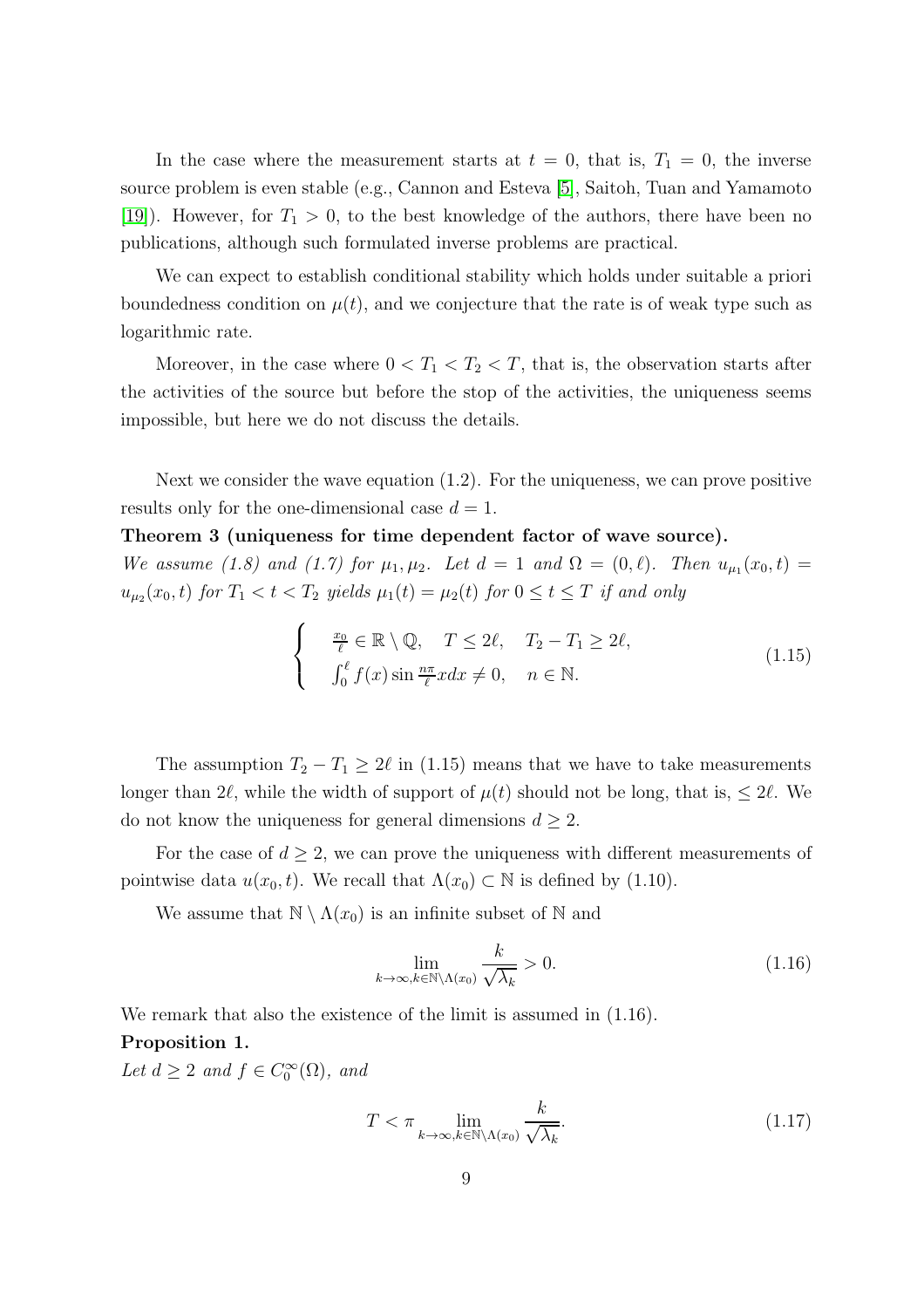Then

$$
\limsup_{t \to \infty} |u_{\mu_1}(x_0, t) - u_{\mu_2}(x_0, t)| = 0 \tag{1.18}
$$

yields  $\mu_1(t) = \mu_2(t)$  for  $0 \le t \le T$ .

If  $\lim_{k\to\infty, k\in\mathbb{N}\setminus\Lambda(x_0)} \frac{k}{\sqrt{2}}$  $\frac{k}{\lambda_k} = \infty$ , then we interpret that (1.17) holds true for any  $T > 0$ . The observation in (1.18) is concerned with the asymptotics of  $u_{\mu}(x_0, t)$  as  $t \to \infty$ and (1.18) requires that the data at  $x_0$  are asymptotically equal as  $t \to \infty$ .

We conclude this subsection with

#### Remark on condition (1.16).

We consider one sufficien condition for (1.16) in terms of the multiplicities of  $\lambda_k$ . We assume  $\Lambda(x_0) := \{j \in \mathbb{N}; (P_j f)(x_0) = 0\} = \emptyset$ . We recall that by  $\lambda_1 < \lambda_2 < \cdots$  we number the set of all the eigenvalues, not taking the multiplicities into consideration. On the other hand, by  $\sigma_k, k \in \mathbb{N}$ , we number all the eigenvalues according to their multiplicities:  $0 < \sigma_1 \leq \sigma_2 \leq \sigma_3 \leq \cdots \longrightarrow \infty$ . In other words, the value  $\lambda_j$  appears  $d_j$ times among the sequence  $\sigma_1, \sigma_2, \sigma_3, \cdots$ , where  $d_j := \dim \text{Ker}(\lambda_j - A)$ . More precisely, setting

$$
m_k := \sum_{i=1}^k d_i, \quad k \in \mathbb{N},
$$

we see

$$
\sigma_j = \begin{cases} \lambda_1, & 1 \leq j \leq m_1, \\ \lambda_2, & m_1 + 1 \leq j \leq m_2, \\ \cdots & \cdots, \\ \lambda_k, & m_{k-1} + 1 \leq j \leq m_k. \end{cases}
$$

By the definition, we note

$$
\sigma_j \leq \lambda_j, \quad j \in \mathbb{N}.
$$

As general information of  $\sigma_j$  the following is classical:

$$
\sigma_j = \rho_0 j^{\frac{2}{d}} + o(d^{\frac{2}{d}}) \quad \text{as } j \to \infty \tag{1.19}
$$

(e.g., Theorems 14.6 and 15.1 in Agmon [\[1\]](#page-36-0), Chapter 6 in Courant and Hilbert [\[8\]](#page-37-5)). Here  $\rho_0 > 0$  is a constant determined by d and  $|\Omega|$ .

By  $(1.19)$  we have

$$
\rho_0 m_{k-1}^{\frac{2}{d}} (1 + o(1)) \le \lambda_k \le \rho_0 m_k^{\frac{2}{d}} (1 + o(1))
$$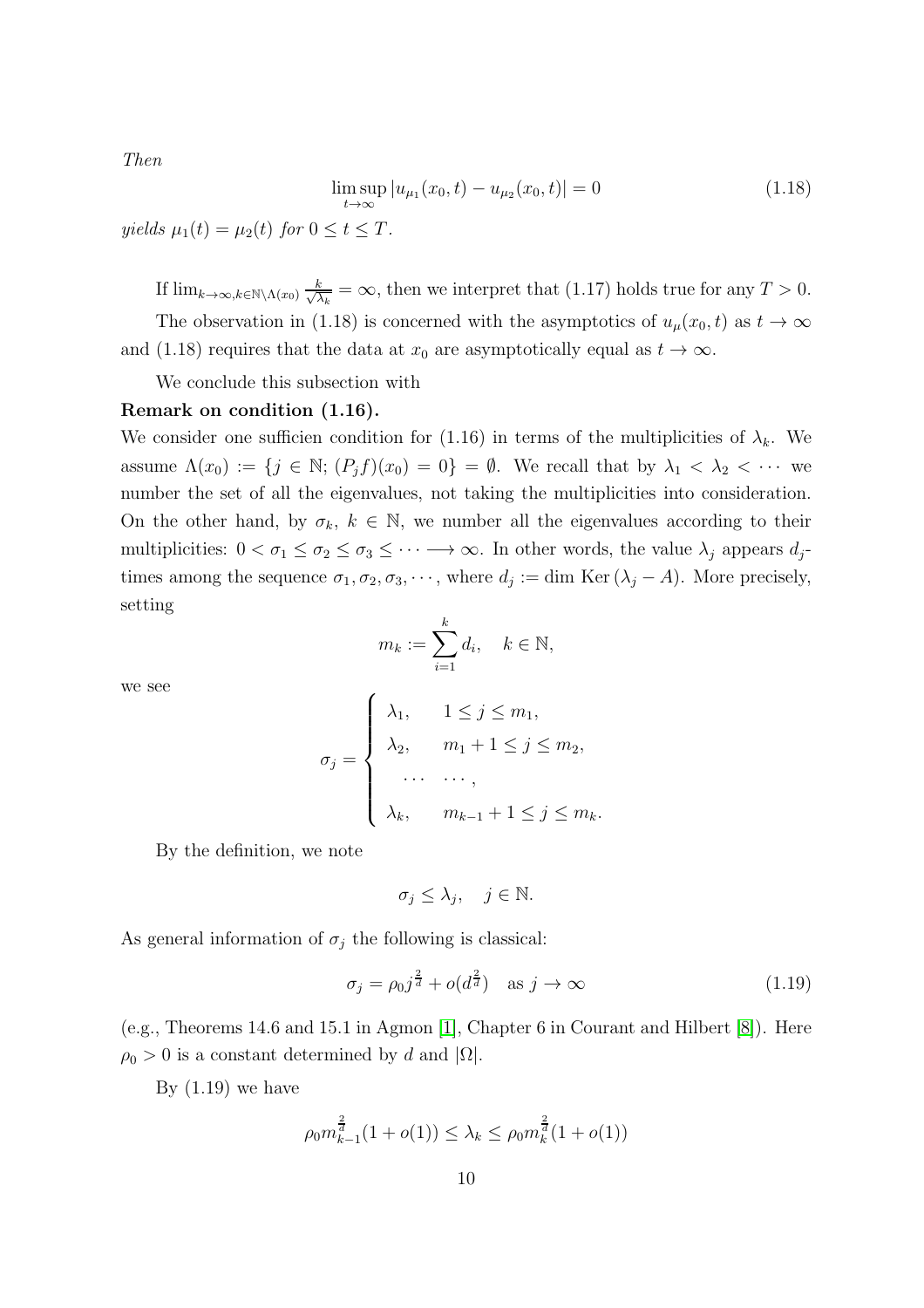as  $k \to \infty$ . We here note that if  $j \to \infty$ , then  $k \to \infty$ . Therefore

$$
\lim_{k \to \infty} \frac{k}{m_k^{\frac{1}{d}}} > 0 \tag{1.20}
$$

yields (1.16). Indeed

$$
\frac{k}{\sqrt{\lambda_k}} \ge \frac{k}{m_k^{\frac{1}{d}} \sqrt{\rho_0} (1 + o(1))}
$$

as  $k \to \infty$ .

In the following two examples, we consider (1.20).

Example 1: Let  $d = 2$  and  $\Omega = (0, \ell_1) \times (0, \ell_2)$ .

First we assume  $\frac{\ell_1^2}{\ell_2^2} \notin \mathbb{Q}$ . By (1.13), all the eigenvalues are simple, that is,  $d_i = 1$  for  $i \in \mathbb{N}$ . Therefore  $m_k = k$  for  $k \in \mathbb{N}$ , that is,

$$
\lim_{k \to \infty} \frac{k}{\sqrt{m_k}} = \infty.
$$

Consequently, we need not any assumption for T. Also in general domain  $\Omega$ , if all the eigenvalues are simple except for a finite number, then  $(1.16)$  is true in terms of  $(1.19)$ , and  $(1.17)$  is satisfied for any  $T > 0$ .

Next we assume  $\frac{\ell_1^2}{\ell_2^2} \in \mathbb{Q}$ . Then all the eigenvalues are not necessarily simple, and we do not know suitable estimates of  $m(k)$  as  $k \to \infty$ , but we have

$$
\limsup_{i \to \infty} d_i = \infty,
$$

whose proof is found in Yamamoto [\[25\]](#page-38-0) for example. We do not know how rapidly  $d_i$ tends to  $\infty$ . If they goes to  $\infty$  very rapidly, then  $\inf \lim_{k \to \infty} \frac{k}{\sqrt{m_k}} = 0$  may happen, which breaks  $(1.20)$ , and we do not know whether  $(1.16)$  holds.

Example 2: Let  $d = 2$  and  $\Omega = \{x \in \mathbb{R}^2; |x| < 1\}.$ 

It is known that  $d_i =$  $\sqrt{ }$  $\frac{1}{2}$  $\mathcal{L}$ 1, if  $i = 1$ , 2, if  $i \ge 2$ . . Therefore  $m_k = 2k - 1$  for  $k \in \mathbb{N}$  and  $(1.16)$ holds. We see that  $(1.17)$  holds for any  $T > 0$ .

#### §1.3. Determination of  $\mu(t)$  of the source term by boundary data.

In this subsection, for the inverse problems, we adopt data  $\partial_{\nu}u$  on a lateral subboundary.

We set

$$
\widetilde{\Lambda} := \{ j \in \mathbb{N}; \, P_j f = 0 \quad \text{in } \Omega \}. \tag{1.21}
$$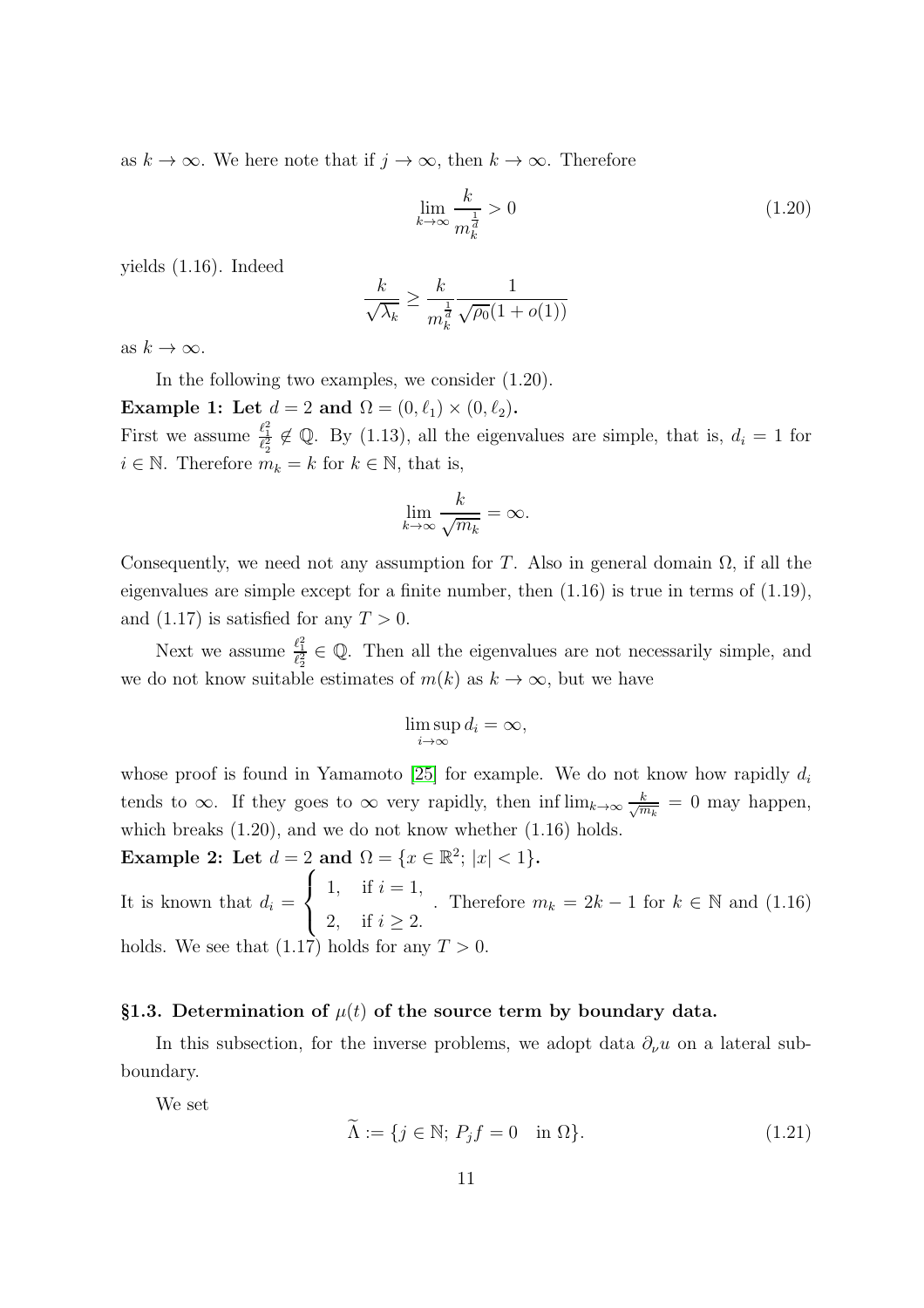For the diffusion equation, we can show

#### Proposition 2.

Let  $\gamma \subset \partial\Omega$  be an arbitrarily chosen subboundary. We assume (1.7) and (1.8). Then  $\partial_{\nu}u_{\mu_1} = \partial_{\nu}u_{\mu_2}$  on  $\gamma \times (T_1, T_2)$  yields  $\mu_1(t) = \mu_2(t)$  for  $0 < t < T$  if and only if

$$
\sum_{j \in \mathbb{N} \setminus \widetilde{\Lambda}} \frac{1}{\lambda_j} = \infty. \tag{1.22}
$$

The inverse source problem with boundary data is overdetermining because an unknown function depends only on one variable  $t$ . The condition  $(1.22)$  for the uniqueness is weaker than (1.12) for the uniqueness by the pointwise data  $u(x_0, t)$ ,  $T_1 < t < T_2$ .

In the one-dimensional case, Theorem 3 asserts the uniqueness for a wave equation by the pointwise data  $u(x_0, t)$  for  $T_1 < t < T_2$ , but we do not know the corresponding uniqueness for general dimensions. On the other hand, by boundary observations, we can conclude the uniqueness for general dimensions  $d \geq 2$ , as the following proposition shows.

#### Proposition 3.

Let

$$
\lim_{k \to \infty, k \in \mathbb{N} \backslash \tilde{\Lambda}} \frac{k}{\sqrt{\lambda_k}} > 0. \tag{1.23}
$$

We assume that there exists  $x_0 \in \mathbb{R}^d$  such that

$$
\Gamma \supset \{x \in \partial \Omega; ((x - x_0) \cdot \nu(x)) \ge 0\}, \quad T_2 - T_1 > 2 \max_{x \in \overline{\Omega}} |x - x_0| \tag{1.24}
$$

and

$$
T < \pi \lim_{k \to \infty, k \in \mathbb{N} \backslash \widetilde{\Lambda}} \frac{k}{\sqrt{\lambda_k}}.\tag{1.25}
$$

Moreover, let  $\mu_1, \mu_2 \in C^1[0,T]$  satisfy  $\mu_1(t) = \mu_2(t) = 0$  for  $t > T$ . Then  $\partial_{\nu}u_{\mu_1}(x,t) =$  $\partial_{\nu}u_{\mu_2}(x,t) = 0$  for  $x \in \Gamma$  and  $T_1 < t < T_2$  implies  $\mu_1(t) = \mu_2(t)$  for  $0 < t < T$ .

The condition (1.25) can be characterized similarly to (1.20). The observation time length  $T_2 - T_1$  should be longer, while the duration time T of the source needs to be bounded for the uniqueness for our inverse source problem.

#### §1.4. Determination of  $f(x)$  of source terms by boundary data.

In this subsection, we assume that  $\Gamma, \gamma \subset \partial\Omega$  are subboundaries, and  $T < T_1 < T_2$ ,

$$
\mu \in C^1[0, \infty), \quad \mu(t) = 0 \quad \text{if } t \ge T \tag{1.26}
$$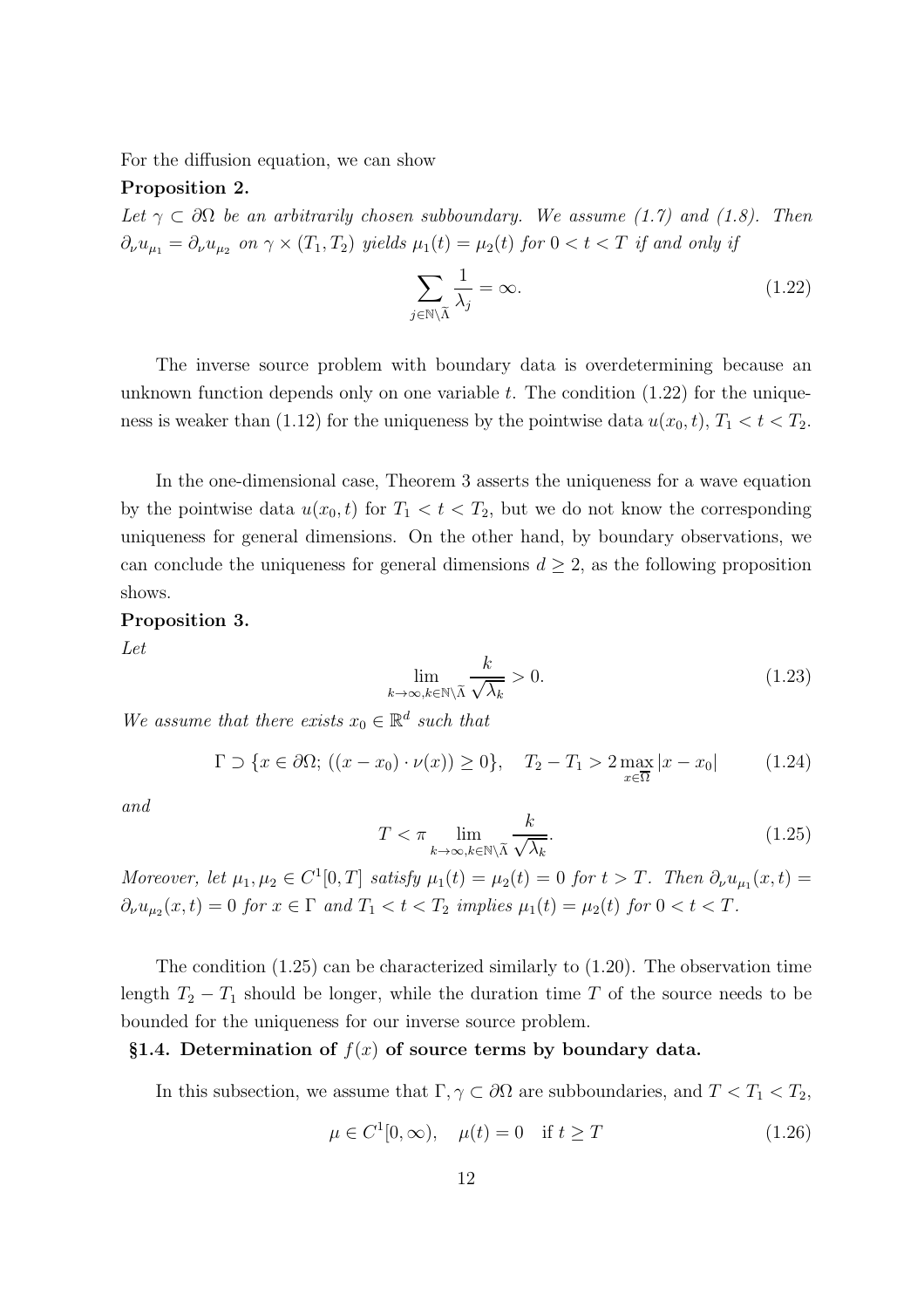and

$$
f \in L^2(\Omega). \tag{1.27}
$$

We consider

#### Inverse Problem III.

Determine  $f = f(x)$ ,  $x \in \Omega$  by  $\partial_{\nu}u$  on some subboundary over a time interval  $(T_1, T_2)$ .

In the case of  $T_1 = 0$ , there are many researches on the uniqueness and the stability. Here we limit ourselves to a few works: for the diffusion equation (1.1), we refer to Xu and Yamamoto [\[21\]](#page-38-1), Yamamoto [\[22\]](#page-38-2), while we can consult Yamamoto [\[23\]](#page-38-3), [\[24\]](#page-38-4) for the wave equation  $(1.2)$ .

First we consider the determination of  $f(x)$  for (1.1). Henceforth for arbitrarily chosen constants  $M > 0$  and  $\ell \in \mathbb{N}$ , we define an admissible set of unknowns f by

$$
\mathcal{F}_{M,\ell} := \{ f \in \mathcal{D}(A^{\ell}); \|A^{\ell}f\|_{L^{2}(\Omega)} \le M \}.
$$
\n(1.28)

#### Theorem 4 (determination of  $f(x)$  in the diffusion equation).

Let  $\gamma$  be an arbitrarily chosen subboundary of  $\partial\Omega$ .

(i) We assume

$$
\int_0^T e^{\lambda_k t} \mu(t) dt \neq 0, \quad k \in \mathbb{N}.
$$
 (1.29)

Then  $\partial_{\nu}u = 0$  on  $\gamma \times (T_1, T_2)$  yields  $f = 0$  in  $\Omega$ . (ii) We further assume

$$
\mu \ge 0, \neq 0 \quad on \ [0, T]. \tag{1.30}
$$

Then for  $0 < \theta < \ell$ , we can find a constant  $C = C(M, \theta) > 0$  such that

$$
||f||_{L^2(\Omega)} \leq C \left(\frac{1}{\log \frac{1}{\|\partial_\nu u\|_{L^2(\gamma \times (T_1, T_2))}}}\right)^\theta
$$

as  $\|\partial_{\nu}u\|_{L^2(\gamma \times (T_1,T_2))} \longrightarrow 0$  for each  $f \in \mathcal{F}_{M,\ell}$ .

In the case of  $T_1 = 0$ , we have the same estimate without assumption (1.29) (e.g., Yamamoto [\[22\]](#page-38-2)).

**Remark.** We need the assumption (1.29). Indeed, let  $\varphi$  be an eigenfunction for  $\lambda_1$ of  $-\Delta$  with the zero Dirichlet boundary condition and let (1.29) fail, for example, let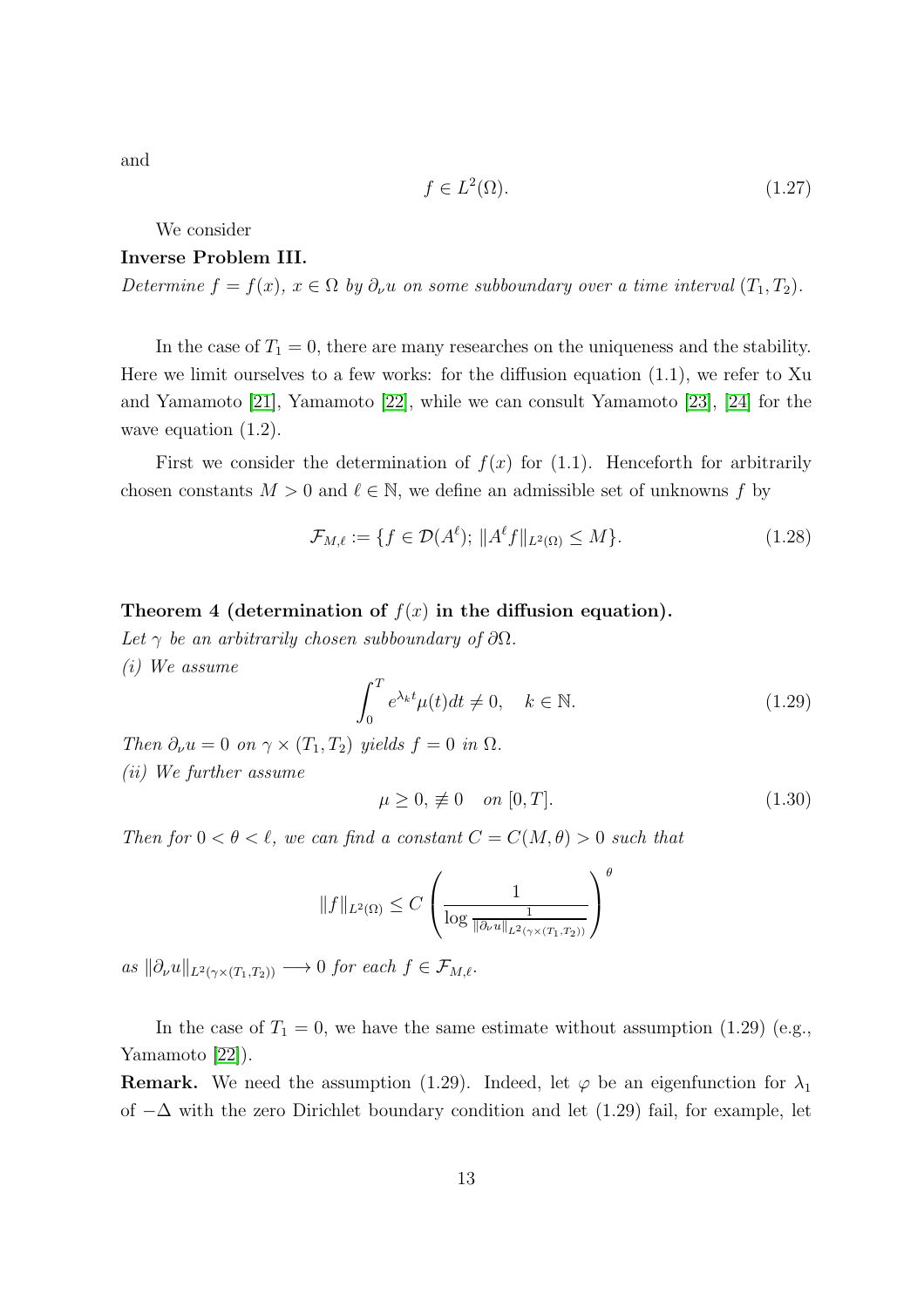$\int_0^T e^{\lambda_1 s} \mu(s) ds = 0$ . Then, we readily see that

$$
u(x,t) := \left(\int_0^t e^{-\lambda_1(t-s)} \mu(s)ds\right) \varphi_1(x), \quad x \in \Omega, \ t > 0,
$$

satisfies

$$
\begin{cases}\n\partial_t u = \Delta u(x, t) + \mu(t)\varphi_1(x), & x \in \Omega, \ t > 0, \\
u(x, t) = 0, & x \in \partial\Omega, \ t > 0, \\
u(x, 0) = 0, & x \in \Omega,\n\end{cases}
$$

and

$$
u(x,t) = e^{-\lambda_1 t} \left( \int_0^T e^{\lambda_1 s} \mu(s) ds \right) \varphi_1(x) = 0, \quad x \in \Omega, \ t > T,
$$

because  $\mu(s) = 0$  for  $s \geq T$  and  $\int_0^T e^{\lambda_1 s} \mu(s) ds = 0$ .

Therefore even  $u = 0$  on  $\overline{\Omega} \times (T_1, T_2)$  holds, and in particular,  $\partial_{\nu} u|_{\partial \Omega \times (T_1, T_2)} = 0$ . However,  $f = \varphi_1 \neq 0$ , that is, the uniqueness fails without (1.29).

Next we show

#### Theorem 5 (determination of  $f(x)$  in the wave equation).

We assume (1.24) and

$$
\mu(0)\neq 0
$$

and

$$
\left| \int_0^T \mu(s) \sin \sqrt{\lambda_n} (T - s) ds \right| + \left| \int_0^T \mu(s) \cos \sqrt{\lambda_n} (T - s) ds \right| \neq 0 \quad \text{for all } n \in \mathbb{N}. \tag{1.31}
$$

Then there exists a constant  $C > 0$  such that

$$
C^{-1} \|\partial_{\nu} u\|_{H^1(T_1, T_2; L^2(\partial \Omega))} \le \|f\|_{L^2(\Omega)} \le C \|\partial_{\nu} u\|_{H^1(T_1, T_2; L^2(\Gamma))}
$$
(1.32)

for each  $f \in L^2(\Omega)$ .

In the case of  $T_1 = 0$ , we refer to the existing works: for example, Yamamoto [\[23\]](#page-38-3), [\[24\]](#page-38-4) which proves (1.32) only by (1.24) and  $\mu(0) \neq 0$ , not assuming (1.31). Example of (1.31).

We verify that  $\mu(s) = T - s$  satisfies (1.31). Indeed we directly have

$$
\int_0^T (T - s) \sin(T - s) \sqrt{\lambda_n} ds = \frac{-T \sqrt{\lambda_n} \cos T \sqrt{\lambda_n} + \sin T \sqrt{\lambda_n}}{\lambda_n}
$$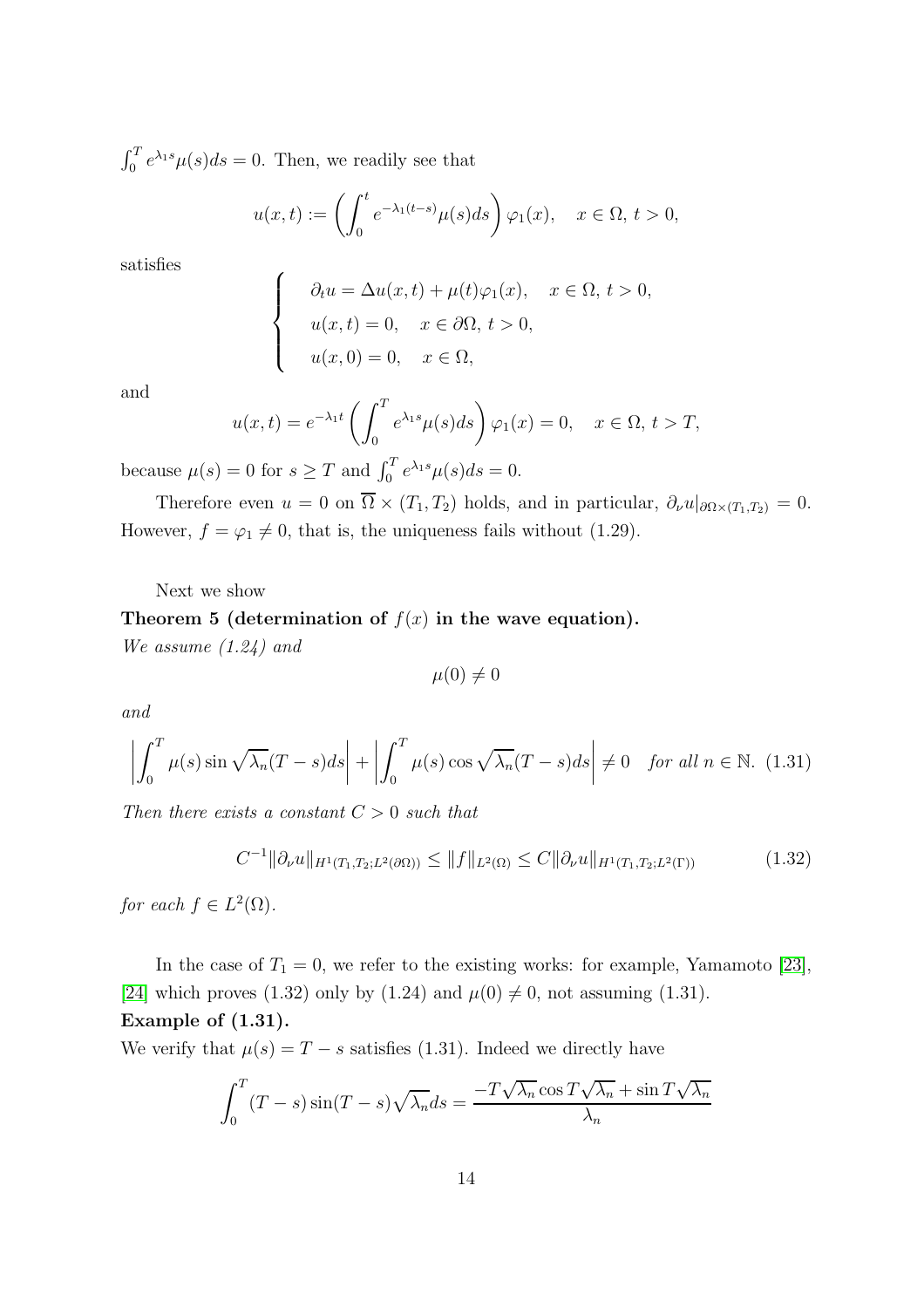and

$$
\int_0^T (T - s) \cos(T - s) \sqrt{\lambda_n} ds = \frac{T \sqrt{\lambda_n} \sin T \sqrt{\lambda_n} + \cos T \sqrt{\lambda_n} - 1}{\lambda_n}
$$

.

Assume that both are zero for some  $n_0 \in \mathbb{N}$ . Setting  $\xi = T\sqrt{\lambda_{n_0}} \neq 0$ , we see that

 $\xi$  cos  $\xi$  – sin  $\xi$  = 0, cos  $\xi$  +  $\xi$  sin  $\xi$  = 1.

Hence  $\cos \xi = \frac{1}{1+\xi}$  $\frac{1}{1+\xi^2}$  and  $\sin \xi = \frac{\xi}{1+\xi}$  $\frac{\xi}{1+\xi^2}$ , By  $\cos^2 \xi + \sin^2 \xi = 1$ , we obtain  $\frac{1}{1+\xi^2} = 1$ , which yields  $\xi = 0$ , which is a contradiction by  $\xi = \sqrt{\lambda_{n_0}}T \neq 0$ . Thus  $\mu(s) = T - s$  satisfies (1.31).

This article is composed of 9 sections. In Sections 2 and 3, we prove Theorems 1 and 2 respectively. In Section 4, we prove Theorem 3 and Proposition 1. Sections 5 and 6 are devoted to the proofs of Theorems 4 and 5. In Section 7, we prove Propositions 2 and 3. For convenience, Section 8 provides proofs of standard uniqueness results for the case of  $T_1 = 0$  in determining  $\mu(t)$ . Section 9 gives the proofs of Lemmata 1 and 2.

### 2 Proof of Theorem 1

Without loss of generality, we can assume that  $0 < t_0 < t_1$ . For  $t \geq 0$ , we set

$$
g(t) := \theta(t - t_1) - \theta(t - t_0) = 0 \quad \text{if } t \le t_0 \text{ or } t > t_1 + a. \tag{2.1}
$$

Setting  $y = u_{t_1} - u_{t_0}$ , we have

$$
\begin{cases}\n\partial_t y(x,t) = \Delta y(x,t) + g(t)f(x), & x \in \Omega, t > 0, \\
\partial_\nu y(x,t) = 0, & x \in \partial\Omega, t > 0, \\
y(x,0) = 0, & x \in \Omega.\n\end{cases}
$$
\n(2.2)

Let  $G = G(x, y, s)$  be the Green function for  $\partial_t - \Delta$  in  $\Omega$  with the zero Neumann boundary condition. Then

$$
G(x, y, s) > 0, \quad x, y \in \Omega, \, 0 < s < T
$$

(e.g., Theorem 10.1 (i) in Itô [\[14\]](#page-37-7)). Setting  $D := \text{supp } f$ , by (1.6) we see that  $D \subset \Omega$ . Note that D is a closed set and  $T^* > t^* + a$  by the assumption. Since  $G(x_0, y, s)$  is a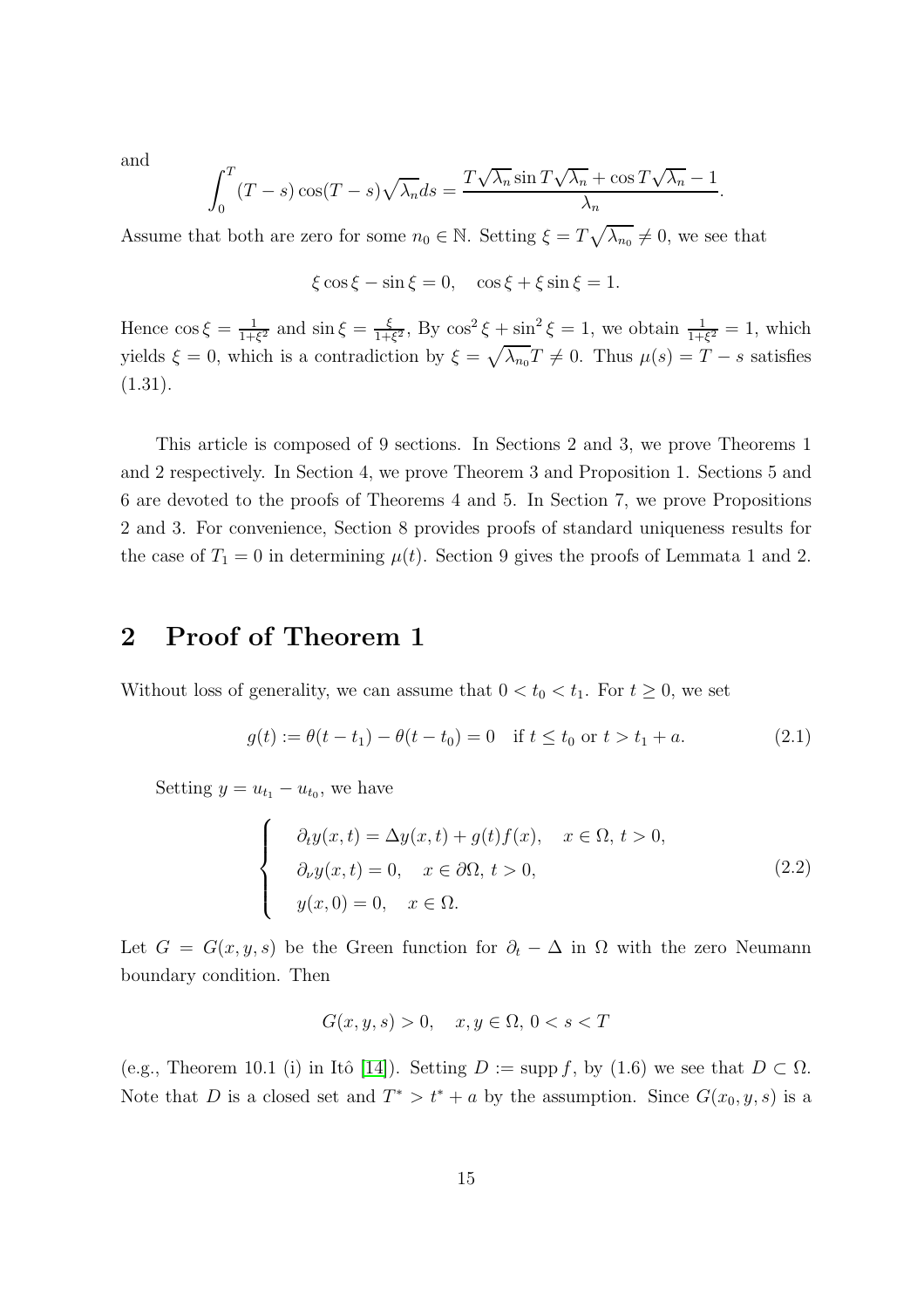continuous function in  $y \in D$  and  $T^* - t^* - a \leq s \leq T^* - t_*$ , we can choose a constant  $C_0 = C_0(D, t_*, t^* + a) > 0$  such that

$$
G(x_0, y, s) \ge C_0 > 0, \quad y \in D, T^* - t^* - a \le s \le T^* - t. \tag{2.3}
$$

Moreover, we have

$$
y(x,t) = \int_0^t \int_{\Omega} G(x,y,t-s)f(y)g(s)dyds, \quad x \in \Omega, t > 0
$$
 (2.4)

(e.g., [\[14\]](#page-37-7)). In general, (2.4) holds for  $g \in C[0, T^*]$ , and we here do not assume that g is continuous. However, (1.3) in Lemma 1 asserts

$$
||y||_{C(\overline{\Omega}\times[0,T^*])} \le C||g||_{L^2(0,T^*)}
$$
\n(2.5)

in view of  $f \in C_0^{\infty}(\Omega)$ . Therefore by taking an approximating sequence  $g_n \in C_0^{\infty}(0,T^*)$ to g in  $L^2(0,T^*)$ , we can verify that  $(2.4)$  holds for  $g \in L^2(0,T^*)$ .

By  $0 < t_* < t^* + a < T^*$ , (1.6), and (2.3), we obtain

$$
y(x_0, T^*) = \int_0^{T^*} \int_{\Omega} G(x_0, y, T^* - s) f(y) g(s) dy ds
$$
  
\n
$$
\geq \int_{t_*}^{t^* + a} \int_{D} G(x_0, y, T^* - s) f(y) g(s) dy ds
$$
  
\n
$$
\geq C_0 \left( \int_{t_*}^{t^* + a} g(s) ds \right) \int_{D} f(y) dy \geq C_0 C_1 \int_{t_*}^{t^* + a} g(s) ds.
$$

Here, by (1.6), we used  $C_1 := \int_D f(y) dy > 0$ . On the other hand,

$$
\int_{t_*}^{t^*+a} g(s)ds = \int_{t_*}^{t^*+a} \theta(s-t_1)ds - \int_{t_*}^{t^*+a} \theta(s-t_0)ds
$$
  
= 
$$
\int_{t_*-t_1}^{a+t^*-t_1} \theta(\eta)d\eta - \int_{t_*-t_0}^{a+t^*-t_0} \theta(\eta)d\eta
$$
  
= 
$$
\left(\int_{t_*-t_1}^0 + \int_0^a + \int_a^{a+t^*-t_1} \right) \theta(\eta)d\eta - \left(\int_{t_*-t_0}^0 + \int_a^a + \int_a^{a+t^*-t_0} \right) \theta(\eta)d\eta = \int_{t_*-t_1}^{t_*-t_0} \theta(\eta)d\eta.
$$

Here we used  $\theta(\eta) = 0$  for  $\eta \ge a$ , and noted that  $a < a + t^* - t_1$  and  $a < a + t^* - t_0$ . By  $t_* - t_0, t_* - t_1 < 0$ , we obtain  $\int_{t_*}^{t^* + a}$  $\int_{t_*}^{t_*+a} g(s)ds = \int_{t_*-t_1}^{t_*-t_0}$  $t_{i_*-t_1}^{t_*-t_0} d\eta = t_1 - t_0.$ 

Noting that  $y = u_{t_1} - u_{t_0}$ , we complete the proof of Theorem 1.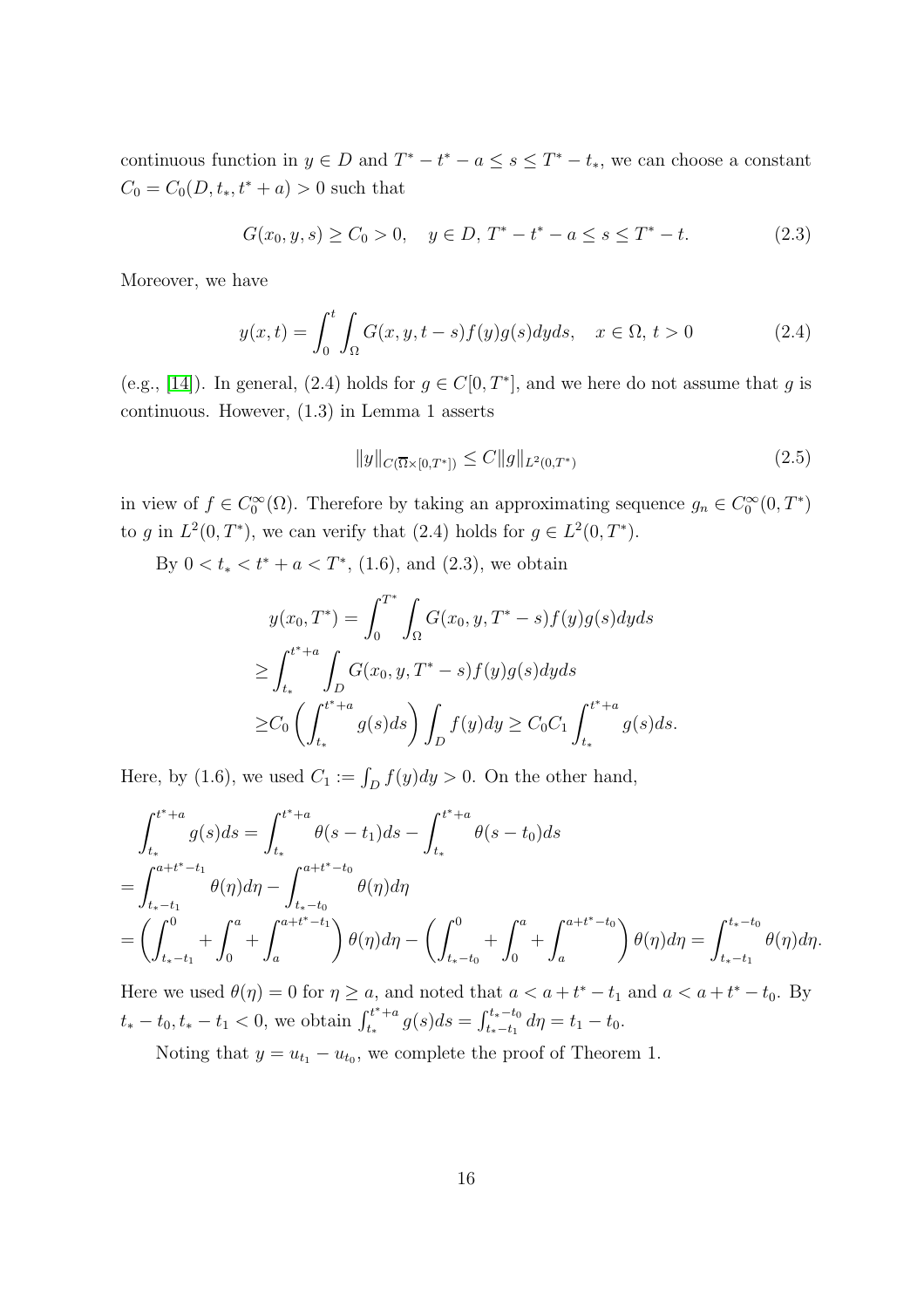### 3 Proof of Theorem 2

Let  $\mu = \mu_1 - \mu_2$  and  $u = u_{\mu_1} - u_{\mu_2}$ . By the eigenfunction expansion, we have

$$
u(x,t) = \sum_{n=1}^{\infty} \left( \int_0^t e^{-\lambda_n(t-s)} \mu(s) ds \right) P_n f(x), \quad x \in \Omega, t > 0 \tag{3.1}
$$

(e.g., [\[14\]](#page-37-7)). In terms of  $f \in C_0^{\infty}(\Omega)$  and Lemma 1 in Section 1, we can verify that the series in (3.1) is convergent in  $C(\overline{\Omega} \times [0, T_2])$ .

Let  $t \in [T_1, T_2]$ . Since  $\mu(s) = 0$  for  $s > T$ , we have

$$
u(x_0, t) = \sum_{n=1}^{\infty} e^{-\lambda_n t} \left( \int_0^T e^{\lambda_n s} \mu(s) ds \right) P_n f(x_0)
$$

$$
= \sum_{n \in \mathbb{N} \backslash \Lambda(x_0)} e^{-\lambda_n t} \left( \int_0^T e^{\lambda_n s} \mu(s) ds \right) (P_n f)(x_0) = 0, \quad t > T. \tag{3.2}
$$

Here we recall that the set  $\Lambda(x_0) \subset \mathbb{N}$  is defined by (1.10).

We know

#### Lemma 3.

Let  $\sum_{n=1}^{\infty} |a_n|e^{-\lambda_n T_1} < \infty$ . If  $\sum_{i=1}^{\infty}$  $n=1$  $a_n e^{-\lambda_n t} = 0, \quad T_1 < t < T_2,$ 

then  $a_n = 0$  for all  $n \in \mathbb{N}$ .

#### Proof of Lemma 3.

For completeness, we provide the proof although the lemma is well-known. We set  $b_n := a_n e^{-\lambda_n T_1}$ . By

$$
\sum_{n=1}^{\infty} |a_n| e^{-\lambda_n T_1} = \sum_{n=1}^{\infty} |b_n| < \infty,
$$

we see that the series  $\sum_{n=1}^{\infty} b_n e^{-\lambda_n(z-T_1)}$  converges uniformly and absolutely in any compact domain in  $\{z \in \mathbb{C}; \text{Re } z > T_1\}$ . Therefore  $h(z) := \sum_{n=1}^{\infty} b_n e^{-\lambda_n(z-T_1)}$  is analytic if Re  $z > T_1$ . Hence  $\sum_{n=1}^{\infty} b_n e^{-\lambda_n(t-T_1)} = 0$  for all  $t > T_1$  by the analyticity. Since  $\lambda_1 < \lambda_2 < \cdots$ , we have

$$
b_1 + \sum_{n=2}^{\infty} b_n e^{-(\lambda_n - \lambda_1)(t - T_1)} = 0
$$
 for  $t > T_1$ .

Since

$$
\left| \sum_{n=2}^{\infty} b_n e^{-(\lambda_n - \lambda_1)(t - T_1)} \right| \le e^{-(\lambda_2 - \lambda_1)(t - T_1)} \sum_{n=2}^{\infty} |b_n|
$$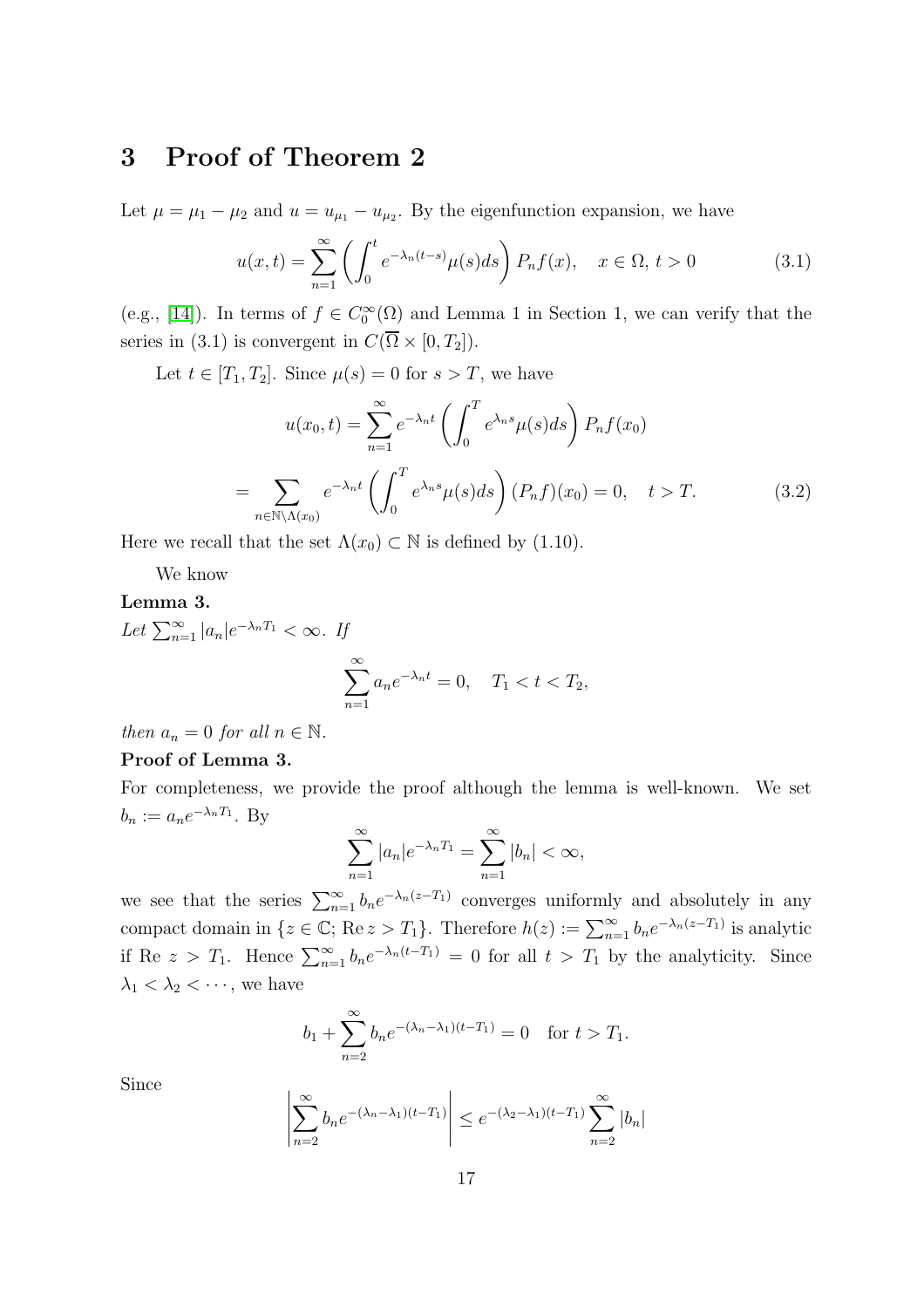and

$$
\sum_{n=2}^{\infty} |b_n| = \sum_{n=2}^{\infty} |a_n| e^{-\lambda_n T_1} < \infty,
$$

letting  $t \to \infty$ , we see that  $b_1 = 0$ , that is,  $a_1 = 0$ . Continuing this argument, we reach  $a_n = 0$  for  $n \in \mathbb{N}$ . Thus the proof of Lemma 3 is complete. ■

We return to the proof of Theorem 2. Setting

$$
a_n = \left(\int_0^T e^{\lambda_n s} \mu(s) ds\right) P_n f(x_0), \quad n \in \mathbb{N},
$$

by  $(3.2)$  we obtain

$$
\sum_{n \in \mathbb{N} \backslash \Lambda(x_0)} a_n e^{-\lambda_n t} = 0, \quad T_1 < t < T_2
$$

and

$$
\sum_{n \in \mathbb{N} \backslash \Lambda(x_0)} |a_n e^{-\lambda_n t}| = \sum_{n=1}^{\infty} \left| \left( \int_0^T e^{-\lambda_n (t-s)} \mu(s) ds \right) (P_n f)(x_0) \right|
$$
  

$$
\leq \sum_{n=1}^{\infty} \left( \int_0^T |\mu(s)| ds \right) |(P_n f)(x_0)|, \quad t \geq T_1 > T.
$$

We recall that  $A = -\Delta$  with  $\mathcal{D}(A) = H^2(\Omega) \cap H_0^1(\Omega)$ . By (1.8) we see that  $f \in \mathcal{D}(A^m)$ with each  $m \in \mathbb{N}$ . Since  $P_j f \in \mathcal{D}(A^m)$  and  $AP_j f = \lambda_j P_j f$ , choosing even number  $\beta > \frac{d}{2}$ , by Sobolev embedding, we obtain

$$
|P_j f(x_0)| \leq \|P_j f\|_{C(\overline{\Omega})} \leq C \|P_j f\|_{H^{\beta}(\Omega)} \leq C \|A^{\frac{\beta}{2}} P_j f\|_{L^2(\Omega)} = C \lambda_j^{\frac{\beta}{2}} \|P_j f\|_{L^2(\Omega)}
$$

and

$$
||P_j f||_{L^2(\Omega)}^2 = \sum_{k=1}^{d_j} |(P_j f, \varphi_{jk})|^2 = \sum_{k=1}^{d_j} |(A^m P_j f, A^{-m} \varphi_{jk})|^2 = \lambda_j^{-2m} \sum_{k=1}^{d_j} |(A^m P_j f, \varphi_{jk})|^2.
$$

Therefore,

$$
|P_j f(x_0)|^2 \le C\lambda_j^{-2m+\beta} \sum_{k=1}^{d_j} |(A^m P_j f, \varphi_{jk})|^2
$$
  
 
$$
\le C \|A^m P_j f\|_{L^2(\Omega)}^2 \lambda_j^{-2m+\beta} \le C \|A^m f\|_{L^2(\Omega)}^2 \lambda_j^{-2m+\beta}, \quad j \in \mathbb{N}.
$$

Moreover, we choose

$$
\beta_1 > \frac{d}{4}
$$
 and  $m > \frac{1}{2} \left( \beta + 2\beta_1 + \frac{d}{2} \right)$ ,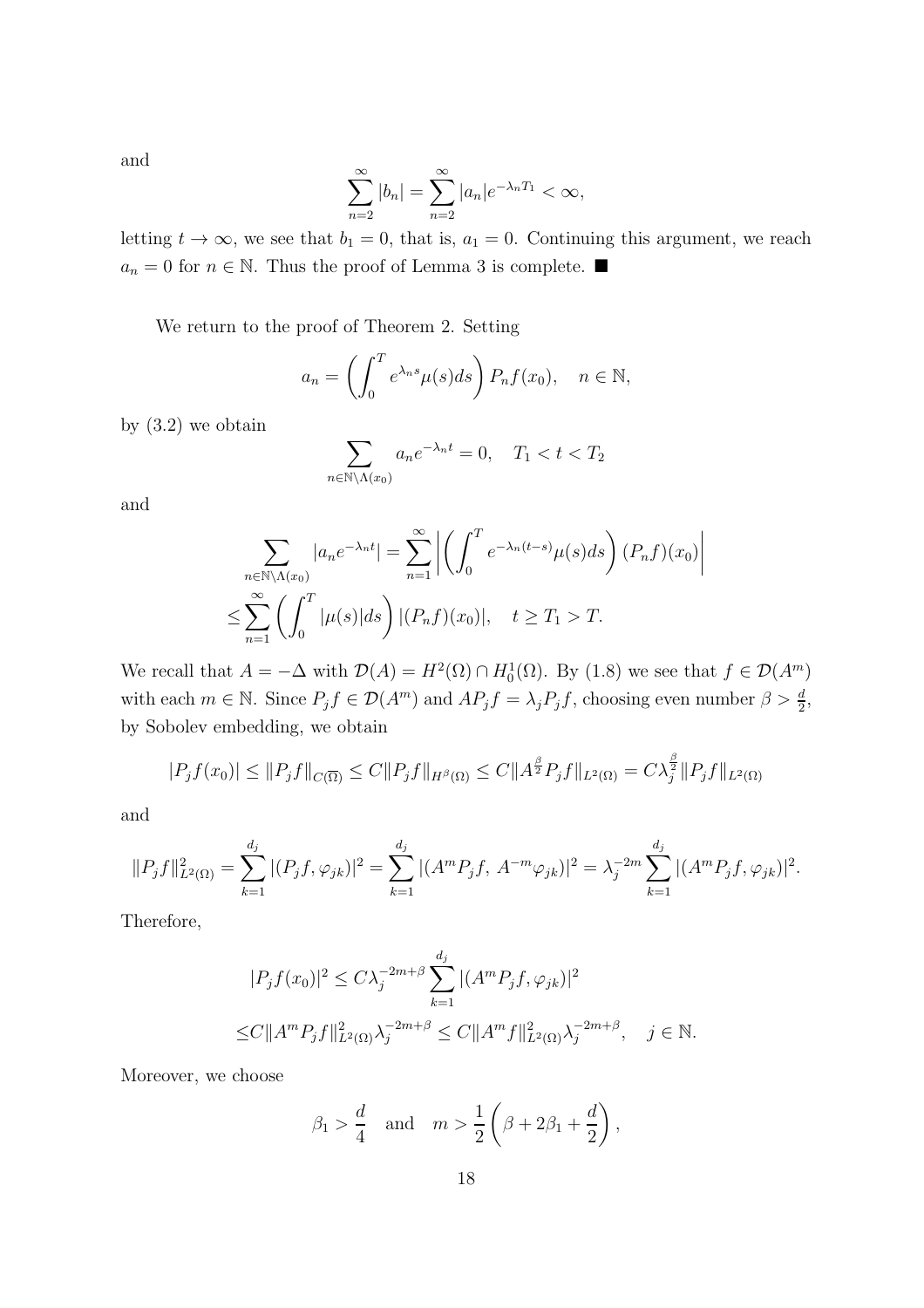and we re-number the eigenvalues  $\sigma_j$  according to the multiplicities:  $0 < \sigma_1 \leq \sigma_2 \leq$  $\sigma_3 \leq \cdots \longrightarrow$  and we note that  $\lambda_j \geq \sigma_j$  by the re-numbering. Then  $\lambda_j \geq \sigma_j \sim \rho_0 j^{\frac{2}{d}}$  as  $j \rightarrow \infty$  (e.g., [\[1\]](#page-36-0), [\[8\]](#page-37-5)) and

$$
\sum_{j=1}^{\infty} |P_j f(x_0)| = \sum_{j=1}^{\infty} \lambda_j^{-\beta_1} \lambda_j^{\beta_1} |P_j f(x_0)| \le \left(\sum_{j=1}^{\infty} \lambda_j^{-2\beta_1}\right)^{\frac{1}{2}} \left(\sum_{j=1}^{\infty} \lambda_j^{2\beta_1} |P_j f(x_0)|^2\right)^{\frac{1}{2}}
$$
  
\n
$$
\le C \|A^m f\|_{L^2(\Omega)} \left(\sum_{j=1}^{\infty} \lambda_j^{-2\beta_1}\right)^{\frac{1}{2}} \left(\sum_{j=1}^{\infty} \lambda_j^{-2m+\beta+2\beta_1}\right)^{\frac{1}{2}}
$$
  
\n
$$
\le C \|A^m f\|_{L^2(\Omega)} \left(\sum_{j=1}^{\infty} j^{\frac{-4\beta_1}{d}}\right)^{\frac{1}{2}} \left(\sum_{j=1}^{\infty} j^{\frac{2}{d}(-2m+\beta+2\beta_1)}\right)^{\frac{1}{2}}.
$$

Here  $m > \frac{1}{2} (\beta + 2\beta_1 + \frac{d}{2})$  $\frac{d}{2}$  and  $\beta_1 > \frac{d}{4}$  $\frac{d}{4}$  yield that  $\frac{2}{d}(-2m+\beta+2\beta_1) < -1$  and  $-\frac{4\beta_1}{d} < -1$ , so that we see that the right-hand side is convergent, that is,

$$
\sum_{j=1}^{\infty} |P_j f(x_0)| < \infty.
$$

Hence, we can apply Lemma 3 to (3.2) for  $t \geq T_1$ , and we obtain that  $u_{\mu_1}(x_0, t) =$  $u_{\mu_2}(x_0, t)$  for  $T_1 < t < T_2$  if and only if

$$
\int_0^T e^{\lambda_n s} \mu(s) ds = 0, \quad n \in \mathbb{N} \setminus \Lambda(x_0).
$$
 (3.3)

We set  $\eta = e^s$  and  $h(\eta) = \mu(\log \eta)$ , and we see that  $1 < \eta < e^T$  for  $0 < s < T$ . Then (3.3) is equivalent to

$$
\int_{1}^{e^{T}} \eta^{\lambda_{n}} \frac{h(\eta)}{\eta} d\eta = 0, \quad n \in \mathbb{N} \setminus \Lambda(x_{0}).
$$
\n(3.4)

By the Müntz theorem (e.g., E.7 on p.184 of Borwein and Erdélyi  $[3]$ ) as directly applicable version, we see that (3.4) yields  $\frac{h(\eta)}{\eta} = 0$  for  $1 < \eta < e^T$  if and only if (1.12) holds. Thus the proof of Theorem 2 is complete.

In the case of  $d = 1$ , we see that  $\lambda_j = \sigma_j$  because all the eigenvalues are simple. Therefore Corollary follows directly since  $\lambda_j \sim \rho_0 j^2$  as  $j \to \infty$ , which implies  $\sum_{j=1}^{\infty}$ 1  $\frac{1}{\lambda_j} <$  $\infty$  if  $d=1$ .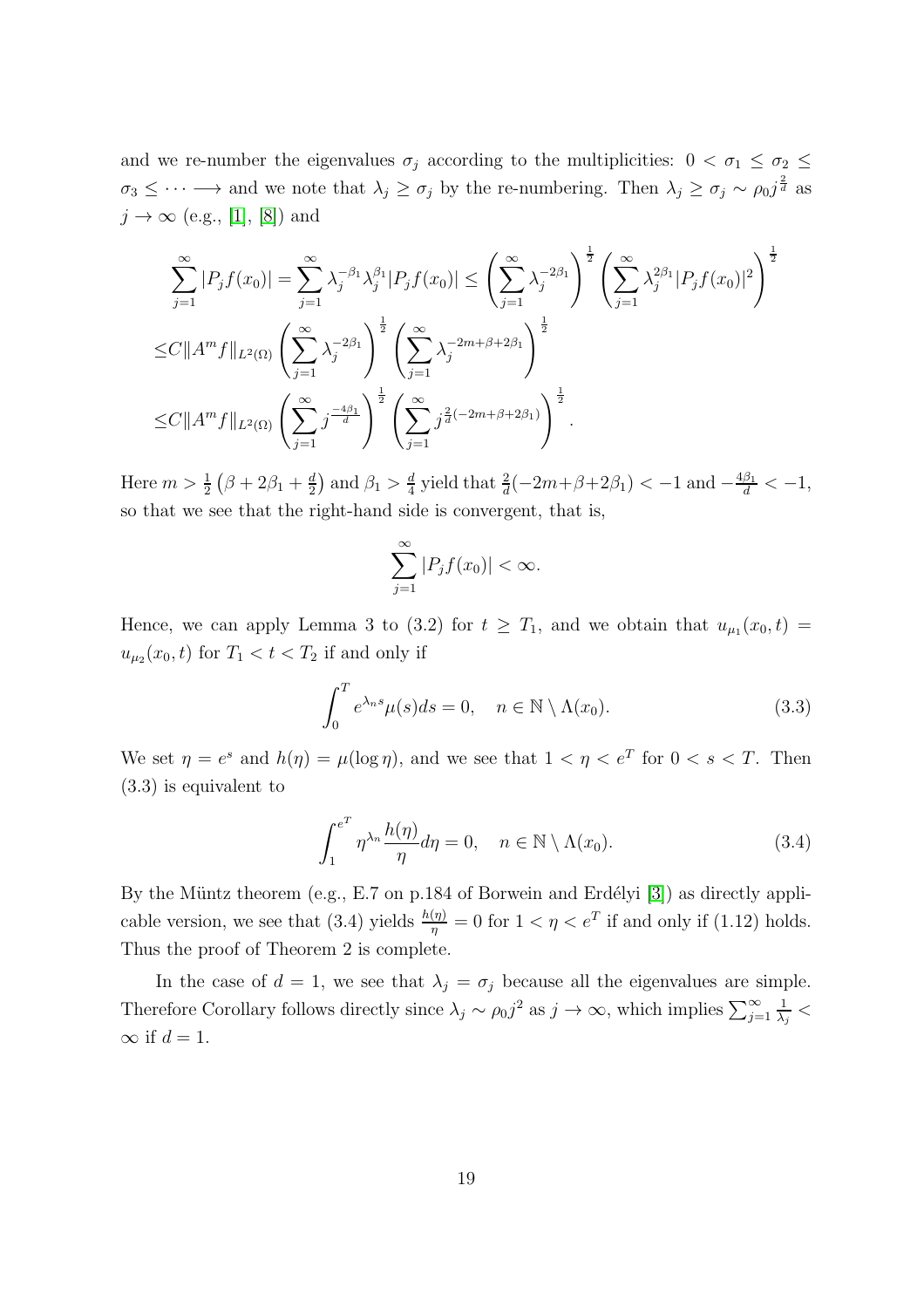### 4 Proofs of Theorem 3 and Proposition 1

For general dimensions d, we have

$$
u_{\mu}(x,t) = \sum_{n=1}^{\infty} \left( \int_0^t \frac{\sin\sqrt{\lambda_n}(t-s)}{\sqrt{\lambda_n}} \mu(s)ds \right) P_n f(x), \quad x \in \Omega, t > 0 \tag{4.1}
$$

(e.g., Komornik [\[16\]](#page-37-8)). Setting  $\mu := \mu_1 - \mu_2$  and  $u := u_{\mu_1} - u_{\mu_2}$ , since  $\mu(t) = 0$  for  $t > T$ and  $u \in C(\overline{\Omega} \times [0,\infty))$ , in terms of (1.8) and Lemma 1, we have

$$
u_{\mu}(x_0, t) = \sum_{n=1}^{\infty} \left( \int_0^T \frac{\sin \sqrt{\lambda_n}(t-s)}{\sqrt{\lambda_n}} \mu(s) ds \right) P_n f(x_0)
$$
  

$$
= \sum_{n=1}^{\infty} \frac{\sin \sqrt{\lambda_n}t}{\sqrt{\lambda_n}} \left( \int_0^T \mu(s) \cos \sqrt{\lambda_n} s ds \right) P_n f(x_0)
$$
  

$$
- \sum_{n=1}^{\infty} \frac{\cos \sqrt{\lambda_n}t}{\sqrt{\lambda_n}} \left( \int_0^T \mu(s) \sin \sqrt{\lambda_n} s ds \right) P_n f(x_0), \quad t > T.
$$

Therefore,

$$
u_{\mu}(x_0, t) = \sum_{n=1}^{\infty} (a_n(P_n f)(x_0) \sin \sqrt{\lambda_n} t + b_n(P_n f)(x_0) \cos \sqrt{\lambda_n} t), \quad t > T,
$$
 (4.2)

where we set

$$
a_n = \frac{1}{\sqrt{\lambda_n}} \int_0^T \mu(s) \cos \sqrt{\lambda_n} s ds, \quad b_n = \frac{-1}{\sqrt{\lambda_n}} \int_0^T \mu(s) \sin \sqrt{\lambda_n} s ds, \quad n \in N.
$$

The series is convergent in  $C(\overline{\Omega} \times [0,\infty)])$  by (1.8) and Lemma 1 (i).

#### Proof of Theorem 3.

In the case of  $\Omega = (0, \ell)$ , we know  $d_n = 1$ ,  $\lambda_n = \frac{n^2 \pi^2}{\ell^2}$  $\frac{2\pi^2}{\ell^2}$  and  $\varphi_n(x) = \sqrt{\frac{2}{\ell}}$  $\frac{2}{\ell} \sin \frac{n\pi}{\ell} x,$  $(P_nf)(x_0) = (f, \varphi_n)\varphi_n(x_0)$ . Therefore,

$$
u_{\mu}(x_0, t) = \sum_{n=1}^{\infty} \left( a_n \sin \frac{n\pi t}{\ell} + b_n \cos \frac{n\pi s}{\ell} ds \right) (f, \varphi_n) \varphi_n(x_0) \quad \text{for } T_1 < t < T_2 \tag{4.3}
$$

for  $T_1 < t < T_2$ .

Since  $T_2 - T_1 \ge 2\ell$  by (1.15), we have (4.3) for  $T_1 < t < T_1 + 2\ell$ . Since (4.3) is convergent in  $C[0,\infty)$ , we see that (4.3) is convergent in  $L^2(T_1,T_1+2\ell)$ . Hence, taking the scalar products in  $L^2(T_1, T_1+2\ell)$  with sin  $\frac{m\pi t}{\ell}$  and cos  $\frac{m\pi t}{\ell}$ , we obtain  $a_m(f, \varphi_m)\varphi_m(x_0) =$  $b_m(f, \varphi_m)\varphi_m(x_0) = 0$  for  $m \in \mathbb{N}$ . By (1.15), we see that  $(f, \varphi_m) \neq 0$  and  $\varphi_m(x_0) =$ <br> $\sqrt{2} \sin m\pi x \neq 0$  for all  $m \in \mathbb{N}$ . Consequently,  $a_n = b_n = 0$ , that is 2  $\frac{2}{\ell} \sin \frac{m\pi}{\ell} x_0 \neq 0$  for all  $m \in \mathbb{N}$ . Consequently,  $a_m = b_m = 0$ , that is,

$$
\int_0^T \mu(s) \cos \frac{m\pi s}{\ell} ds = \int_0^T \mu(s) \sin \frac{m\pi s}{\ell} ds = 0, \quad m \in \mathbb{N}.
$$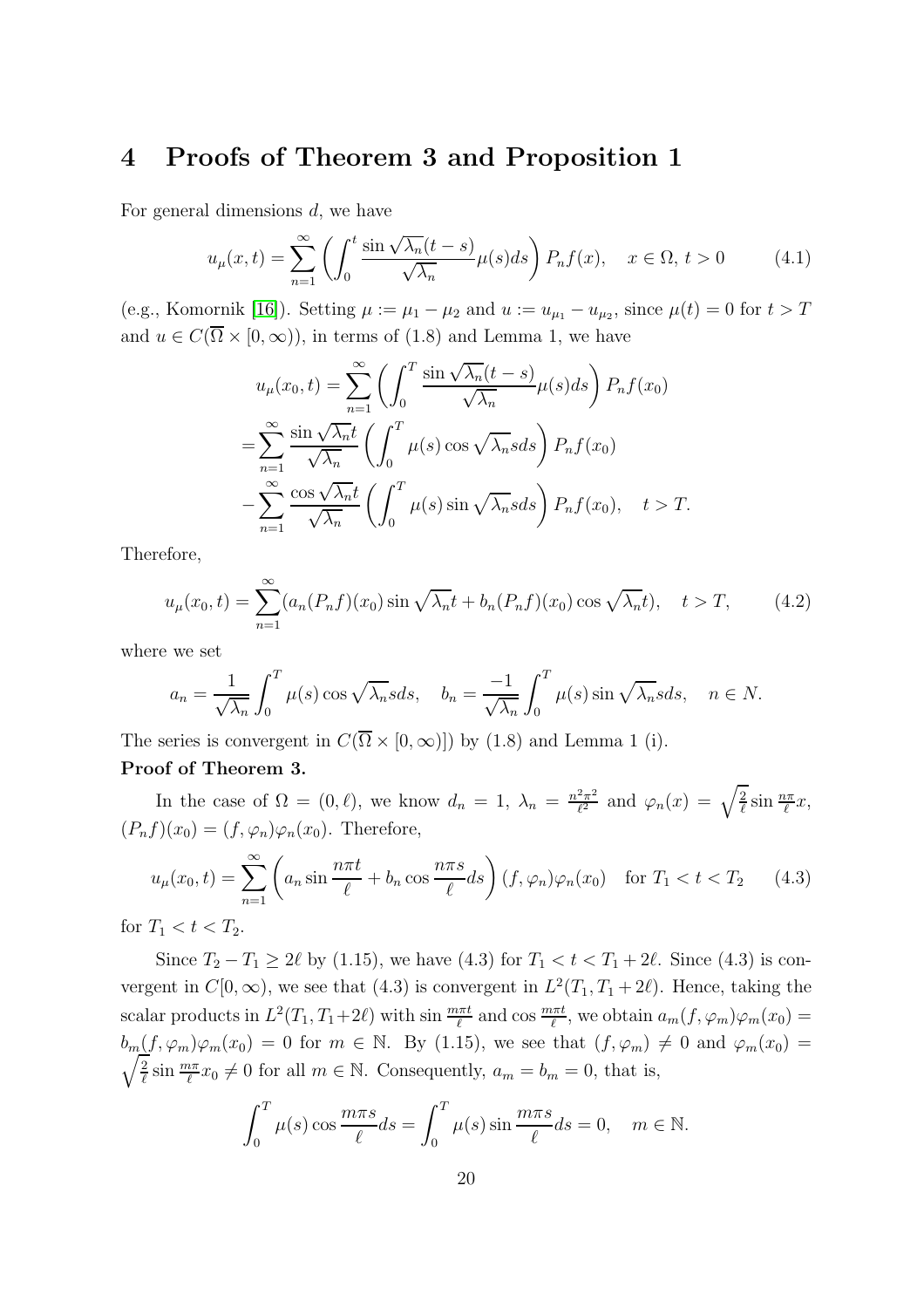We recall the assumption  $T \le 2\ell$ . If  $T < 2\ell$ , then we set  $\widetilde{\mu}(t) =$  $\sqrt{ }$  $\frac{1}{2}$  $\mathbf{I}$  $\mu(s), \qquad 0 < s < T,$ 0,  $T \leq s < 2\ell$ .

Then

$$
\int_0^{2\ell} \widetilde{\mu}(s) \cos \frac{m\pi s}{\ell} ds = \int_0^{2\ell} \widetilde{\mu}(s) \sin \frac{m\pi s}{\ell} ds = 0, \quad m \in \mathbb{N}.
$$

Therefore,  $\tilde{\mu}(s) = c_1$ : constant for  $0 < s < 2\ell$ . In the case of  $T = 2\ell$ , we have  $c_1 = \mu(T) = 0$  by  $\mu(t) = 0$  for  $t \geq T$ . In the case of  $T < 2\ell$ , since  $\tilde{\mu} = 0$  in  $[T, 2\ell]$ , we see  $c_1 = 0$ . Hence  $\mu(s) = 0$  for  $0 < s < T$ , and the proof of Theorem 3 is complete. Proof of Proposition 1.

Since  $f \in C_0^{\infty}(\Omega)$ , we see (4.2), and the series  $u_{\mu}(x_0, t)$  is convergent in  $L^{\infty}(\mathbb{R})$ , and so  $\gamma$  is an almost periodic function (e.g., Böttcher and Silbermann [\[4\]](#page-36-3)). By a property of almost periodic functions (e.g., property (d) in p.493 in [\[4\]](#page-36-3)) yields

$$
||u_{\mu}(x_0,\cdot)||_{L^{\infty}(\mathbb{R})} = \limsup_{t\to\infty} |u_{\mu}(x_0,t)|.
$$

By (1.18), we see that  $||u_{\mu}(x_0, \cdot)||_{L^{\infty}(\mathbb{R})} = 0$ , that is,

$$
\sum_{n=1}^{\infty} a_n(P_nf)(x_0) \sin \sqrt{\lambda_n} t + \sum_{n=1}^{\infty} b_n(P_nf)(x_0) \cos \sqrt{\lambda_n} t = 0, \quad t \in \mathbb{R}.
$$

Substituting  $-t$  and adding and subtracting, we obtain

$$
\sum_{n=1}^{\infty} a_n(P_n f)(x_0) \sin \sqrt{\lambda_n} t = \sum_{n=1}^{\infty} b_n(P_n f)(x_0) \cos \sqrt{\lambda_n} t = 0, \quad t \in \mathbb{R}.
$$
 (4.4)

Now we can prove

#### Lemma 4.

Let  $0 < p_1 < p_2 < \cdots \longrightarrow \infty$ . Let  $\alpha_n \in \mathbb{R}$  satisfy

$$
\sum_{n=1}^{\infty} |\alpha_n| < \infty. \tag{4.5}
$$

Then

$$
\sum_{n=1}^{\infty} \alpha_n \sin p_n t = 0, \quad t > 0 \quad or \quad \sum_{n=1}^{\infty} \alpha_n \cos p_n t = 0, \quad t > 0
$$

yields  $\alpha_n = 0$  for each  $n \in \mathbb{N}$ .

For completeness the proof of the lemma is provided at the end of this section.

Now we complete the proof of Proposition 1. Applying Lemma 4 to (4.4), we obtain

$$
a_n(P_nf)(x_0) = b_n(P_nf)(x_0) = 0, \quad n \in \mathbb{N}.
$$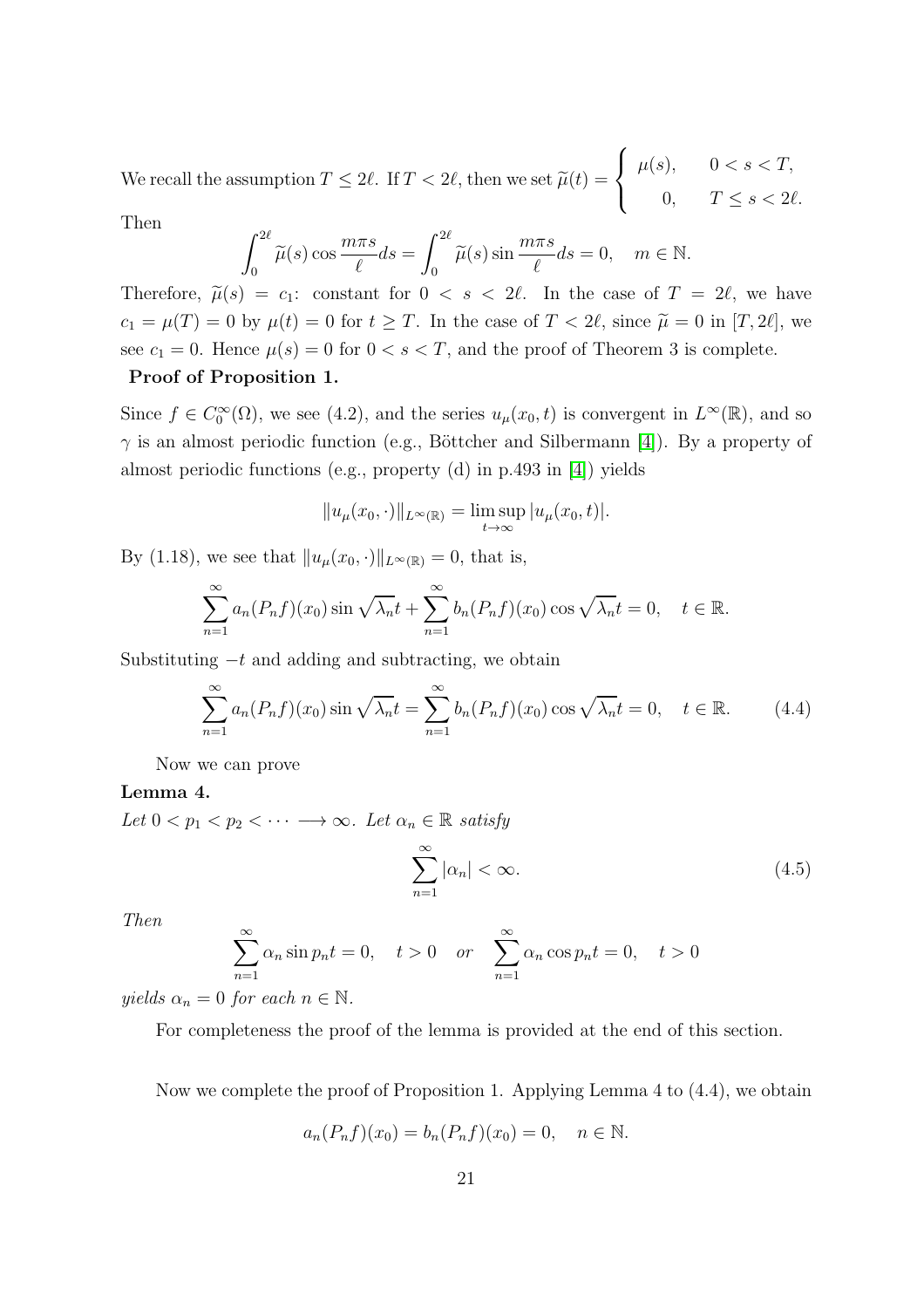By the definition (1.10) of  $\Lambda(x_0)$ , we reach  $a_n = b_n = 0$  for  $n \in \mathbb{N} \setminus \Lambda(x_0)$ , that is,

$$
\int_0^T \mu(s) \cos \sqrt{\lambda_n} s ds = \int_0^T \mu(s) \sin \sqrt{\lambda_n} s ds = 0, \quad n \in \mathbb{N} \setminus \Lambda(x_0).
$$

With the even extension of  $\mu$  to  $(-T, 0)$  for example, we see

$$
\int_{-T}^{T} \mu(s)e^{s\sqrt{-1}\sqrt{\lambda_n}} ds = 0 \quad \text{for } n \in \mathbb{N} \setminus \Lambda(x_0). \tag{4.6}
$$

We can prove the following lemma, whose proof is given at the end of this section. Lemma 5.

Under assumptions  $(1.16)$  and  $(1.17)$ , the system

$$
\{e^{s\sqrt{-1}\sqrt{\lambda_n}}\}_{n\in\mathbb{N}\backslash\Lambda(x_0)}
$$

is complete in  $C[-T, T]$ . In particular, (4.6) implies  $\mu(s) = 0$  for  $0 < t < T$ .

Here we say that  $\{e^{s\sqrt{-1}\sqrt{\lambda_n}}\}_{n\in\mathbb{N}\setminus\Lambda(x_0)}$  is complete in  $C[-T, T]$  if  $g \in C[-T, T]$  and

$$
\int_{-T}^{T} g(s)e^{s\sqrt{-1}\sqrt{\lambda_n}} ds = 0 \text{ for all } n \in \mathbb{N} \setminus \Lambda(x_0),
$$

imply  $g(s) = 0$  for  $0 \leq s \leq T$ .

By applying Lemma 5 to (4.6), the proof of Proposition 1 is finished.

We conclude this section with

**Proof of Lemma 4.** It suffices to prove in the case  $\sum_{n=1}^{\infty} \alpha_n \sin p_n t = 0$  for  $t > 0$ . By (4.5), the series  $\sum_{n=1}^{\infty} \alpha_n \sin p_n t = \frac{1}{2}$  $\frac{1}{2} \sum_{n=1}^{\infty} \alpha_n (e^{\sqrt{-1}p_n t} - e^{-\sqrt{-1}p_n t})$  is convergent in  $L^{\infty}(\mathbb{R})$ . Therefore, we can take the Laplace transform term-wisely:

$$
0 = \sum_{n=1}^{\infty} \alpha_n \int_0^{\infty} (e^{\sqrt{-1}p_n t} - e^{-\sqrt{-1}p_n t}) e^{-\xi t} dt = \sum_{n=1}^{\infty} \frac{2\sqrt{-1} \alpha_n p_n}{\xi^2 + p_n^2}
$$

for Re  $\xi > 0$ . Setting  $\eta = \xi^2$ , we have

$$
\sum_{n=1}^{\infty} \frac{\alpha_n p_n}{\eta + p_n^2} = 0, \quad \eta \ge 0.
$$

For  $\eta > 0$  and  $k \in \mathbb{N}$ , since  $|\eta + p_n^2|^k \ge p_n^{2k}$  and so

$$
\left|\frac{\alpha_n p_n}{(\eta + p_n^2)^k}\right| \le \frac{|\alpha_n|}{p_n^{2k-1}} \le C|\alpha_n|, \quad n \in \mathbb{N}.
$$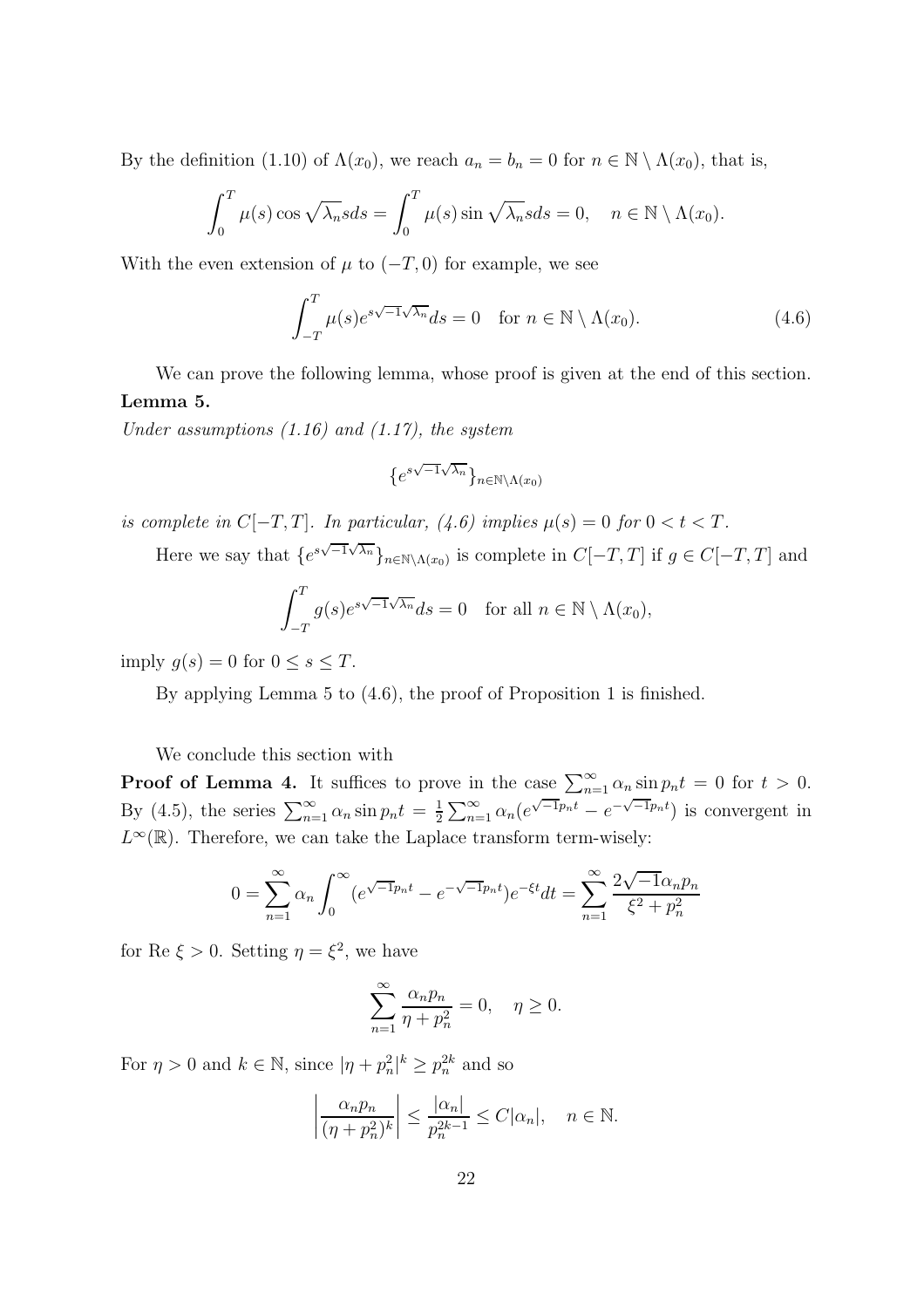In view of (4.5), the series  $\sum_{n=1}^{\infty}$  $\alpha_n p_n$  $\frac{\alpha_n p_n}{(\eta+p_n^2)^k}$  is uniformly convergent in  $\eta \in [0,L]$  with arbitrary  $L > 0$  for each  $k \in \mathbb{N}$ . Therefore, we can term-wisely differentiate in  $\eta$ :

$$
\sum_{n=1}^{\infty} \frac{\alpha_n p_n}{(\eta + p_n^2)^k} = 0, \quad \eta > 0.
$$

Substituting  $\eta = 1$ , we can write

$$
\frac{\alpha_1 p_1}{(1+p_1^2)^k} + \sum_{k=2}^{\infty} \frac{\alpha_n p_n}{(1+p_n^2)^k} = 0,
$$

that is,

$$
\frac{\alpha_1 p_1}{1 + p_1^2} = -\sum_{k=2}^{\infty} \alpha_k \frac{p_n}{1 + p_n^2} \left(\frac{1 + p_1^2}{1 + p_n^2}\right)^{k-1}.
$$

Since  $0 < p_1 < p_2 < \cdots$ , we have

$$
\frac{1+p_1^2}{1+p_n^2}\leq \frac{1+p_1^2}{1+p_2^2}=:r<1
$$

for each  $n \geq 2$  and  $\frac{p_n}{1+p_n^2} \leq 1$ . Hence we see that

$$
\left|\frac{\alpha_1 p_1}{1+p_1^2}\right| \le \sum_{n=2}^{\infty} |\alpha_n| r^{k-1} \le Cr^{k-1} \longrightarrow 0
$$

as  $k \to \infty$  in view of (4.5). Therefore,  $\alpha_1 = 0$  by  $p_1 \neq 0$ . Continuing this argument, we can successively obtain  $\alpha_n = 0$  for  $n \in \mathbb{N}$ , so that the proof of Lemma 4 is complete. Proof of Lemma 5.

Considering the zero extension, we readily see that  $\{e^{s\sqrt{-1}\sqrt{\lambda_n}}\}_{n\in\mathbb{N}\setminus\Lambda(x_0)}$  is complete in  $C[-T, T],$  then so is it in  $C[-\widetilde{T}, \widetilde{T}]$  with any  $0 < \widetilde{T} < T$ .

We set

$$
R := \sup \{ L; \{ e^{s\sqrt{-1}\sqrt{\lambda_n}} \}_{n \in \mathbb{N} \setminus \Lambda(x_0)} \text{ is complete in } C[-L, L] \}
$$

and

$$
D := \lim_{k \to \infty, \in \mathbb{N} \setminus \Lambda(x_0)} \frac{k}{\sqrt{\lambda_k}}.
$$

Since  $\sqrt{\lambda_k} > 0$  for  $k \in \mathbb{N} \setminus \Lambda(x_0)$  and is increasing in k, we can apply Theorem 13 (p.116) in [\[27\]](#page-38-5), and we can obtain

$$
\pi D \leq R.
$$

Therefore, if  $T < \pi D$ , then we have  $T < R$ . Hence,  $\{e^{s\sqrt{-1}\sqrt{\lambda n}}\}_{n \in \mathbb{N} \setminus \Lambda(x_0)}$  is complete in  $C[-T, T]$  if  $T < \pi D$ . We finished the proof of Lemma 5.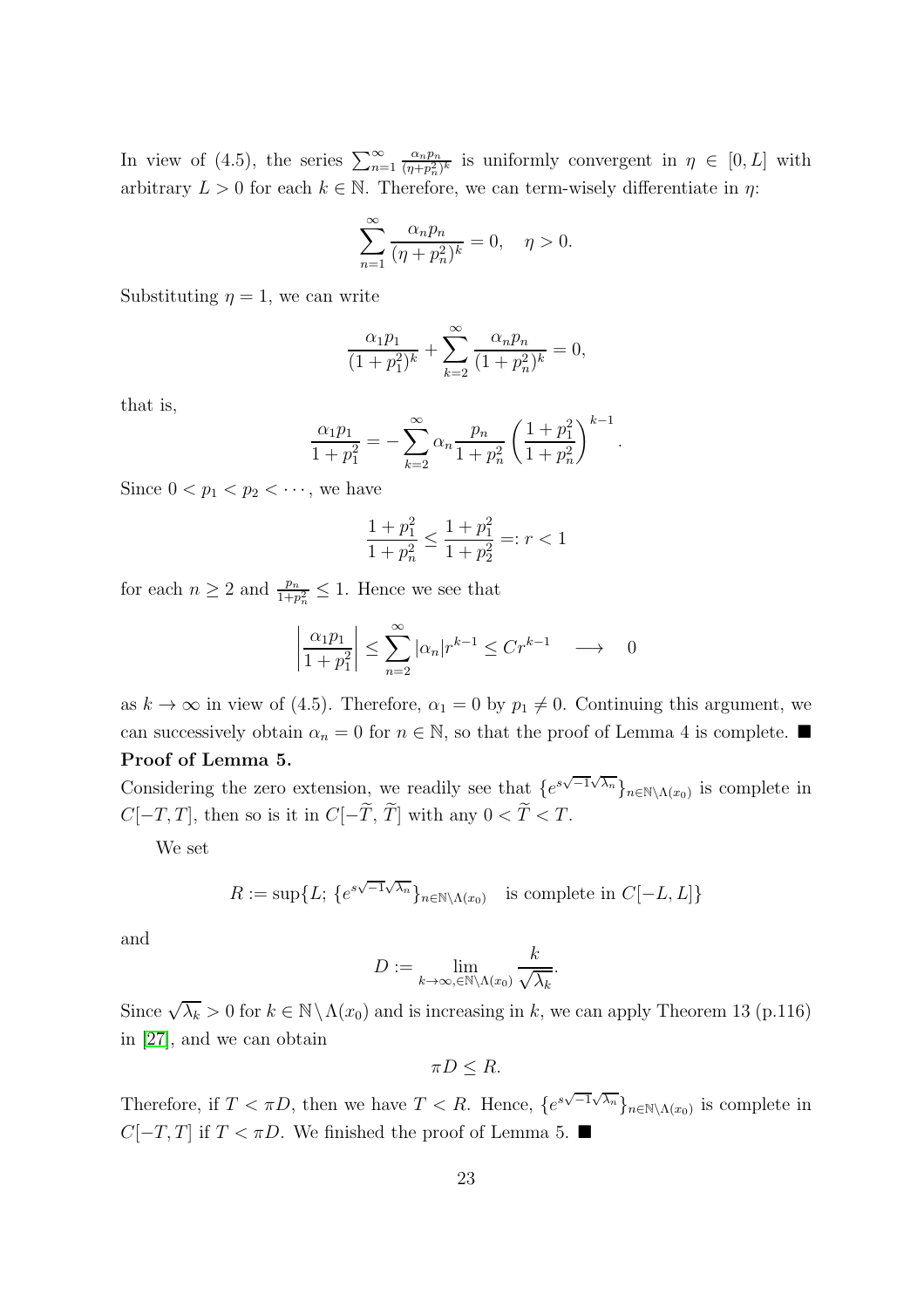### 5 Proof of Theorem 4

First Step:

We have

$$
\begin{cases}\n\partial_t u(x,t) = \Delta u(x,t), & x \in \Omega, \ t > T, \\
u(x,t) = 0, & x \in \partial\Omega, \ t > T.\n\end{cases}
$$
\n(5.1)

We can prove

$$
||u(\cdot,\tilde{t})||_{L^{2}(\Omega)} \leq C||\partial_{\nu}u||_{L^{2}(\gamma \times (T_{1},T_{2}))} \quad \text{for } T_{1} < \tilde{t} < T_{2}.
$$
 (5.2)

#### Proof of (5.2).

First we show a Carleman estimate. For it, let  $d \in C^2(\overline{\Omega})$  satisfy  $d > 0$  in  $\Omega$ ,  $|\nabla d| > 0$ on  $\overline{\Omega}$  and  $\partial_{\nu}d \leq 0$  on  $\partial\Omega \setminus \Gamma$ . For the proof of such d, see e.g., Imanuvilov [\[10\]](#page-37-9).

We set

$$
\beta(x,t) = \frac{e^{\lambda d(x)}}{(t-T_1)(T_2-t)}, \quad \alpha(x,t) = \frac{e^{\lambda d(x)} - e^{2\lambda ||d||_{C(\overline{\Omega})}}}{(t-T_1)(T_2-t)}, \quad x \in \Omega, T_1 < t < T_2,
$$

where we choose  $\lambda > 0$  sufficiently large. Then

Lemma 6 (Carleman estimate).

There exist constants  $C > 0$  and  $s_0 > 0$  such that

$$
\int_{\Omega \times (T_1, T_2)} \left( \frac{1}{s\beta} |\partial_t u|^2 + s^3 \lambda^4 \beta^3 |u|^2 \right) e^{2s\alpha} dx dt \le C \int_{\gamma \times (T_1, T_2)} |\partial_\nu u|^2 dS dt
$$

for all  $s > s_0$  and all u satisfying (5.1) and  $\partial_t u, \Delta u \in L^2(\Omega \times (T_1, T_2)).$ 

For the proof, we refer to Imanuvilov [\[10\]](#page-37-9), and also Imanuvilov and Yamamoto [\[11\]](#page-37-10), where the parabolic equation is considered in the time interval  $(0, T)$ , and we can translate by change  $t \mapsto \frac{T}{T_2-T_1}(t-T_1)$ .

We choose and fix  $t_1, t_2$  such that  $T_1 < t_1 < \frac{T_1+T_2}{2} < t_2 < T_2$ . Since  $\alpha(x, t) < 0$  for  $x\in\Omega$  and  $T_1 < t < T_2,$  there exist constants  $C_1, C_2, C_3 > 0$  such that

$$
\alpha(x,t) \geq -C_1, \quad C_2 \leq \beta(x,t) < C_3, \quad (x,t) \in \overline{\Omega} \times [t_1, t_2].
$$

Therefore, for all large  $s > 0$ , we obtain

$$
\int_{\Omega\times(t_1,t_2)}(|\partial_t u|^2+|u|^2)dxdt\leq C\int_{\gamma\times(T_1,T_2)}|\partial_\nu u|^2dSdt.
$$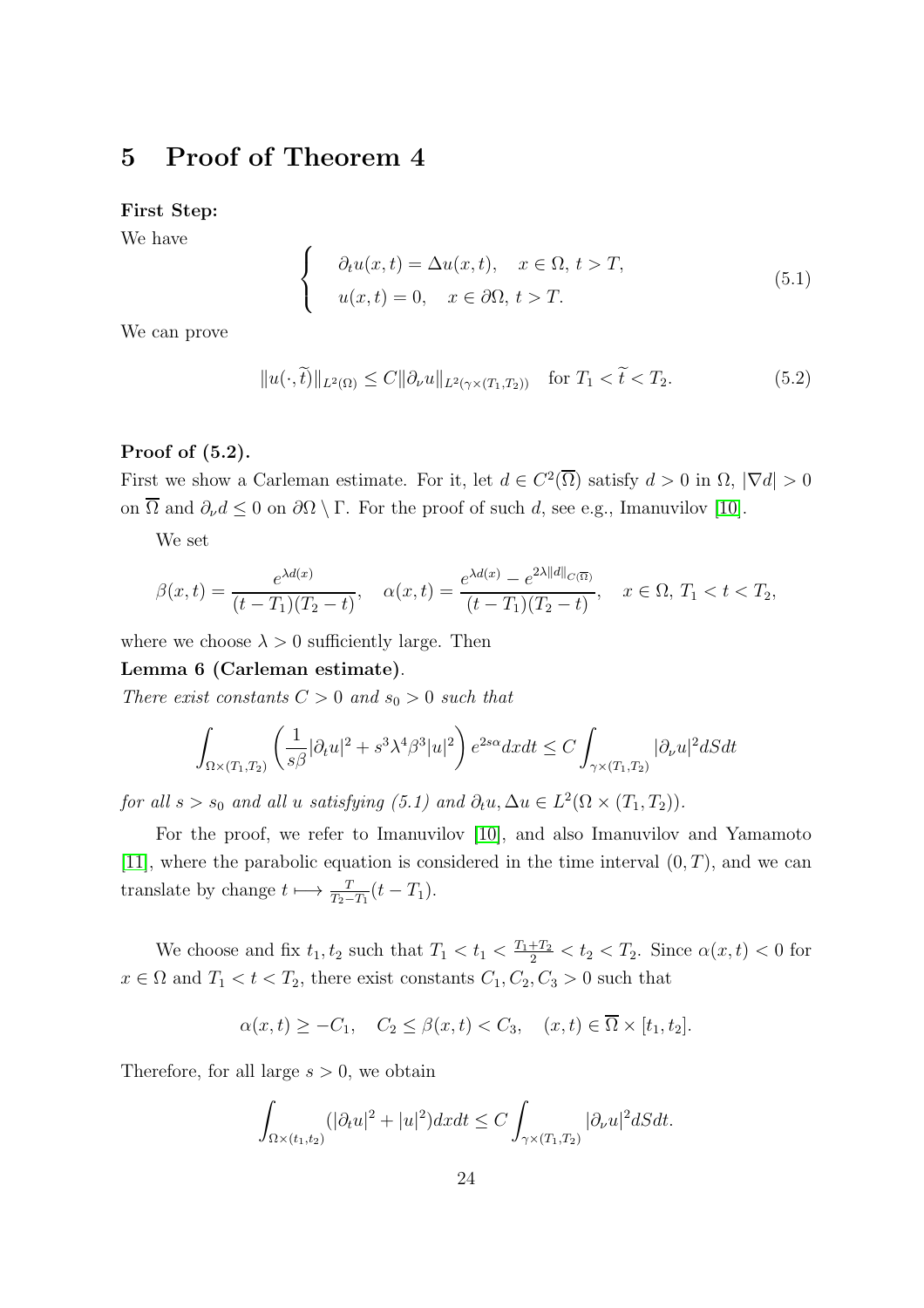Here the constant  $C > 0$  depends on  $t_1, t_2$  and fixed large constants  $s > 0$ . Applying the Sobolev embedding  $H^1(t_1, t_2; L^2(\Omega)) \subset C([t_1, t_2]; L^2(\Omega))$ , we obtain

$$
\sup_{t_1 \le t \le t_2} ||u(\cdot, t)||^2_{L^2(\Omega)} \le C ||\partial_\nu u||^2_{L^2(\gamma \times (t_1, t_2))}.
$$

Since  $t_1, t_2$  are atbitrarily provided that  $T_1 < t_1 < t_2 < T_2$ , the proof of (5.2) is complete.

Henceforth we renumber the set  $\{\lambda_k\}_{k\in\mathbb{N}}$  of all the eigenvalues of  $-\Delta$  with the zero Dirichlet boundary condition, according to the multiplicities:  $0 < \sigma_1 \leq \sigma_2 \leq \sigma_3 \leq \cdots$ . We can choose an eigenfunction  $\varphi_k$  corresponding to  $\sigma_k$  such that  $\{\varphi_k\}_{k\in\mathbb{N}}$  forms an orthonormal basis in  $L^2(\Omega)$ .

By the eigenfunction expansion, we can represent the solution u to (1.1) for  $0 \leq$  $t \leq T$  as

$$
u(x,t) = \sum_{j=1}^{\infty} e^{-\sigma_j t} \left( \int_0^t e^{\sigma_j s} \mu(s) ds \right) (f, \varphi_j) \varphi_j(x), \quad x \in \Omega, 0 \le t \le T. \tag{5.3}
$$

Since  $\mu(s) = 0$  for  $s \geq T$ , we obtain

$$
u(x,t) = \sum_{j=1}^{\infty} e^{-\sigma_j t} \left( \int_0^T e^{\sigma_j s} \mu(s) ds \right) (f, \varphi_j) \varphi_j(x), \quad x \in \Omega, \ T < t \le T_2. \tag{5.4}
$$

#### Second Step: Proof of Theorem 4 (i).

By (5.2) and  $\partial_{\nu}u = 0$  on  $\gamma \times (T_1, T_2)$ , we have  $u(x, t) = 0$  for  $x \in \Omega$  and  $T_1 < t < T_2$ . Therefore, (5.4) yields

$$
\sum_{j=1}^{\infty} e^{-\sigma_j \tilde{t}} \left( \int_0^T e^{\sigma_j s} \mu(s) ds \right) (f, \varphi_j) \varphi_j(x) = 0, \quad x \in \Omega, T_1 \le \tilde{t} \le T_2,
$$

which implies

$$
\left(\int_0^T e^{\sigma_j s} \mu(s) ds\right) (f, \varphi_j) = 0 \quad \text{for all } j \in \mathbb{N}.
$$

By the assumption (1.29), we reach  $(f, \varphi_j) = 0$  for all  $j \in \mathbb{N}$ . Thus  $f = 0$  in  $\Omega$ . Third Step: Proof of Theorem 4 (ii).

We fix  $\widetilde{t} \in (T_1, T_2)$  arbitrarily. Combining (5.2) with  $t = \widetilde{t}$ , we obtain

$$
||u(\cdot,\tilde{t})||_{L^{2}(\Omega)}^{2} = \left\|\sum_{j=1}^{\infty} p_{j}(f,\varphi_{j})\varphi_{j}\right\|_{L^{2}(\Omega)}^{2} \leq C||\partial_{\nu}u||_{L^{2}(T_{1},T_{2};L^{2}(\gamma))}^{2}.
$$
 (5.5)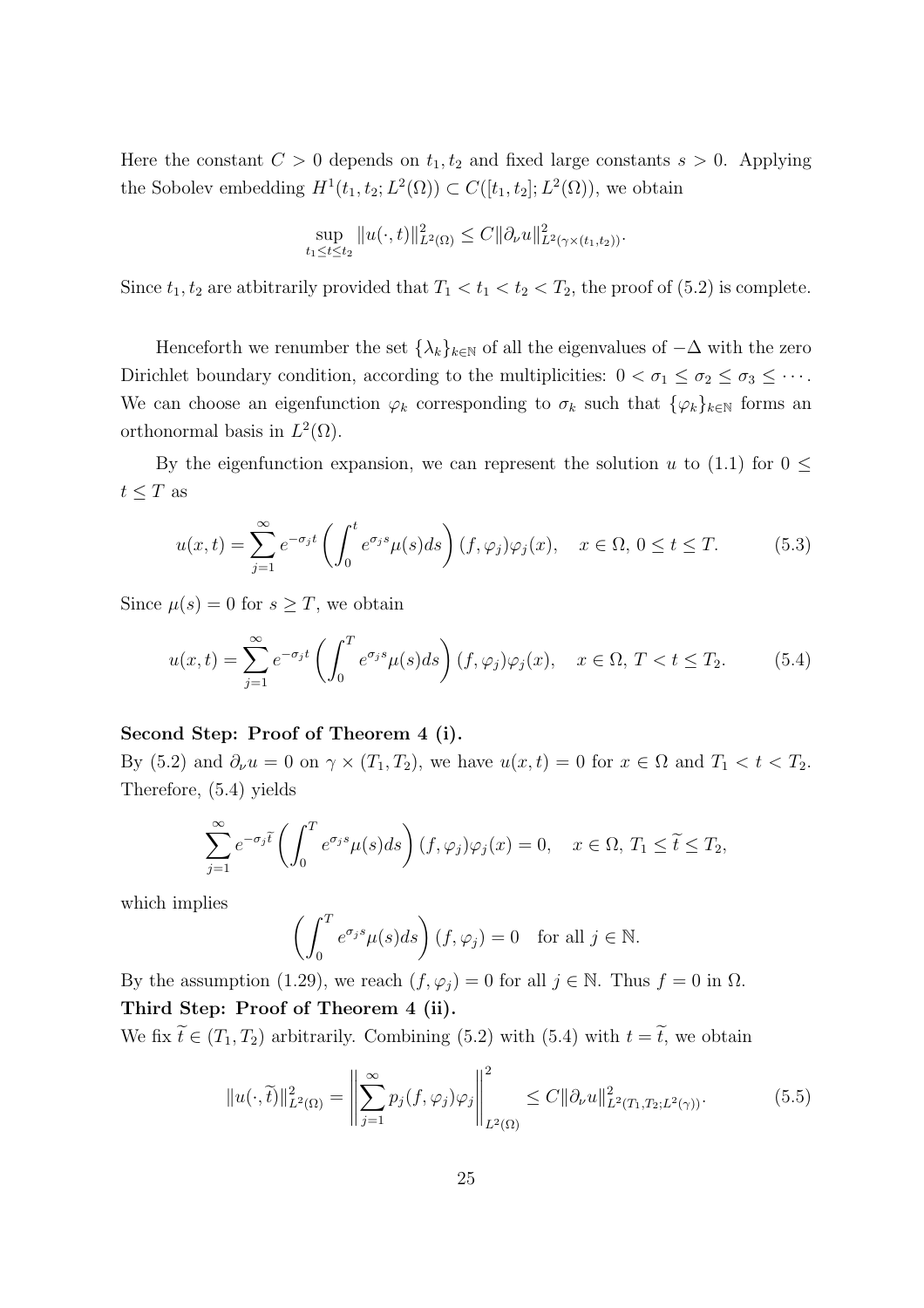Here we set

$$
p_j = e^{-\sigma_j \tilde{t}} \left( \int_0^T e^{\sigma_j s} \mu(s) ds \right), \quad j \in \mathbb{N}.
$$

Since  $f \in \mathcal{D}(A^{\ell})$  with given  $\ell \in \mathbb{N}$ , we have

$$
|(f, \varphi_j)| = |(A^{\ell}f, A^{-\ell}\varphi_j)| = \left|\frac{1}{\sigma_j^{\ell}}(A^{\ell}f, \varphi_j)\right|.
$$
 (5.6)

Therefore, for each  $N \in \mathbb{N}$ , we obtain

$$
\sum_{j=1}^{\infty} |(f, \varphi_j)|^2 = \left(\sum_{j=1}^N + \sum_{j=N+1}^{\infty}\right) |(f, \varphi_j)|^2 = \sum_{j=1}^N |(f, \varphi_j)|^2 + \sum_{j=N+1}^{\infty} \frac{1}{\sigma_j^{2\ell}} |(A^{\ell}f, \varphi_j)|^2
$$
  

$$
\leq \sum_{j=1}^N |(f, \varphi_j)|^2 + \frac{1}{\sigma_N^{2\ell}} \sum_{j=N+1}^N |(A^{\ell}f, \varphi_j)|^2
$$
  

$$
\leq \sum_{j=1}^N |(f, \varphi_j)|^2 + \frac{1}{\sigma_N^{2\ell}} \|A^{\ell}f\|_{L^2(\Omega)}^2.
$$
 (5.7)

Next we estimate  $p_j$ . By (1.30), we arbitrarily fix constants  $0 < t_1 < t_2 < T$  and  $\delta > 0$  such that  $\mu(s) \geq \delta$  for  $t_1 \leq s \leq t_2$ . Therefore,

$$
\int_0^T e^{\sigma_j s} \mu(s) ds \ge \delta \int_{t_1}^{t_2} e^{\sigma_j s} ds = \frac{e^{\sigma_j t_2} - e^{\sigma_j t_1}}{\sigma_j} \delta,
$$

so that

$$
\frac{1}{|p_j|} = \frac{e^{\sigma_j \tilde{t}} \sigma_j}{\delta} \frac{1}{e^{\sigma_j t_2} (1 - e^{-\sigma_j (t_2 - t_1)})} = \frac{e^{\sigma_j (\tilde{t} - t_2)} \sigma_j}{\delta} \frac{1}{1 - e^{-\sigma_1 (t_2 - t_1)}} \le C_1 \sigma_j e^{C_2 \sigma_j} \tag{5.8}
$$

for  $j \in \mathbb{N}$ . By  $e^{-\sigma_j(t_2-t_1)} \le e^{-\sigma_1(t_2-t_1)} < 1$  for all  $j \in \mathbb{N}$ , the constants  $C_1 > 0$  and  $C_2 > 0$  are independent of  $j \in \mathbb{N}$ . On the other hand, substituting  $t = \tilde{t}$  in (5.4), we take the scalar product of (5.4) with  $\varphi_j$ , and we obtain  $(u(\cdot, t), \varphi_j) = p_j(f, \varphi_j)$ . Hence, (5.8) implies

$$
|(f, \varphi_j)| = \frac{1}{|p_j|} |(u(\cdot, \tilde{t}), \varphi_j)| \le C_1 \sigma_j e^{C_2 \sigma_j} |(u(\cdot, \tilde{t}), \varphi_j)|, \quad j \in \mathbb{N}.
$$

Substituting this into (5.7), we see

$$
||f||_{L^{2}(\Omega)}^{2} \leq C_{1}^{2} \sum_{j=1}^{N} \sigma_{j}^{2} e^{2C_{2}\sigma_{j}} |(u(\cdot,\tilde{t}),\varphi_{j})|^{2} + \frac{1}{\sigma_{N}^{2\ell}} ||A^{\ell}f||_{L^{2}(\Omega)}^{2}
$$
  

$$
\leq C_{1}^{2} \sigma_{N}^{2} e^{2C_{2}\sigma_{N}} ||(u(\cdot,\tilde{t})||_{L^{2}(\Omega)}^{2} + \frac{1}{\sigma_{N}^{2\ell}} ||A^{\ell}f||_{L^{2}(\Omega)}^{2}
$$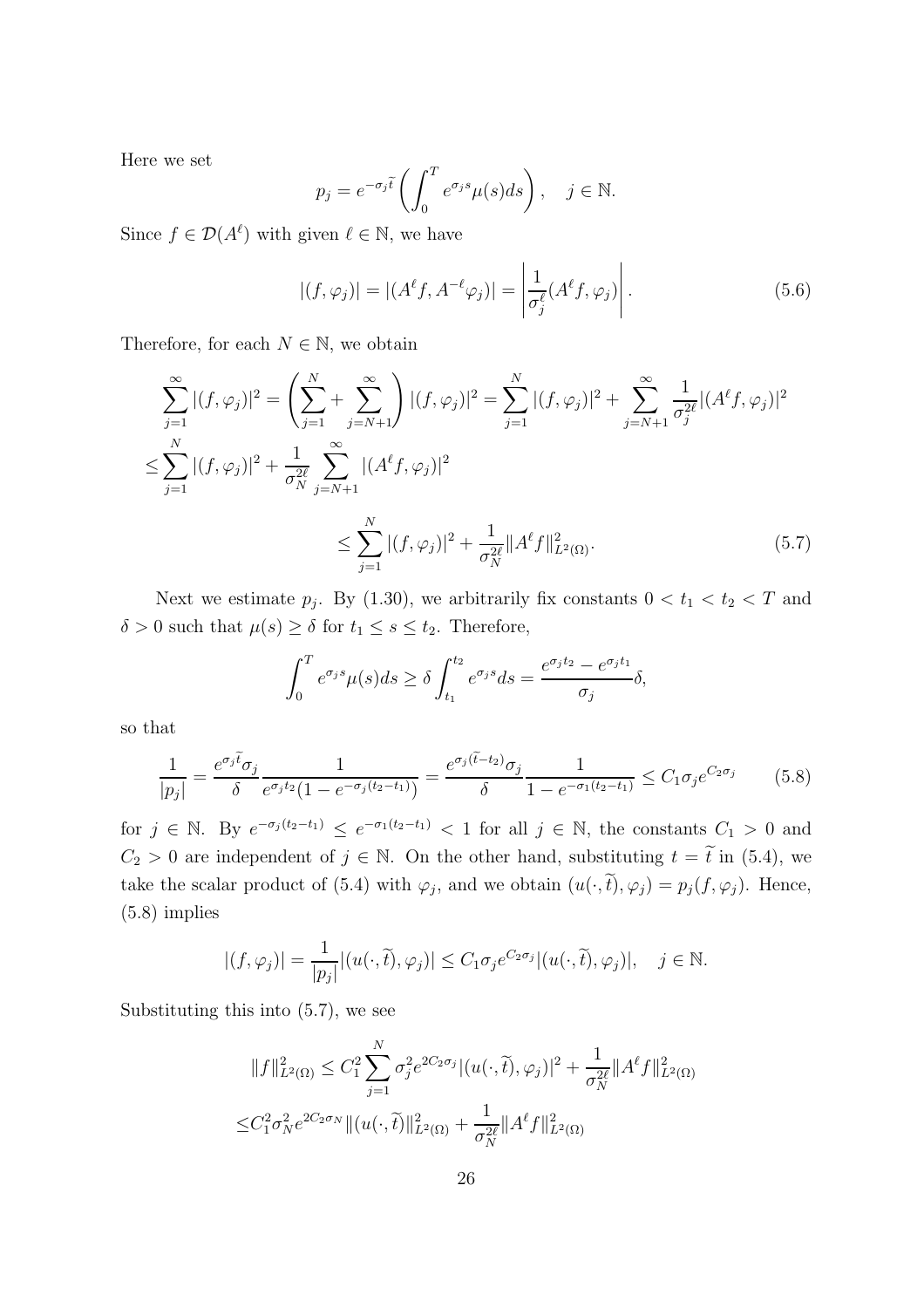with arbitrary  $N \in \mathbb{N}$ .

In terms of (5.2), since we are considering the case of  $\|\partial_\nu u\|_{L^2(\gamma \times (T_1,T_2))} \longrightarrow 0$ , we can assume that  $||u(\cdot,\tilde{t})||_{L^2(\Omega)} < 1$ . Since  $\sigma_N \sim \rho_0 N^{\frac{2}{d}}$  as  $N \to \infty$  (e.g., [\[1\]](#page-36-0), [\[8\]](#page-37-5)) and  $N^{\frac{2}{d}} \leq \exp(N^{\frac{2}{d}})$  for sufficiently large  $N \in \mathbb{N}$ , we obtain

$$
||f||_{L^{2}(\Omega)} \leq C_{1} \exp\left(C_{3} N^{\frac{2}{d}}\right) \eta + \frac{C_{1}}{N^{\theta_{0}}} M \quad \text{for all } N \in \mathbb{N}, \tag{5.9}
$$

where we choose a small constant  $\eta_0 \in (0, 1)$  and set

$$
\eta := \|u(\cdot, \tilde{t})\|_{L^2(\Omega)} \le 1 - \eta_0, \quad M := \|A^{\ell}f\|_{L^2(\Omega)}, \quad \theta_0 := \frac{2\ell}{d}.
$$

Now, for given  $\eta > 0$ , we make the right-hand side of (5.9) smaller by choosing  $N \in \mathbb{N}$ . By  $\eta$  < 1, we see  $\log \frac{1}{\eta} > 1$ . Let  $\theta \in (0, \ell)$  be arbitrarily given. We can choose  $N = N(\eta) \in \mathbb{N}$  such that

$$
\left(\log\frac{1}{\eta}\right)^{\frac{\theta}{\theta_0}} \le N < \left(\log\frac{1}{\eta}\right)^{\frac{\theta}{\theta_0}} + 1.
$$

Then

that is,

$$
\left(\log\frac{1}{\eta}\right)^{\theta} \le N^{\theta_0},
$$
  

$$
\frac{C_1}{N^{\theta_0}} \le \frac{C_1}{\left(\log\frac{1}{\eta}\right)^{\theta}}.
$$
 (5.10)

Moreover, we know

$$
N^{\frac{2}{d}} \le \left( \left( \log \frac{1}{\eta} \right)^{\frac{\theta}{\theta_0}} + 1 \right)^{\frac{2}{d}} \le C_4 \left( \left( \log \frac{1}{\eta} \right)^{\frac{\theta}{\theta_0} \frac{2}{d}} + 1 \right),
$$

that is,

$$
e^{C_3 N^{\frac{2}{d}}}\eta^{\frac{1}{2}} \leq \eta^{\frac{1}{2}} \exp\left(C_3 C_4 \left(\left(\log \frac{1}{\eta}\right)^{\frac{\theta}{\ell}} + 1\right)\right) \leq C_5 \eta^{\frac{1}{2}} \exp\left(C_5 \left(\log \frac{1}{\eta}\right)^{\frac{\theta}{\ell}}\right)
$$

for  $\eta \leq 1 - \eta_0$ . Setting  $t = \log \frac{1}{\eta} > 0$ , we can see

$$
\eta^{\frac{1}{2}} \exp\left(C_5 \left(\log \frac{1}{\eta}\right)^{\frac{\theta}{\ell}}\right) = e^{-\frac{1}{2}t} \exp(C_5 t^{\frac{\theta}{\ell}}),
$$

and so  $\frac{\theta}{\ell} < 1$  yields

$$
\sup_{\eta < 1} \left| \eta^{\frac{1}{2}} \exp\left( C_5 \left( \log \frac{1}{\eta} \right)^{\frac{\theta}{\ell}} \right) \right| < \infty.
$$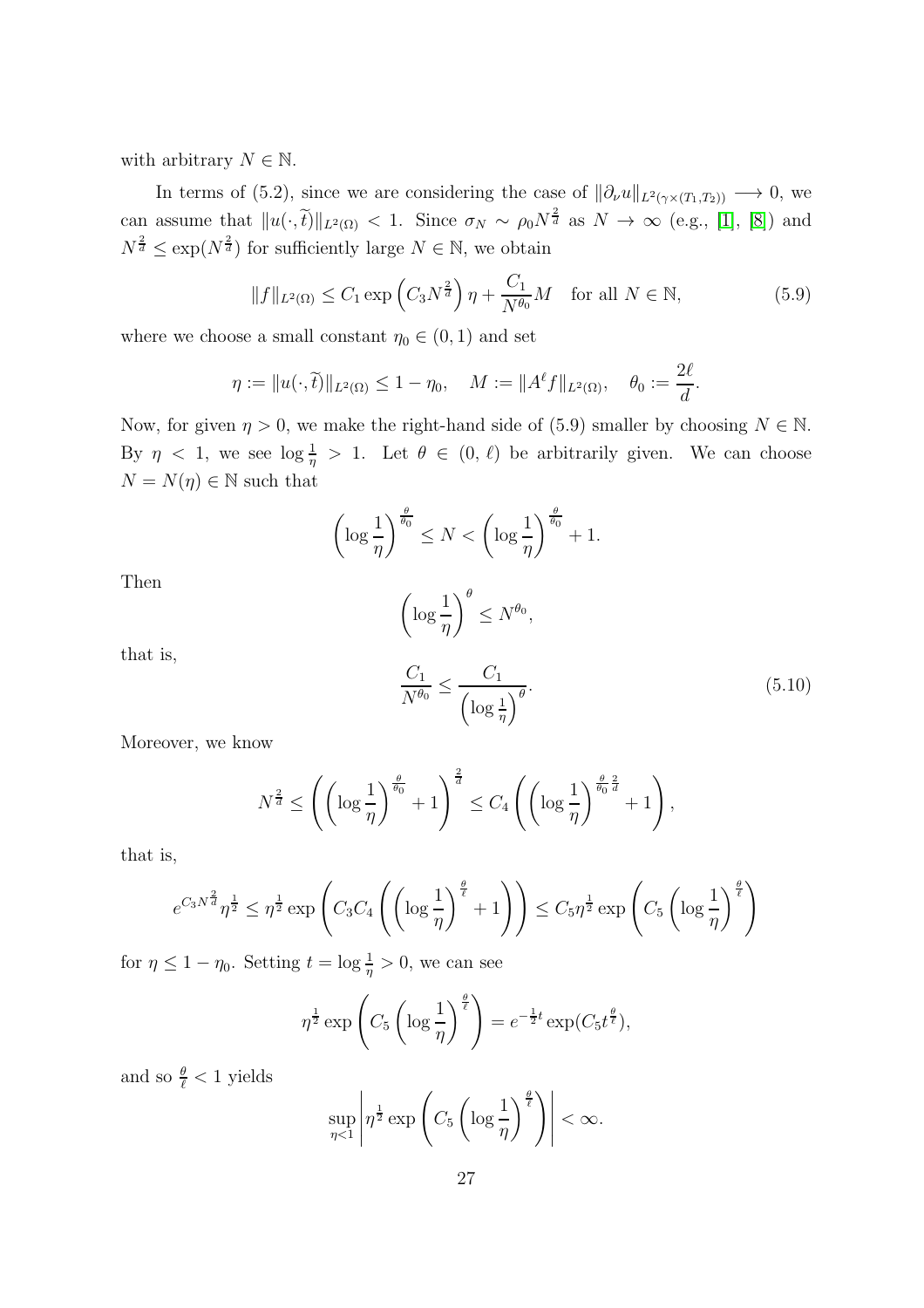Hence,

$$
\exp(C_3 N^{\frac{2}{d}})\eta \le C_5 \eta^{\frac{1}{2}} \sup_{\eta < 1} \left| \eta^{\frac{1}{2}} \exp\left(C_5 \left(\log \frac{1}{\eta}\right)^{\frac{\theta}{\ell}}\right) \right| \le C_6 \eta^{\frac{1}{2}},
$$

and  $(5.9)$  with this choice of N and  $(5.10)$  yield

$$
||f||_{L^2(\Omega)} \leq C_7 \eta^{\frac{1}{2}} + \frac{C_1}{\left(\log \frac{1}{\eta}\right)^{\theta}} M.
$$

Since we can find a constant  $C_8 > 0$  such that  $\eta^{\frac{1}{2}} \leq \frac{C_8}{\sqrt{\log 2}}$  $\frac{C_8}{(\log \frac{1}{\eta})^{\theta}}$  for  $\eta < 1$ , we obtain

$$
||f||_{L^2(\Omega)} \le \frac{C_9}{\left(\log\frac{1}{\eta}\right)^{\theta}}M.
$$

By using (5.5), we complete the proof of Theorem 4 (ii).

## 6 Proof of Theorem 5

Since  $\mu(t) = 0$  for  $t > T$ , we have

 $\sqrt{ }$  $\int$ 

 $\overline{\mathcal{L}}$ 

$$
\begin{cases}\n\partial_t^2 u(x,t) = \Delta u(x,t), & x \in \Omega, \ t > T, \\
u(x,t) = 0, & x \in \partial\Omega, \ t > T.\n\end{cases}
$$
\n(6.1)

Setting  $v = \partial_t u$  and

$$
\widetilde{\mu}(t) = \begin{cases} \mu'(t), & 0 < t \le T, \\ 0, & t > T, \end{cases}
$$

we have

$$
\partial_t^2 v(x,t) = \Delta v(x,t) + \tilde{\mu}(t) f(x), \quad x \in \Omega, t > 0,
$$
  

$$
v(x,t) = 0, \quad x \in \partial\Omega, t > 0,
$$
  

$$
v(x,0) = \partial_t v(x,0) = 0, \quad x \in \Omega.
$$
 (6.2)

By Theorem 8.2 (p.275) in [\[17\]](#page-37-1), we note that  $v \in C([0,\infty); H_0^1(\Omega))$  and  $\partial_t v \in C([0,\infty); L^2(\Omega))$ . In particular,

$$
\begin{cases}\n\partial_t^2 v(x,t) = \Delta v(x,t), & x \in \Omega, \ t > T, \\
v(x,t) = 0, & x \in \partial\Omega, \ t > 0, \\
v(x,T) = \partial_t u(x,T), & \partial_t v(x,0) = \Delta u(x,T), \quad x \in \Omega.\n\end{cases}
$$
\n(6.3)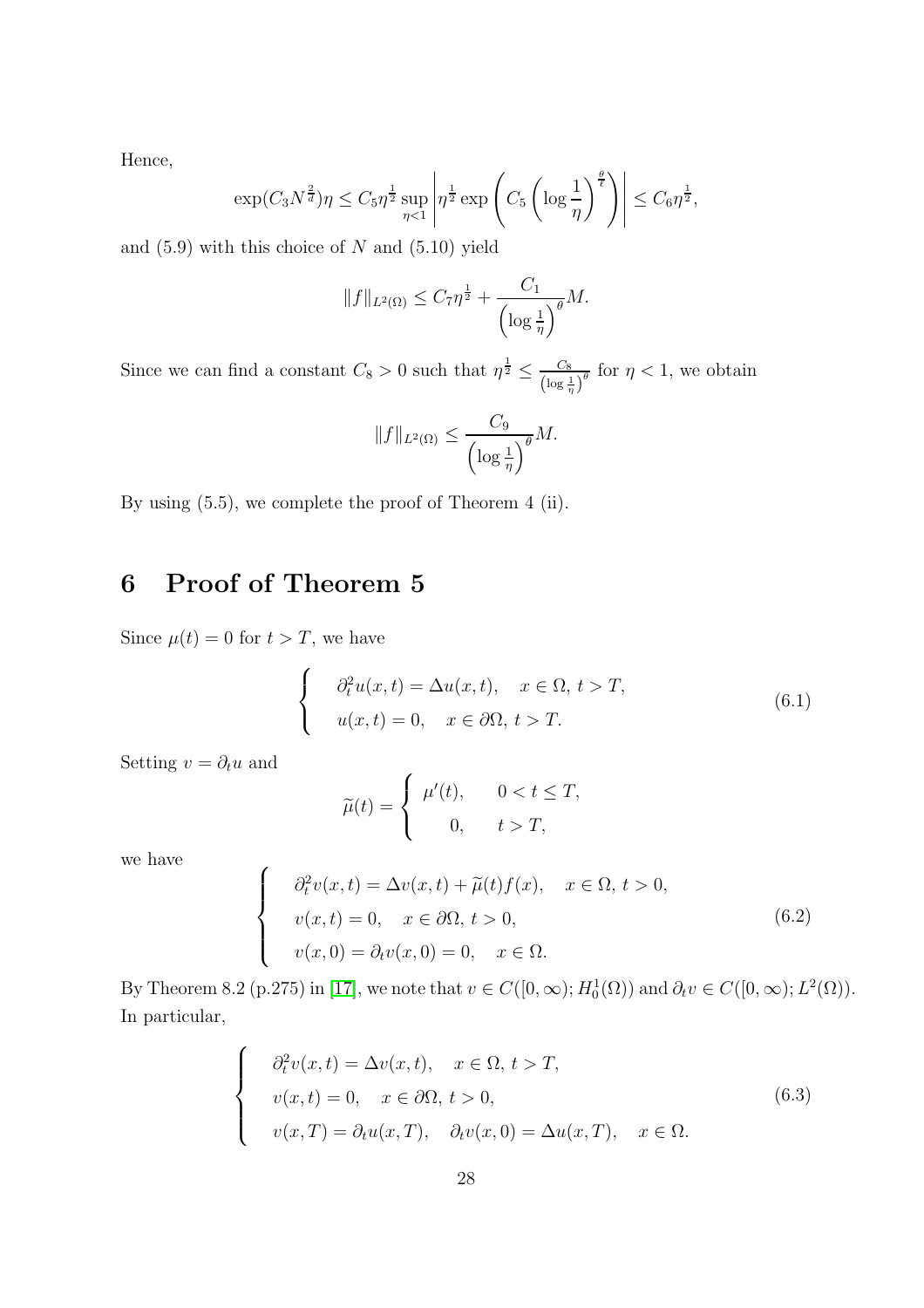In view of  $(1.24)$ , we can apply the observability inequality (e.g., Komornik [\[16\]](#page-37-8)) to (6.3), so that we obtain

$$
\|\partial_t u(\cdot, T)\|_{H^1(\Omega)} + \|\Delta u(\cdot, T)\|_{L^2(\Omega)} = \|v(\cdot, T)\|_{H^1(\Omega)} + \|\partial_t v(\cdot, T)\|_{L^2(\Omega)}
$$
  

$$
\leq C \|\partial_\nu u\|_{H^1(T_1, T_2; L^2(\Gamma))}.
$$

Since  $u(\cdot, T) = 0$  on  $\partial\Omega$ , the elliptic regularity implies  $||u(\cdot, T)||_{H^2(\Omega)} \leq C||\Delta u(\cdot, T)||_{L^2(\Omega)}$ , we have

$$
||u(\cdot,T)||_{H^2(\Omega)} + ||\partial_t u(\cdot,T)||_{H_0^1(\Omega)} \leq C ||\partial_\nu u||_{H^1(T_1,T_2;L^2(\Gamma))}.
$$
\n(6.4)

Similarly to (4.1), we can obtain

$$
u(x,t) = \sum_{n=1}^{\infty} \left( \int_0^t \frac{\sin\sqrt{\lambda_n}(t-s)}{\sqrt{\lambda_n}} \mu(s)ds \right) P_n f(x)
$$

in  $H^2(\Omega) \cap H_0^1(\Omega)$  for  $0 < t < T$ . Therefore,

$$
\partial_t u(x,t) = \sum_{n=1}^{\infty} \left( \int_0^t \cos \sqrt{\lambda_n} (t-s) \mu(s) ds \right) P_n f(x)
$$

in  $H_0^1(\Omega)$  for  $0 < t < T$ . Hence,

$$
\begin{cases}\n u(x,T) = \sum_{n=1}^{\infty} \left( \int_0^T \frac{\sin\sqrt{\lambda_n}(T-s)}{\sqrt{\lambda_n}} \mu(s) ds \right) P_n f(x), \\
 \partial_t u(x,T) = \sum_{n=1}^{\infty} \left( \int_0^T \cos\sqrt{\lambda_n}(T-s) \mu(s) ds \right) P_n f(x) \quad \text{in } L^2(\Omega). \n\end{cases} \tag{6.5}
$$

On the other hand, by  $\mu(T) = 0$ , the integration by parts yields

$$
\int_0^T \mu(s) \sin \sqrt{\lambda_n} (T - s) ds = -\frac{\mu(0) \cos T \sqrt{\lambda_n}}{\sqrt{\lambda_n}} - \frac{1}{\sqrt{\lambda_n}} \int_0^T \mu'(s) \cos \sqrt{\lambda_n} (T - s) ds.
$$

The Riemann-Lebesgue theorem implies

$$
\int_0^T \mu(s) \sin \sqrt{\lambda_n} (T - s) ds = -\frac{\mu(0) \cos T \sqrt{\lambda_n}}{\sqrt{\lambda_n}} + o\left(\frac{1}{\sqrt{\lambda_n}}\right) \quad \text{as } n \to \infty. \tag{6.6}
$$

Similarly we can verify

$$
\int_0^T \mu(s) \cos \sqrt{\lambda_n} (T - s) ds = \frac{\mu(0) \sin T \sqrt{\lambda_n}}{\sqrt{\lambda_n}} + o\left(\frac{1}{\sqrt{\lambda_n}}\right) \quad \text{as } n \to \infty. \tag{6.7}
$$

Moreover, by (6.5), we have

 $||u(\cdot,T)||_{H^2(\Omega)}^2 + ||\partial_t u(\cdot,T)||_{H_0^1(\Omega)}^2$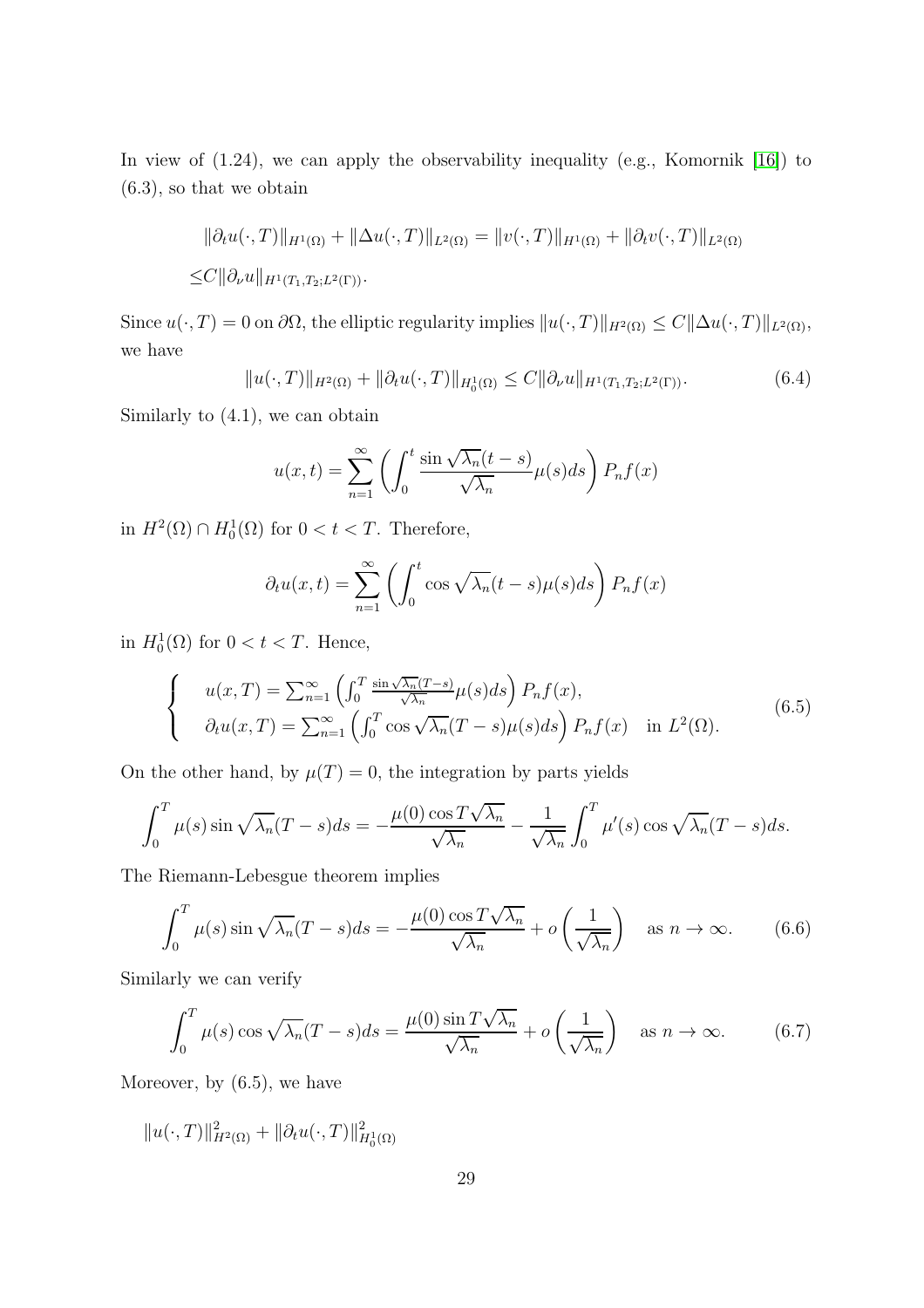$$
= \sum_{n=1}^{\infty} \lambda_n \left( \left| \int_0^T \mu(s) \sin \sqrt{\lambda_n} (T-s) ds \right|^2 + \left| \int_0^T \mu(s) \cos \sqrt{\lambda_n} (T-s) ds \right|^2 \right) ||P_n f||^2_{L^2(\Omega)}.
$$

By  $(6.6)$  and  $(6.7)$ , we see

$$
J_n := \lambda_n \left( \left| \int_0^T \mu(s) \sin \sqrt{\lambda_n} (T - s) ds \right|^2 + \left| \int_0^T \mu(s) \cos \sqrt{\lambda_n} (T - s) ds \right|^2 \right)
$$
  
= 
$$
\mu(0)^2 (\cos^2 T \sqrt{\lambda_n} + \sin^2 T \sqrt{\lambda_n}) + o(1) \ge \mu(0)^2 - o(1)
$$

as  $n \longrightarrow \infty$ . We choose large  $N \in \mathbb{N}$  such that  $J_n \geq \frac{\mu(0)^2}{2}$  $\frac{0)^2}{2}$  for  $n \geq N$ . By (1.31) we obtain

$$
\mu_0 := \min \left\{ \min_{1 \le n \le N} J_n, \frac{\mu(0)^2}{2} \right\} > 0,
$$

and so

$$
\lambda_n \left( \left| \int_0^T \mu(s) \sin \sqrt{\lambda_n} (T - s) ds \right|^2 + \left| \int_0^T \mu(s) \cos \sqrt{\lambda_n} (T - s) ds \right|^2 \right) \ge \mu_0, \quad n \in \mathbb{N},
$$

which yields

$$
||u(\cdot,T)||_{H^2(\Omega)}^2 + ||\partial_t u(\cdot,T)||_{H_0^1(\Omega)}^2 \ge \mu_0 \sum_{n=1}^{\infty} \sum_{k=1}^{d_n} |(f,\varphi_{nk})|^2 = \mu_0 ||f||_{L^2(\Omega)}^2.
$$

The combination with  $(6.4)$  completes the proof of the second inequality in  $(1.32)$ .

Finally we prove the first inequality in (1.32). Applying the direct inequality (e.g., Komornik [\[16\]](#page-37-8)) to (6.1), for any  $T_0 > T$ , we have

$$
\|\partial_{\nu}u\|_{H^1(T,T_0;L^2(\partial\Omega))} \le \|\partial_{\nu}v\|_{L^2(T,T_0;L^2(\partial\Omega))} \le C(T_0)(\|v(\cdot,T)\|_{H^1(\Omega)} + \|\partial_t v(\cdot,T)\|_{L^2(\Omega)}).
$$

Here  $C(T_0) > 0$  depends on  $T_0 > T$ . Hence,

$$
\|\partial_{\nu}u\|_{H^1(T_1, T_2; L^2(\partial\Omega))} \le C(\|v(\cdot, T)\|_{H^1(\Omega)} + \|\partial_t v(\cdot, T)\|_{L^2(\Omega)}).
$$
\n(6.8)

By  $\mu' \in L^2(0,T)$ , we apply the usual energy estimate (or Theorem 8.2 (p.275) in [\[17\]](#page-37-1) for example) to (6.2) for  $0 < t < T$ , we have

$$
||v(\cdot,T)||_{H^1(\Omega)} + ||\partial_t v(\cdot,T)||_{L^2(\Omega)} \leq C||\mu' f||_{L^2(0,T;L^2(\Omega))},
$$

with which  $(6.8)$  completes the proof of the first inequality in  $(1.32)$ . Thus the proof of Theorem 5 is complete.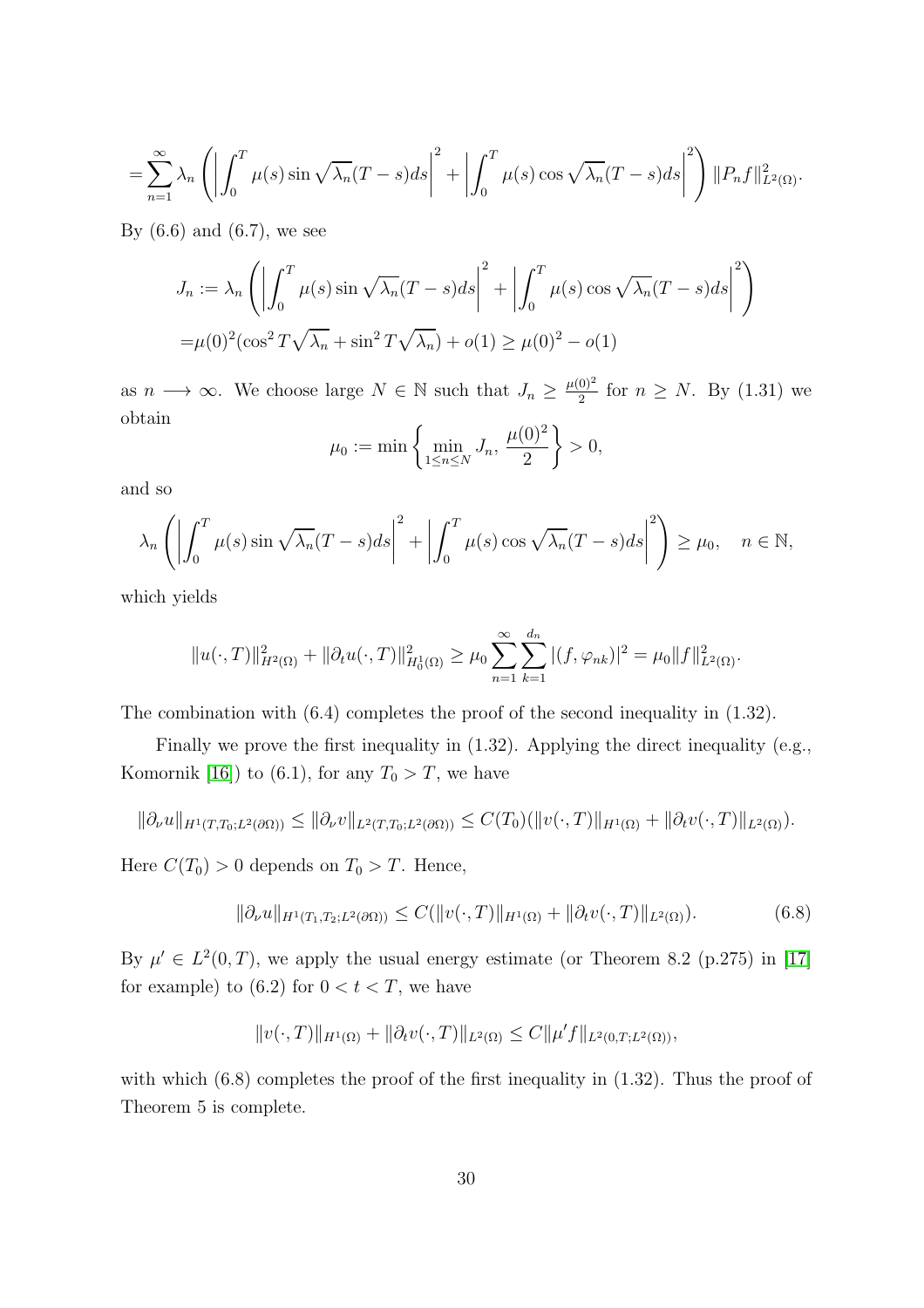### 7 Proofs of Propositions 2 and 3

#### 7.1 Proof of Proposition 2

We set  $u := u_{\mu_1} - u_{\mu_2}$  and  $\mu := \mu_1 - \mu_2$ . Then we have (5.1) for  $t > T$ . Therefore, in view of  $(5.2)$ , we obtain  $u\left(\cdot, \frac{T_1+T_2}{2}\right)$  $\left(\frac{+T_2}{2}\right) = 0$  in  $\Omega$ . The uniqueness for a heat equation (5.1) backward in time (e.g., Imanuvilov and Yamamoto [\[12\]](#page-37-11), Isakov [\[13\]](#page-37-12)) yields  $u(\cdot, T) = 0$ in  $\Omega$ . Here, by  $u \in C([0, T_2]; L^2(\Omega))$ , we see that

$$
\lim_{\varepsilon \to 0, \varepsilon > 0} u(\cdot, T + \varepsilon) = \lim_{\varepsilon \to 0, \varepsilon > 0} u(\cdot, T - \varepsilon),
$$

and (3.1) yields

$$
\sum_{n=1}^{\infty} e^{-\lambda_n T} \left( \int_0^T e^{\lambda_n s} \mu(s) ds \right) (P_n f)(x) = 0, \quad x \in \Omega.
$$

Therefore, by definition (1.21) of  $\widetilde{\Lambda}$ , we obtain

$$
\int_0^T e^{\lambda_n s} \mu(s) ds = 0, \quad n \in \mathbb{N} \setminus \widetilde{\Lambda}.
$$

Similarlyto the argument after  $(3.3)$ , we apply the Müntz theorem  $([3])$  $([3])$  $([3])$  to obtain  $\mu(t) = 0$  for  $0 < t < T$  if and only if (1.22) holds. Thus the proof of Proposition 2 is complete.

### 7.2 Proof of Proposition 3

We set  $u := u_{\mu_1} - u_{\mu_2}$  and  $\mu := \mu_1 - \mu_2$ . Then we have (6.1). First, since  $\partial_{\nu} u = 0$  on  $\Gamma \times (T_1, T_2)$ , by (1.24) the observability inequality (e.g., [\[16\]](#page-37-8)) to (6.1) yields  $u(\cdot, T_1) =$  $\partial_t u(\cdot, T_1) = 0$  in  $\Omega$ . Therefore, in (6.1) we see that  $u(\cdot, T) = \partial_t u(\cdot, T) = 0$  in  $\Omega$ . Here we note that  $u \in C^1([0, T_2]; L^2(\Omega))$ . Hence, (6.4) implies

$$
\int_0^T \mu(s) \sin \sqrt{\lambda_n} (T - s) ds = 0, \quad \int_0^T \mu(s) \cos \sqrt{\lambda_n} (T - s) \mu(s) ds = 0, \quad n \in \mathbb{N} \setminus \widetilde{\Lambda},
$$

that is,

$$
\begin{cases}\n\sin T \sqrt{\lambda_n} \int_0^T \mu(s) \cos \sqrt{\lambda_n} s ds - \cos T \sqrt{\lambda_n} \int_0^T \mu(s) \sin \sqrt{\lambda_n} s ds = 0, \\
\cos T \sqrt{\lambda_n} \int_0^T \mu(s) \cos \sqrt{\lambda_n} s ds + \sin T \sqrt{\lambda_n} \int_0^T \mu(s) \sin \sqrt{\lambda_n} s ds = 0, \quad n \in \mathbb{N} \setminus \widetilde{\Lambda}.\n\end{cases}
$$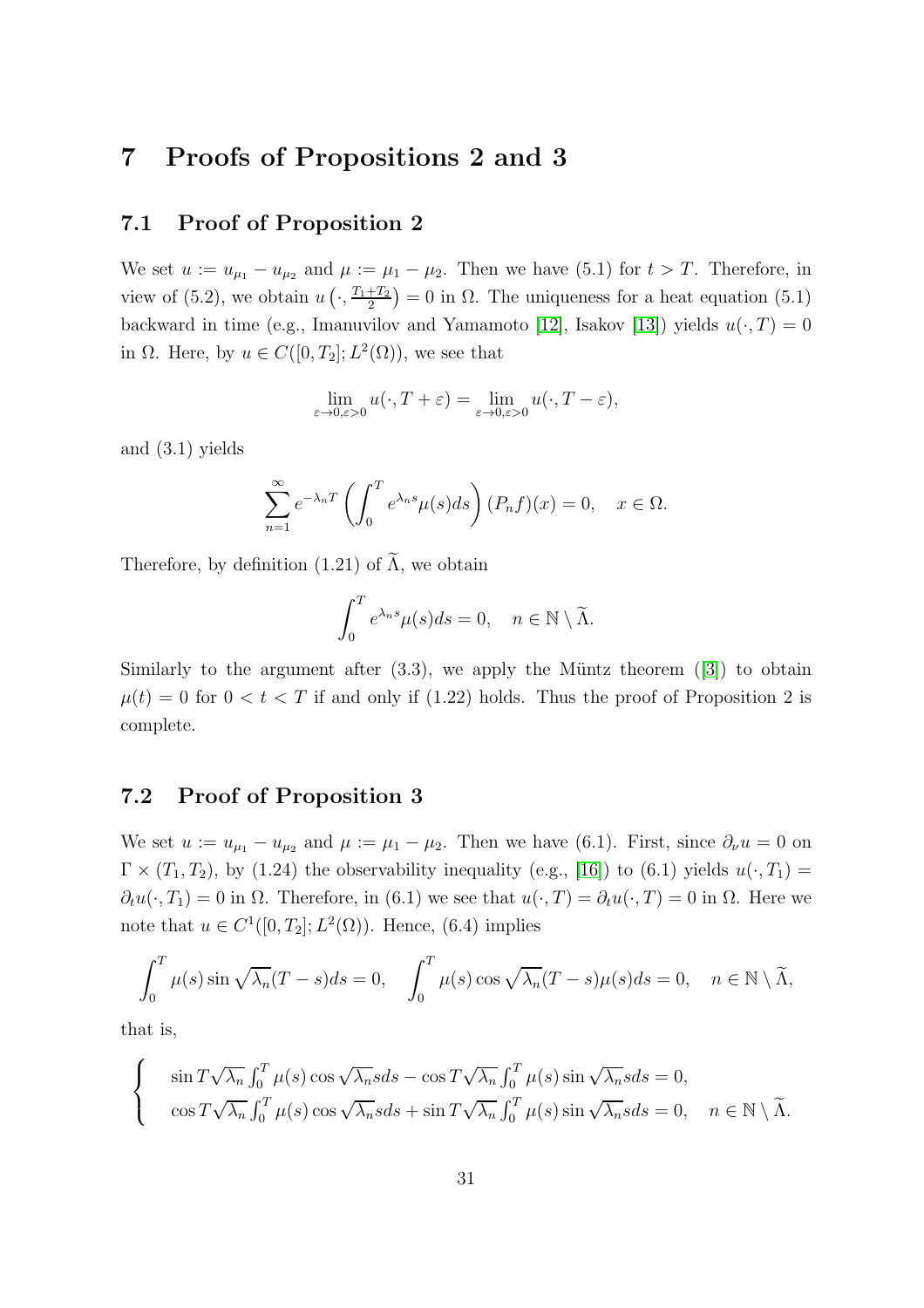Considering the system as linear equations in  $\int_0^T \mu(s) \cos \sqrt{\lambda_n} s ds$  and  $\int_0^T \mu(s) \sin \sqrt{\lambda_n} s ds$ , since the determinant of the coefficient matrix is non-zero:  $\sin^2 T \sqrt{\lambda_n} + \cos^2 T \sqrt{\lambda_n} =$  $1 \neq 0$ , we see

$$
\int_0^T \mu(s) \cos \sqrt{\lambda_n} s ds = \int_0^T \mu(s) \sin \sqrt{\lambda_n} s ds = 0, \quad n \in \mathbb{N} \setminus \tilde{\Lambda}.
$$
 (7.1)

In view of (1.23) and (1.25), we can argue similarly to the proof of Proposition 1, and by Lemma 5, we can reach  $\mu(s) = 0, 0 < s < T$ . Thus the proof of Proposition 3 is complete.

# 8 Appendix I. Uniqueness in determining  $\mu(t)$  by data over time interval  $(0, T)$

Our main interest is the inverse source problems by data over the time interval  $(T_1, T_2)$ where  $T < T_1 < T_2$ , because the inverse problems with data over  $(0, T)$  have been well studied. However, uniqueness results by data over  $(0, T)$  seem a kind of folklore, and it is not easy to find relevant articles. Thus for completeness, we here show the uniqueness limited to the case of the determination of  $\mu(t)$ .

Our argument can work for the case where  $\Delta$  is replaced by a general uniformly elliptic operator with some regularity condition on the coefficients, but we are restricted to (1.1) and (1.2) with the zero Dirichlet boundary condition. For simplicity we assume that  $f \in C_0^{\infty}(\Omega)$ .

Case 1: one-dimensional case and pointwise data  $u(x_0, t)$ ,  $0 < t < T$  with  $x_0 \in \Omega := (0, \ell).$ 

We recall

$$
\lambda_n = \frac{n^2 \pi^2}{\ell^2}, \quad \varphi_n(x) = \frac{\sqrt{2}}{\sqrt{\ell}} \sin \frac{n\pi}{\ell} x, \quad n \in \mathbb{N},
$$

and  $(f, g) := \int_0^{\ell} f(x)g(x)dx$  for  $f, g \in L^2(0, \ell)$ . By  $u_k, k = 1, 2$ , we denote the solution to (1.1) and (1.2) respectively. that is,  $u_1$  and  $u_2$  are the solutions for the diffusion and the wave equations respectively.

#### Proposition A.

We assume

there exists 
$$
n_1 \in \mathbb{N}
$$
 such that  $(f, \varphi_{n_1})\varphi_{n_1}(x_0) \neq 0$ . (8.1)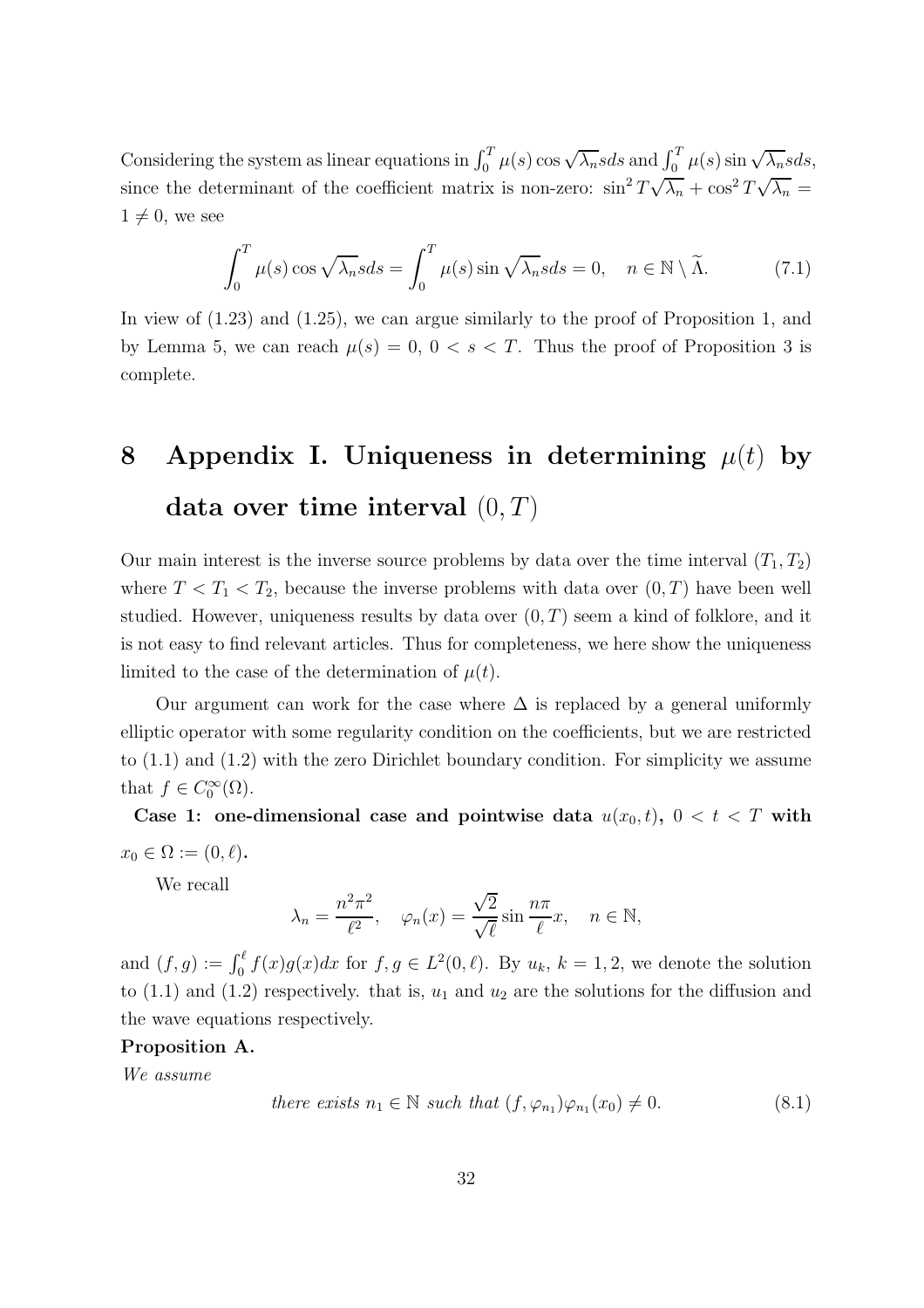(i): Case of diffusion equation. If  $u_1(x_0, t) = 0$  for  $0 < t < T$ , then  $\mu(t) = 0$  for  $0 < t < T$ .

(ii): Case of wave equation. If  $u_2(x_0, t) = 0$  for  $0 < t < T$ , then  $\mu(t) = 0$  for  $0 < t < T - \ell$ .

We can compare Proposition A (i) and (ii) with Theorems 2 and 3 respectively, which naturally require more conditions. In (ii), if  $T \leq \ell$ , then we can not conclude the uniqueness for any time interval  $(0, \varepsilon)$  with arbitrary  $\varepsilon > 0$ , and in view of the propagation speed 1, it is natural that  $T > \ell$  is needed for the meaningful uniqueness. Remark.

If either

$$
f(x_0)\neq 0,
$$

or

$$
\frac{x_0}{\ell} \notin \mathbb{Q}, \quad f \not\equiv 0 \quad \text{in } (0, \ell),
$$

then (8.1) holds. Indeed if (8.1) does not hold, then  $(f, \varphi_n)\varphi_n(x_0) = 0$  for all  $n \in \mathbb{N}$ , which implies  $f(x_0) = \sum_{n=1}^{\infty} (f, \varphi_n) \varphi_n(x_0) = 0$ . Hence, in the first case, (8.1) holds. Furthermore, in the second case we note that  $\frac{x_0}{\ell} \notin \mathbb{Q}$  implies that  $\varphi_n(x_0) \neq 0$  for all  $n \in \mathbb{N}$ .

Case 2: general dimensional case and data  $\partial_{\nu}u$  on lateral subboundary of  $\partial\Omega\times(0,T)$ .

For arbitrarily chosen  $x_0 \in \mathbb{R}^d$ , we recall that  $\nu = \nu(x)$  denotes the unit outward normal vector to  $\partial\Omega$  at x, and

$$
\Gamma(x_0) := \{ x \in \partial\Omega; \ (x - x_0) \cdot \nu(x) \ge 0 \}, \quad R(x_0) := \max_{x \in \overline{\Omega}} |x - x_0|.
$$

#### Proposition B.

We assume that  $f \not\equiv 0$  in  $\Omega$ .

(i): Case of diffusion equation. Let  $\gamma \subset \partial \Omega$  be an arbitrarily fixed subboundary. If  $\partial_{\nu}u_1|_{\gamma\times(0,T)}=0$ , then  $\mu(t)=0$  for  $0 < t < T$ .

(ii): Case of wave equation. If  $\partial_{\nu}u_2|_{\Gamma(x_0)\times(0,T)} = 0$ , then  $\mu(t) = 0$  for  $0 < t <$  $T - R(x_0)$ .

Similarly to Proposition A, in the case of the wave equation, owing to the finite propagation speed 1, the time interval for the uniqueness of  $\mu(t)$  is reduced by  $R(x_0)$  from the observation time length T. The conclusion of (ii) makes sense only if  $T > R(x_0)$ .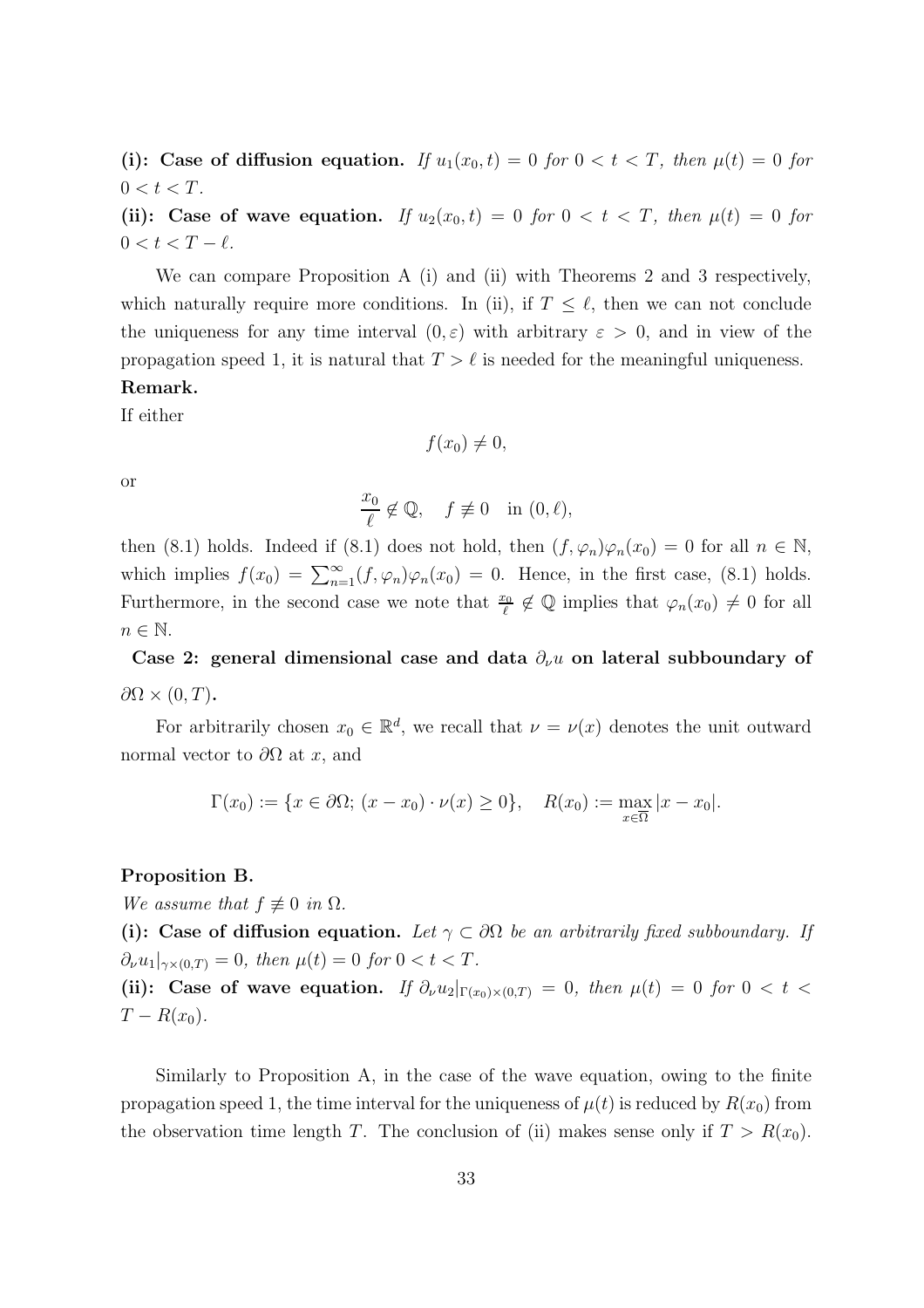Proposition B (i) and (ii) should be compared with Propositions 2 and 3 respectively where data are taken over  $(T_1, T_2)$  with  $T_1 > 0$ . Also in (ii), for the uniqueness we can take arbitrary subboundary with relevantly long time interval as long as the wave equation has analytic coefficients. For the uniqueness we can apply Fritz John's global Holmgren theorem (e.g., John [\[15\]](#page-37-13)), but we omit the details.

For the proofs of the propositions, we reduce the problems to initial boundary value problems for equations with the zero right-hand sides. More precisely, for  $k = 1, 2$ , let  $v_k = v_k(x, t)$  satisfy

$$
\begin{cases}\n\partial_t^k v_k(x,t) = \Delta v_k(x,t), & x \in \Omega, \ t > 0, \\
v_k(x,t) = 0, & x \in \partial\Omega, \ t > 0, \\
v_k(x,0) = f(x), & x \in \Omega, \text{ if } k = 1, \\
v_k(x,0) = 0, & \partial_t v_k(x,0) = f(x), \quad x \in \Omega, \text{ if } k = 2.\n\end{cases}
$$
\n(8.2)

Then, as is easily verified, we see

$$
u_k(x,t) = \int_0^t \mu(t-s)v_k(x,s)ds, \quad x \in \Omega, \, t > 0 \tag{8.3}
$$

for  $k = 1, 2$ .

### Proof of Proposition A.

For  $k = 1, 2$ , let  $u_k(x_0, t) = 0$  for  $0 < t < T$ . Then (8.3) yields

$$
\int_0^t \mu(t-s)v_k(x_0, s)ds = 0, \quad 0 < t < T.
$$

The Titchmarsh theorem on the convolution (Titchmarsh [\[20\]](#page-38-6)) yields that there exists  $t_* \in (0, T)$  such that

$$
\begin{cases}\n\mu(s) = 0, & 0 < s < t_*, \\
v_k(x_0, s) = 0, & 0 < s < T - t_*.\n\end{cases}
$$
\n(8.4)

We assume that  $t_* < T$ . Otherwise  $\mu(s) = 0$  for  $0 < s < T$  have been already proved. Proof of (i).

We know

$$
v_1(x_0, t) = \sum_{n=1}^{\infty} e^{-\lambda_n t} (f, \varphi_n) \varphi_n(x_0), \quad t > 0.
$$

Then

$$
\sum_{n=1}^{\infty} e^{-\lambda_n t} (f, \varphi_n) \varphi_n(x_0) = 0, \quad 0 < t < T - t_*.
$$
 (8.5)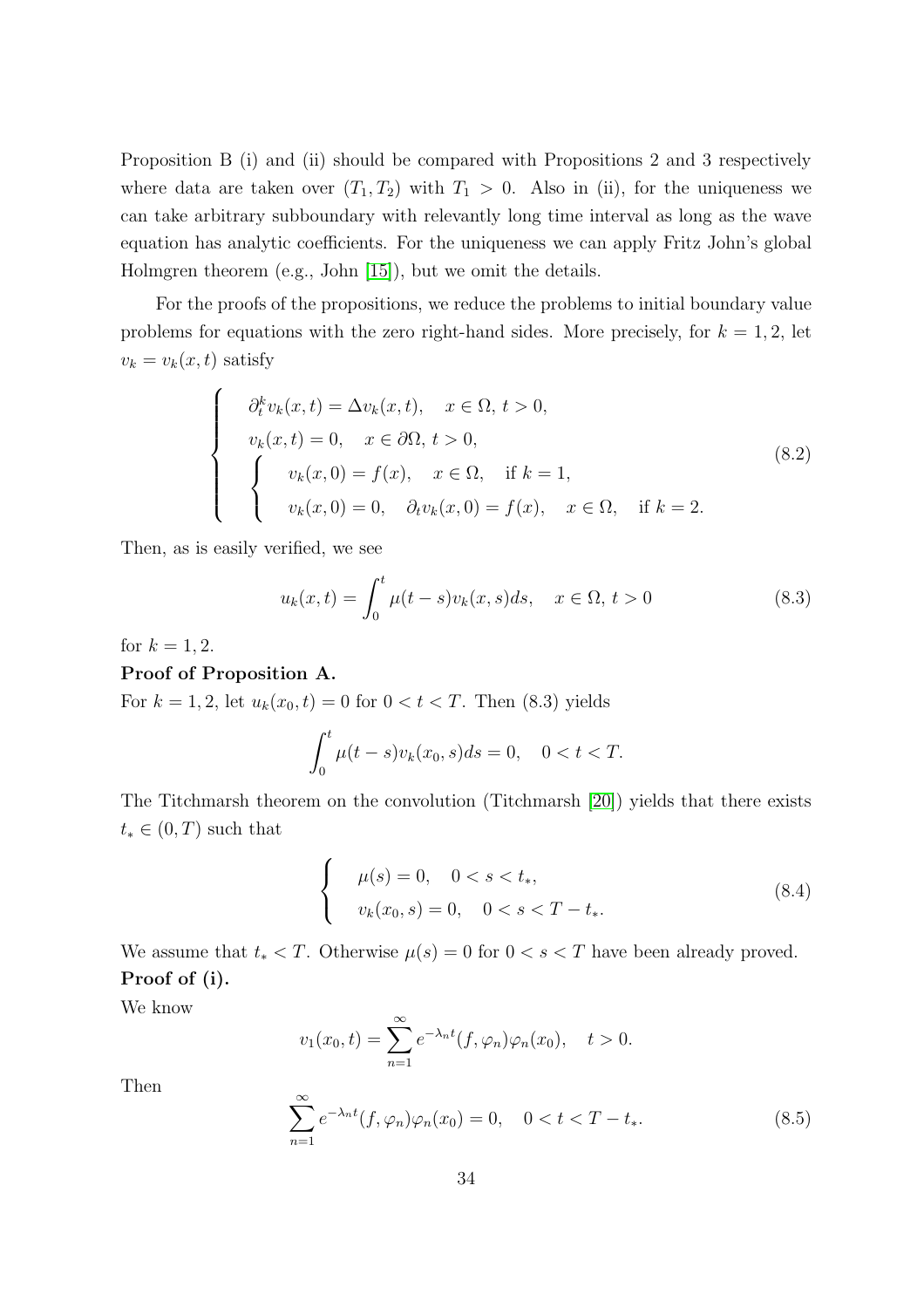We can apply Lemma 3 in Section 3 to obtain  $(f, \varphi_n)\varphi_n(x_0) = 0$  for  $n \in \mathbb{N}$ . This contradicts assumption (8.1). Hence  $t_* < T$  is impossible and so  $t_* = T$ , that is,  $\mu(t) = 0$  for  $0 < t < T$ . Thus the proof of Proposition A (i) is complete.

#### Proof of (ii).

In the case of the wave equation, we have

$$
v_2(x,t) = \sum_{n=1}^{\infty} \frac{\sin\sqrt{\lambda_n}t}{\sqrt{\lambda_n}} (f,\varphi_n)\varphi_n(x_0) = 0
$$
\n(8.6)

for  $0 < t < T - t_*$  (e.g., Komornik [\[16\]](#page-37-8)). If  $T - t_* \ge \ell$ , then (8.6) holds for  $0 < t < \ell$ . Recalling that  $\varphi_n(x) = \frac{\sqrt{2}}{n}$  $\frac{\sqrt{2}}{2}$  $\frac{2}{\ell} \sin \frac{n\pi}{\ell} t$  with  $n \in \mathbb{N}$ , we can obtain

$$
(f, \varphi_n)\varphi_n(x_0) = 0 \quad \text{for all } n \in \mathbb{N},
$$

which contradicts assumption (8.1). Hence,  $T - t_* < \ell$ , that is,  $t_* > T - \ell$ . Thus (8.4) yields  $\mu(t) = 0$  for  $0 < t < T - \ell$ , and the proof of Proposition A (ii) is complete.

#### Proof of Proposition B.

Similarly to the proof of Proposition A, we obtain

$$
\begin{cases}\n\mu(s) = 0, & 0 < s < t_*, \\
\partial_\nu v_k = 0 \quad \text{on } \gamma \times (0, T - t_*) \text{ if } k = 1, \\
\partial_\nu v_k = 0 \quad \text{on } \Gamma(x_0) \times (0, T - t_*) \text{ if } k = 2.\n\end{cases} \tag{8.7}
$$

#### Proof of (i).

Assume that  $t_* < T$ . Then  $\partial_\nu v_1 = 0$  on  $\gamma \times (0, T - t_*)$ . With this, we apply the classical unique continuation for the heat equation (e.g., Isakov [\[13\]](#page-37-12), Yamamoto [\[26\]](#page-38-7)), and so  $v_1 = 0$  in  $\Omega \times (0, T)$ , which yields  $f = 0$  in  $\Omega$ . This contradicts the assumption  $f \neq 0$  in Ω. Therefore,  $t_* < T$  is impossible, and we reach  $t_* = T$ . The proof of (i) is complete. Proof of (ii).

Assume that  $t_* < T$ . Then  $\partial_\nu v_2 = 0$  on  $\Gamma(x_0) \times (0, T - t_*)$ . If  $T - t_* > R(x_0)$ , then the observability inequality (e.g., [\[16\]](#page-37-8)) or the unique continuation by Carleman estimate (e.g., [\[2\]](#page-36-4)) yields  $v_2 = 0$  in  $\Omega \times (0, T)$ . That is,  $f = 0$  in  $\Omega$ . By the assumption  $f \neq 0$ in  $\Omega$ , it turns out that  $T - t_* > R(x_0)$  is impossible. Hence,  $T - t_* \leq R(x_0)$ , that is,  $t_* \geq T - R(x_0)$ . Consequently (8.7) implies  $\mu(t) = 0$  for  $0 < t < T - R(x_0)$ . Thus the proof of Proposition B is complete.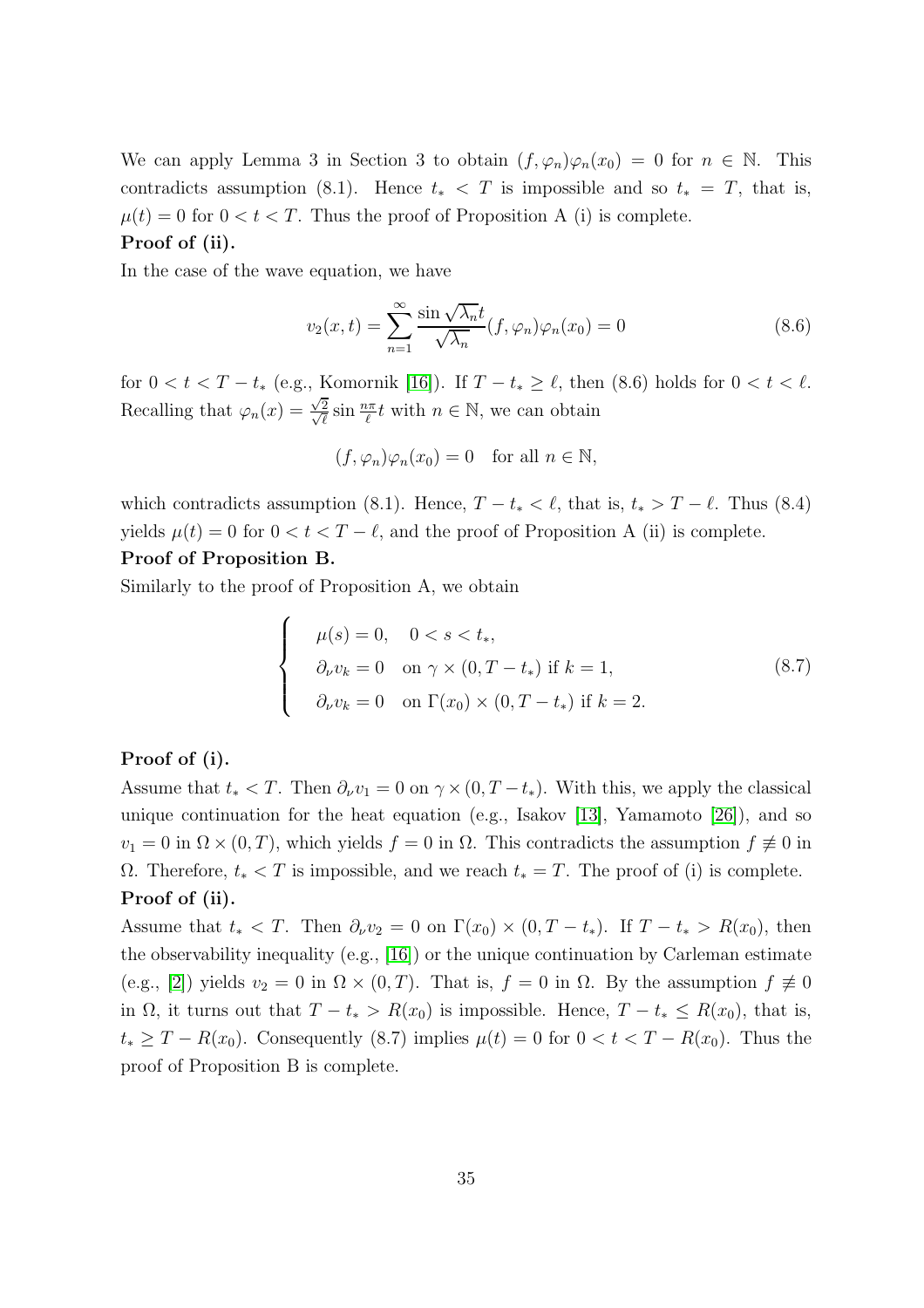### 9 Appendix II. Proofs of Lemmas 1 and 2

We number all the eigenvalues of  $A = -\Delta$  with  $\mathcal{D}(A) = H^2(\Omega) \cap H_0^1(\Omega)$  with the multiplicities. Let  $\{\varphi_j\}_{j\in\mathbb{N}}$  be eigenfunctions forming an orthonormal basis in  $L^2(\Omega)$ :  $A\varphi_j = \sigma_j \varphi_j$ . Let  $T_0 > 0$  be arbitrary.

#### Proof of Lemma 1.

(i) We refer to the example in Evans [\[9,](#page-37-0) Thm. 5 in Ch. 7] to know that there exists a unique solution  $u \in L^2(0, T_0; H^2(\Omega)) \cap H^1(0, T_0; L^2(\Omega))$  to (1.1). Moreover, similarly to  $(5.3)$ , we have

$$
u(x,t) = \sum_{j=1}^{\infty} e^{-\sigma_j t} \left( \int_0^t e^{\sigma_j s} \mu(s) ds \right) (f, \varphi_j) \varphi_j(x), \quad x \in \Omega, t > 0,
$$
 (9.1)

where the series is convergent in  $L^2(0,T_0;H^2(\Omega)) \cap H^1(0,T_0;L^2(\Omega))$ . Since  $f \in C_0^{\infty}(\Omega) \subset$  $\mathcal{D}(A^{\ell})$  with any  $\ell \in \mathbb{N}$  and  $\sigma_j \sim \rho_o j^{\frac{2}{d}}$  as  $j \to \infty$  (e.g., [\[1\]](#page-36-0), [\[8\]](#page-37-5)), we see (5.6) and

$$
|(f, \varphi_j)| \le \frac{C}{j^{\frac{2\ell}{d}}} \|A^{\ell} f\|_{L^2(\Omega)}, \quad \ell \in \mathbb{N}.
$$
 (9.2)

Moreover, with  $\ell \in \mathbb{N}$  satisfying  $\ell_0 > \frac{d}{4}$  $\frac{d}{4}$ , the Sobolev embedding yields

$$
\|\varphi_j\|_{C(\overline{\Omega})}\leq C\|\varphi_j\|_{H^{2\ell_0}(\Omega)}\leq C\|A^{\ell_0}\varphi_j\|_{L^2(\Omega)}=C\sigma_j^{\ell_0}\leq Cj^{\frac{2\ell_0}{d}}.
$$

Therefore, for sufficiently large  $\ell \in \mathbb{N}$ , we see that the series in (9.1) is convergent in  $L^{\infty}(0, T_0; H^2(\Omega))$ , and so  $u \in C([0, T_0]; H^2(\Omega))$ . Thus (1.3) is verified.

Since  $\partial_t u = -Au + \mu(t)f$  in  $\Omega \times (0,T)$ , in terms of (9.2), we can similarly prove that  $\partial_t u \in C([0, T_0]; L^2(\Omega))$ . Thus the proof of Lemma 1 (i) is complete. (ii) Setting  $v = \partial_t u$ , we have

$$
\begin{cases}\n\partial_t^2 v = \Delta v + \mu'(t)f(x), & x \in \Omega, \ 0 < t < T_0, \\
v(x, 0) = 0, & \partial_t v(x, 0) = \mu(0)f(x), \quad x \in \Omega, \\
v(x, t) = 0, & x \in \partial\Omega, \ 0 < t < T_0.\n\end{cases}
$$

Since  $\mu' \in L^2(0,T_0)$  and  $f \in L^2(\Omega)$ , we see that  $v \in C([0,T_0]; H_0^1(\Omega)) \cap C^1([0,T_0]; L^2(\Omega))$ (e.g., [\[17\]](#page-37-1), Theorem 8.2 (p.275)). Therefore,

$$
u \in C^1([0, T_0]; H_0^1(\Omega)) \cap C^2([0, T_0]; L^2(\Omega)).
$$

Moreover,  $\Delta u(\cdot, t) = \partial_t^2 u(\cdot, t) - \mu(t) f$  in  $\Omega$  and  $u(\cdot, t) = 0$  on  $\partial \Omega$  for each  $t \in [0, T_0]$ , and the elliptic regularity yields  $u \in C([0, T_0]; H^2(\Omega))$ . Since

$$
u(x,t) = \sum_{j=1}^{\infty} \left( \int_0^t \frac{\sin(t-s)\sqrt{\lambda_j}}{\sqrt{\lambda_j}} \mu(s)ds \right) (f, \varphi_j)\varphi_j(x), \quad x \in \Omega, t > 0
$$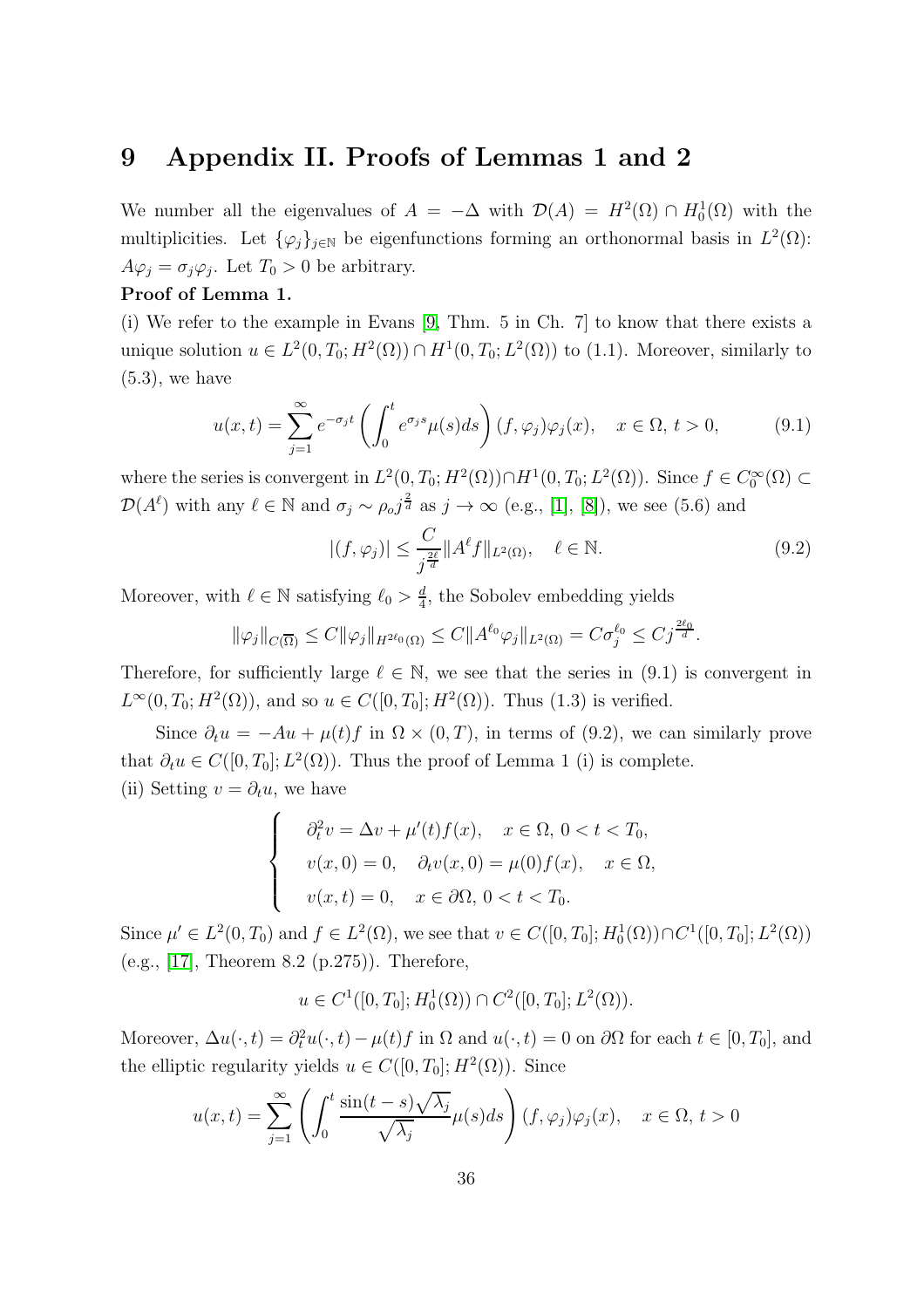(e.g., [\[16\]](#page-37-8)), in terms of (9.2) we can see that the series is convergent on  $\overline{\Omega} \times [0, T_0]$ , so that  $u \in C(\overline{\Omega} \times [0, T_0])$  follows.

Finally  $\partial_{\nu}v \in L^2(0,T_0; L^2(\partial\Omega))$  is seen by e.g., [\[16\]](#page-37-8), and so  $\partial_{\nu}u \in H^1(0,T_0; L^2(\partial\Omega))$ . Thus the proof of Lemma 1 is complete.  $\blacksquare$ 

#### Proof of Lemma 2.

The proof is similarly done to Lemma 1 for example by means of Sections 7.1 and 7.2 of Chapter 7 in Evans [\[9\]](#page-37-0), Theorem 8.2 (p.275) in Lions and Magenes [\[17\]](#page-37-1), Komornik [\[16\]](#page-37-8) and Pazy [\[18\]](#page-37-2), and we do not repeat the details.

### Acknowledgments

The first author was supported by NSFC (no. 11971104, 11971121). The second author was supported by NSFC (no.11925104) and Program of Shanghai Academic/Technology Research Leader (19XD1420500). The third author was supported by Grant-in-Aid (A) 20H00117 of Japan Society for the Promotion of Science and by The National Natural Science Foundation of China (no. 11771270, 91730303). This paper has been supported by the RUDN University Strategic Academic Leadership Program.

### <span id="page-36-0"></span>References

- <span id="page-36-4"></span>[1] S. Agmon, Lectures on Elliptic Boundary Value Problems, D. Van Nostrand, Princeton, New Jersey, 1965.
- <span id="page-36-2"></span>[2] M. Bellassoued and M. Masahiro, Carleman Estimates and Applications to Inverse Problems for Hyperbolic Systems, Springer-Japan, Tokyo, 2017.
- <span id="page-36-3"></span>[3] P. Borwein and T. Erdélyi, *Polynomials and Polynomial Inequalities*, Springer-Verlag, New York, 1995.
- <span id="page-36-1"></span>[4] A. Böttcher and B. Silbermann, Analysis of Toeplitz Operators, Springer-Verlag, Berlin, 2006.
- [5] J.R. Cannon and S.P. Esteva, An inverse problem for the heat equation, Inverse Problems 2 (1986) 395-403.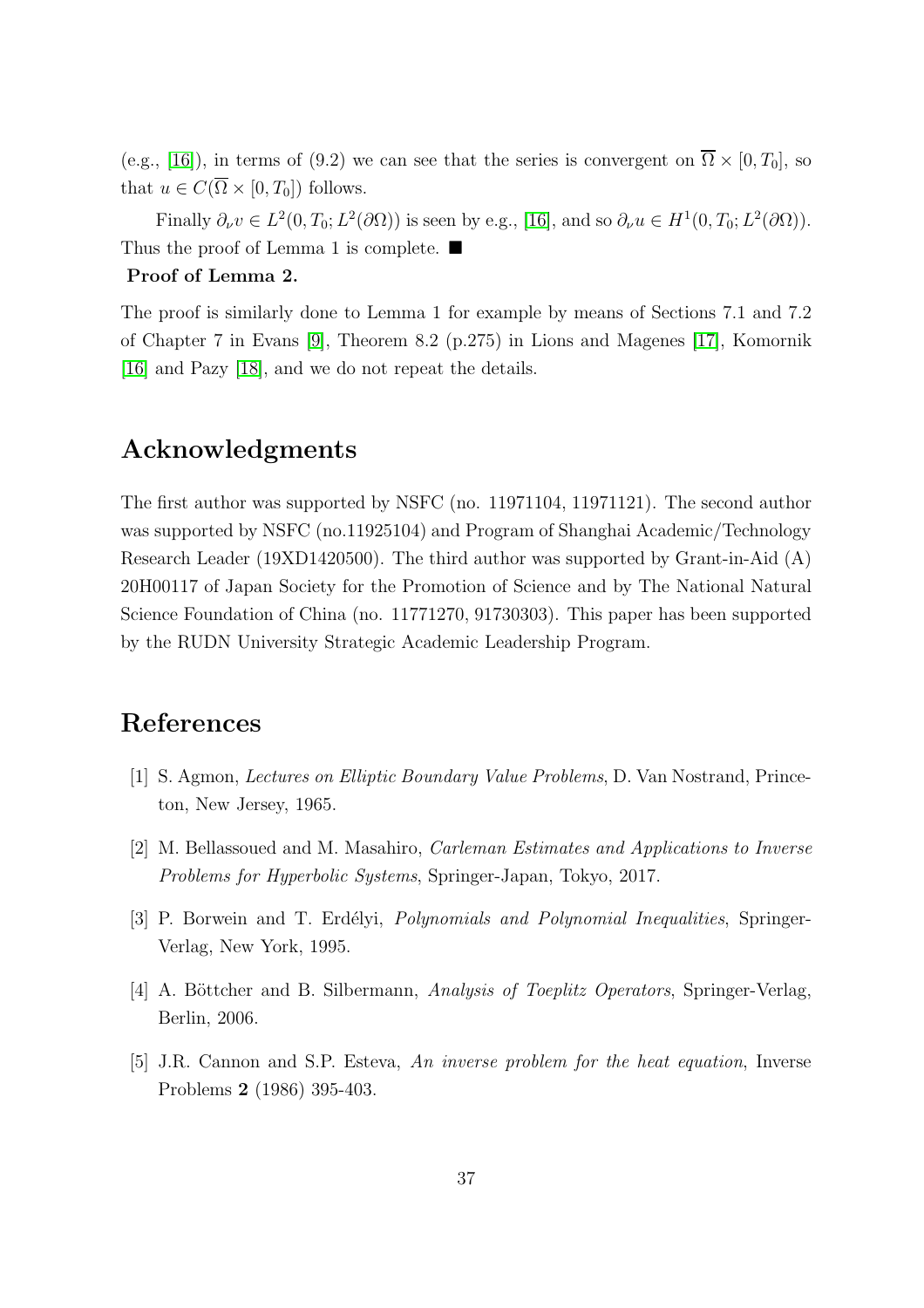- <span id="page-37-4"></span><span id="page-37-3"></span>[6] J. Cheng and J.Liu, An inverse source problem for parabolic equations with local measurements, Applied Mathematics Letters 103 (2020) 106213
- [7] M. Choulli and M. Yamamoto, Uniqueness and stability in determining the heat radiative coefficient, the initial temperature and a boundary coefficient in a parabolic equation, Nonlinear Anal. 69 (2008) 3983-3998.
- <span id="page-37-5"></span><span id="page-37-0"></span>[8] R. Courant and D. Hilbert, Methods of Mathematical Physics, Interscience, New York, 1953.
- <span id="page-37-9"></span>[9] L.C. Evans, Partial Differential Equations, Amer. Math. Soc., Providence, Rhode Island, 1998.
- <span id="page-37-10"></span>[10] O.Y. Immanuvilov, Controllability of parabolic equations, Sbornik Math. 186 (1995) 879-900.
- <span id="page-37-11"></span>[11] O.Y. Imanuvilov and M. Yamamoto, Lipschitz stability in inverse parabolic problems by the Carleman estimate, Inverse Problems 14 (1998) 1229-1245.
- <span id="page-37-12"></span>[12] O.Y. Imanuvilov and M. Yamamoto, Conditional stability in a backward parabolic system, Appl. Anal. 93 (2014) 2174-2198.
- <span id="page-37-7"></span>[13] V. Isakov, Inverse Problems for Partial Differential Equations, Springer-Verlag, Berlin, 2006.
- <span id="page-37-13"></span>[14] S. Itô, *Diffusion Equations*, Amer. Math. Soc., Providence, Rhode Island, 1992.
- <span id="page-37-8"></span>[15] F. John, Partial Differential Equations, Springer-Verlag, New York, 1971.
- <span id="page-37-1"></span>[16] V. Komornik, Exact Controllability and Stabilization The Multiplier Method, John Wiley & Sons, Chichester, 1994.
- <span id="page-37-2"></span>[17] J.L. Lions and E. Magenes, Non-homogeneous Boundary Value Problems and Applications, vol.I, Springer-Verlag, Berlin, 1972.
- <span id="page-37-6"></span>[18] A. Pazy, Semigroups of Linear Operators and Applications to Partial Differential Equations, Springer-Verlag, New York, 1983.
- [19] S. Saitoh, V. K. Tuan and M. Yamamoto, Reverse convolution inequalities and applications to inverse heat source problems, JIPAM. J. Inequal. Pure Appl. Math. 3 (2002) no. 5, Article 80, 11 pp.